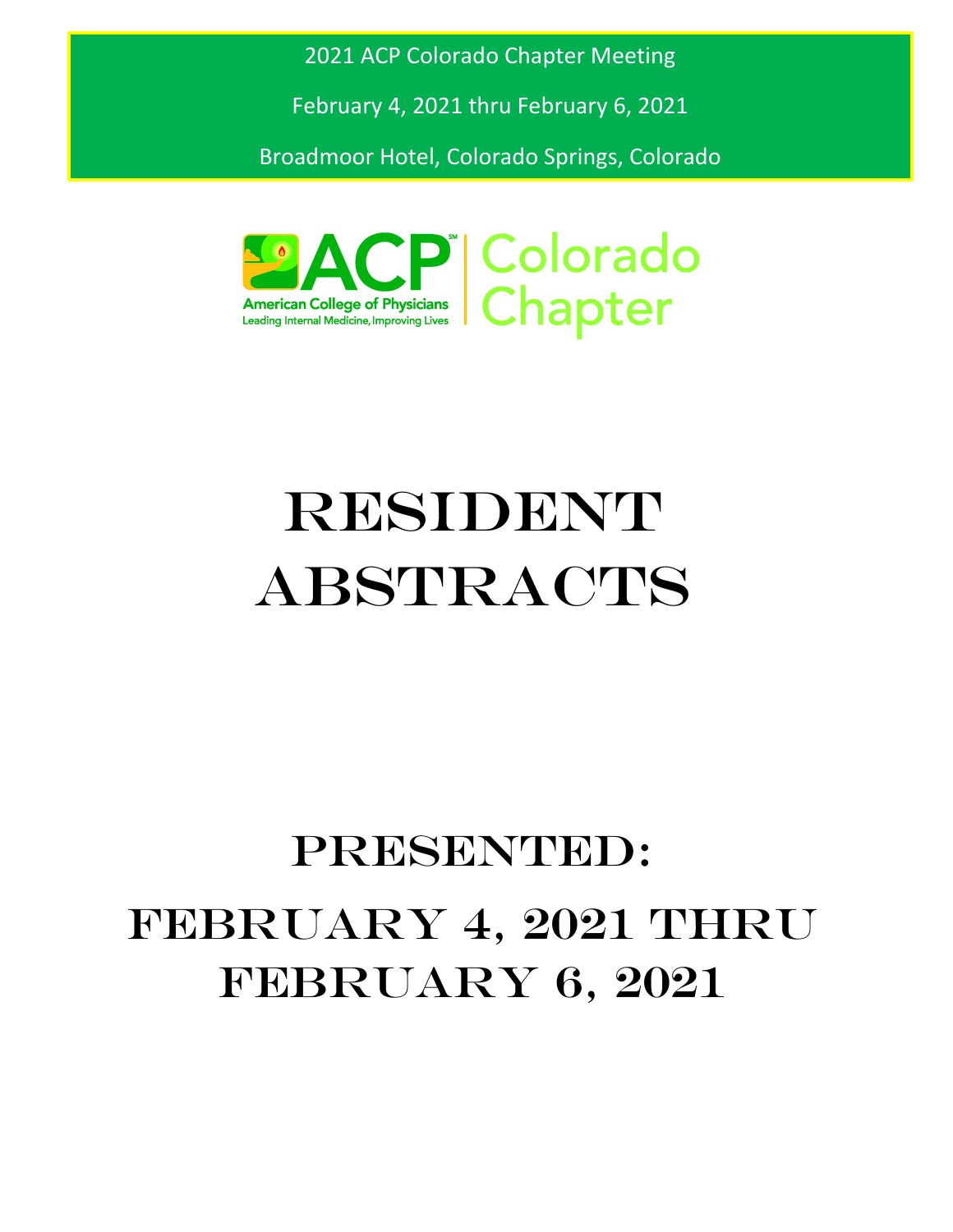# **Name:** Rebecca Adams, MD **Presentation Type:** Oral Presentation

**Residency Program:** Saint Joseph Hospital

**Additional Authors:** Chris Bates MD, Norman Kwong PharmD

# **Abstract Title: Liquid Gold: Reducing the use/ordering of non-evidence-based intravenous albumin in the hospital setting**

# **Abstract Information:**

### **Introduction:**

Prior to the onset of this quality improvement project, non-evidence-based administration of intravenous (IV) albumin at Saint Joseph Hospital was noted, anecdotally, to be higher than the national norm. Though it has been well-documented that crystalloid infusion is at least noninferior to colloid infusion for volume resuscitation in severe sepsis and septic shock.<sup>1,2</sup> Additionally there is additional literature regarding poor benefit of IV albumin for hypoalbuminemia, even in the setting of anasarca/edema.<sup>4</sup>

Unfortunately, research supporting or refuting other indications and possible indications for IV albumin is weaker and less known in the local medical community. For example, in reference to the Stanford Health Care IV Albumin Administration guidelines<sup>6</sup>, there is little convincing literature surrounding administration of IV albumin in conjunction with diuresis for severe nephrotic syndrome, though this topic remains more controversial and individualized per the most recent guidelines. $3$ 

For this quality improvement project, the aim was to educate residents, attendings, and specialists alike on the current guidelines and literature surrounding IV albumin administration, summarized above. Where the literature was weaker (i.e. nephrotic syndrome, diuretic resistance), indication was individualized to the patient and consultation with nephrology was recommended for decision making. Only indications which have been researched well (see Figure 1) were considered "not-evidenced based" in this project.

### **Methods:**

Prior to the intervention, a 3-month time period (January–March 2019), translating to 25,835 patientdays, was examined for IV albumin prescription. These prescriptions/administrations were then divided into evidence-based and non-evidence-based sections using the Stanford Criteria for Intravenous Albumin Administration and associated literature (Figure 1).

The intervention was performed during April 2019 via multidisciplinary meetings, resident education, and circulation of literature. The collection of data was then repeated for the time period of May-July 2019, translating to 25,782 patient days.

#### **Results:**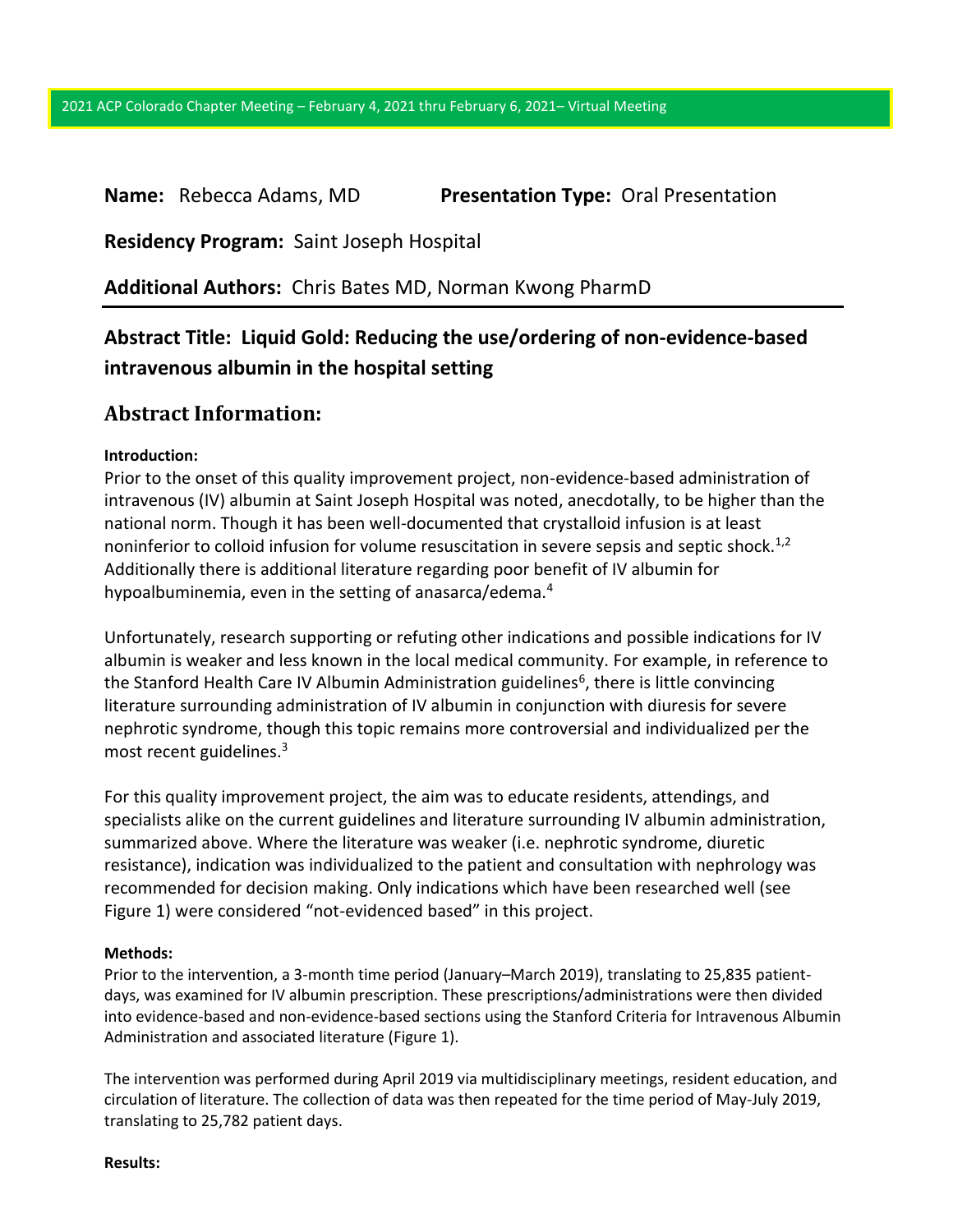Following the intervention, there was a financially significant reduction in albumin prescription (Figure 2), saving the hospital \$18,000 in a 3 month period. This equates to a \$72,000 annual savings.

# **Discussion:**

On a national level, there have been significant increases in healthcare spending both at the national and state/local level.<sup>5</sup> The financial impact of non-evidenced-based practices can be staggering, as demonstrated in this quality improvement project, and can be a significant source of savings. Educational intervention is a very low-cost intervention that should be utilized whenever possible.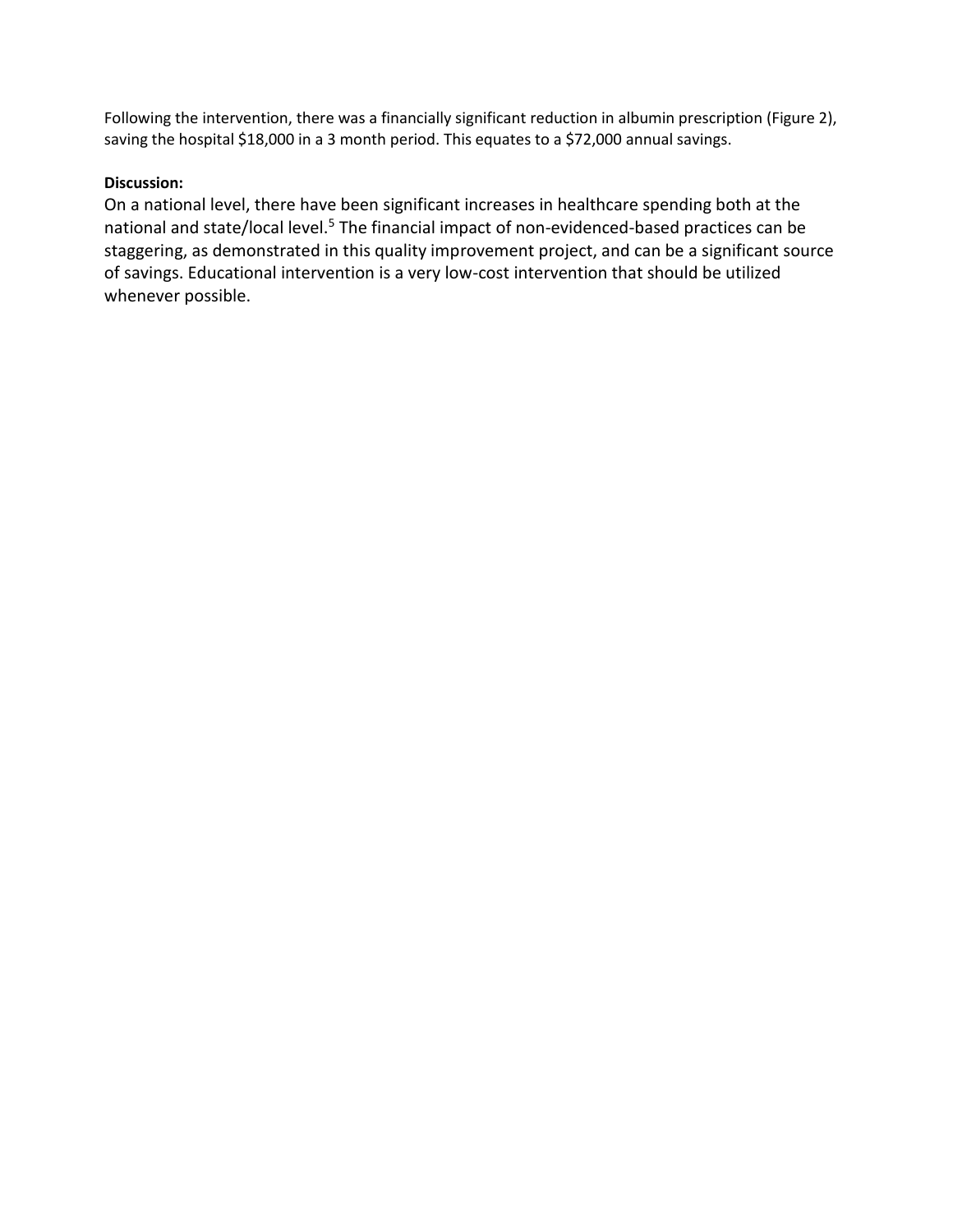# **Name:** Christopher Mowry, MD **Presentation Type:** Oral Presentation

**Residency Program:** University of Colorado

**Additional Authors:** Michelle Knees, DO

# **Abstract Title: Incidentalomas: When Three Clicks Adds Three Days**

# **Abstract Information:**

# **Introduction:**

**Introduction:** Since the invention of CT scans in the 1970s, technology has become higher fidelity, faster, and cheaper. Coupled with medicolegal practices, which make physicians wary of missing even low-probability disease states, this has led to an increasing number of "incidentalomas" causing undue stress for both patients and providers. These findings are particularly difficult to address among those without decision-making capacity. With the rising prevalence of dementia worldwide, this will likely become an increasingly relevant topic and will require physicians to rethink ordering practices.

**Case Description:** A 90-year-old Spanish-speaking man with a history of dementia, partial deafness, and blindness presented with acute agitation. The patient had numerous concerns, including transient abdominal discomfort and throat soreness. Notably, his vital signs were normal, and a BMP, CBC, urinalysis, and chest x-ray were unremarkable. Physical exam demonstrated a distended but soft and nontender abdomen. He was unwilling to open his mouth but did not have trismus, drooling, or difficulty swallowing. The remainder of his exam was normal. A CT abdomen/pelvis was ordered, which found a mass consistent with lymphoma. Additionally, a CT neck was obtained and demonstrated a probable parotid neoplasm. The following morning, without intervention, the patient reported he no longer had throat soreness or abdominal pain. When presented with the imaging findings, he was unable to understand his probable malignancies. A capacity evaluation was performed with a translator and audio enhancer; the patient was deemed to lack capacity regarding further management of these masses. Unfortunately, his MDPOA could not be reached to guide further work-up, and guardianship was ultimately considered. Fortunately, his MDPOA was reached after several days, and the patient returned home without further intervention.

**Discussion:** This case illustrates the potential negative effects of low-value diagnostic imaging. This patient's known dementia, sensory deficits, and language barriers were reasonable explanations for agitation in the setting of a negative altered mental status work-up with relatively normal vital signs, labs, and physical exam. This case exemplifies the need to defer low-value imaging unless there is a high pre-test probability for finding a relevant abnormality. These imaging studies were not cost-effective and led to emotional distress for the patient and his family. Moreover, they exposed him to unnecessary risks by prolonging his hospitalization. This case highlights the importance of several concepts when ordering diagnostic tests: 1) obtain a thorough history and apply this, in conjunction with objective findings from vitals, labs, and physical exam, to generate pre-test probabilities that may dissuade further testing, and 2) if a patient lacks decision-making capacity, attempt to contact surrogate decision makers prior to obtaining non-emergent tests.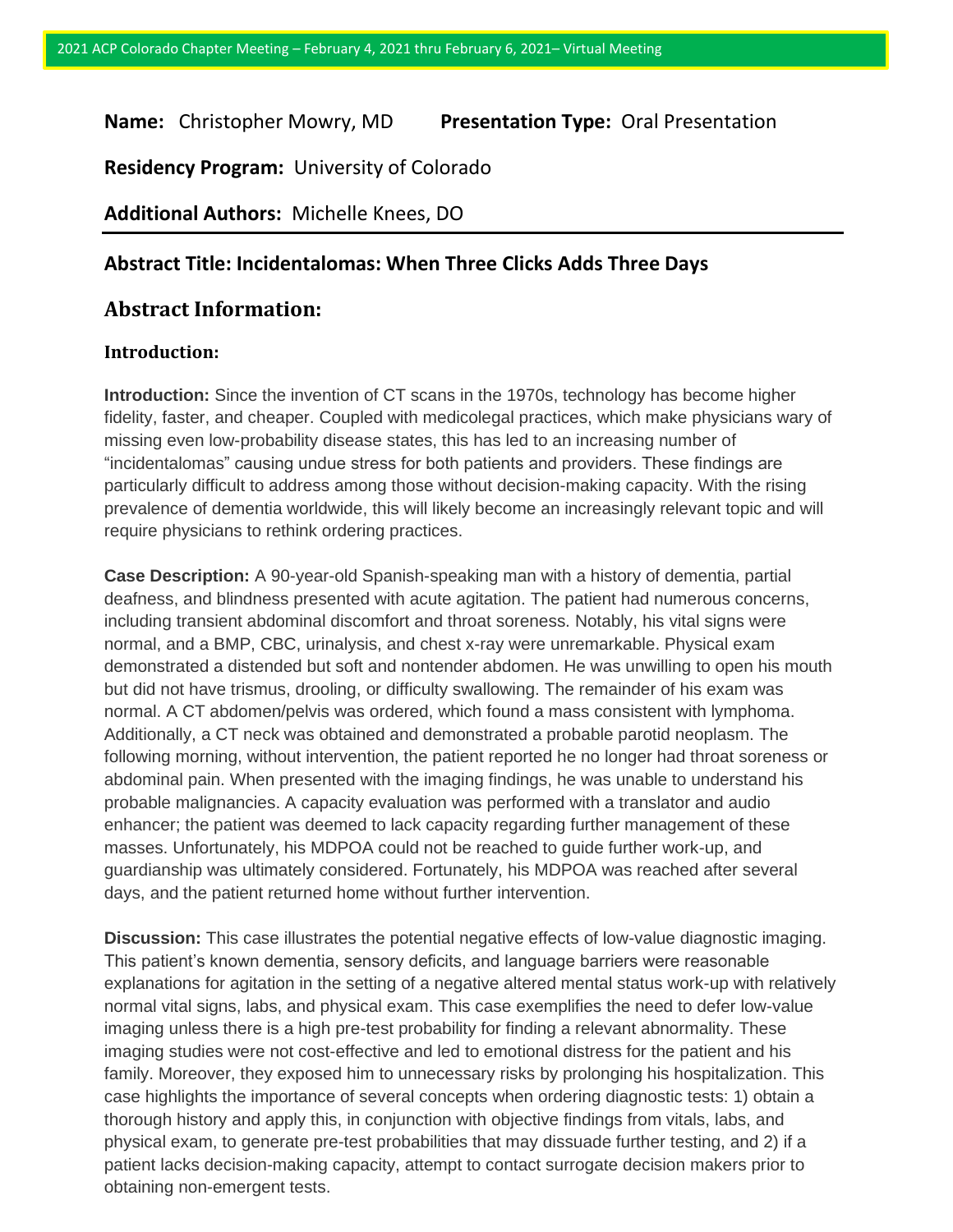2021 ACP Colorado Chapter Meeting – February 4, 2021 thru February 6, 2021– Virtual Meeting

**Name:** Neil Patel, MD **Presentation Type:** Oral Presentation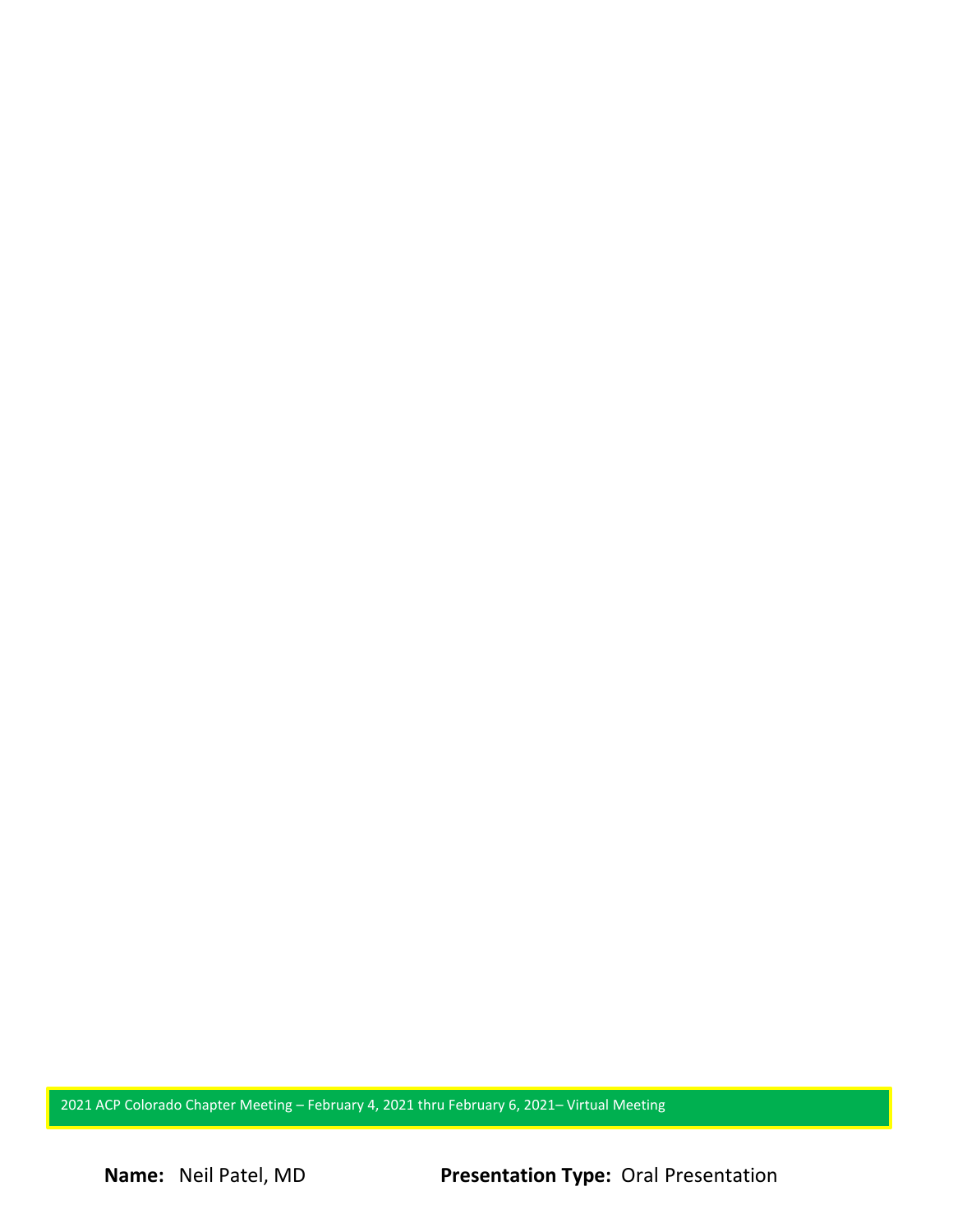# **Residency Program:** Parkview Medical Center

# **Additional Authors:** Logan Reimer, MD, Douglas Duffee, MD, Mdiv, FACP

# **Abstract Title: Electrical Manifestation of Malignancy: carcinoid heart causing cavo-tricuspid atrial flutter**

# **Abstract Information:**

Carcinoid heart disease occurs in up to 50% of carcinoid syndrome patients and is characterized by a fibrous plaque-like deposition, typically on the right side of the heart most commonly causing tricuspid regurgitation and pulmonic stenosis1. In some cases, these valvular anatomical changes are accelerated by unusually high levels of plasma serotonin and subsequently its urinary metabolite 5-HIAA2 and while uncommon, can produce a nidus for cavo-tricuspid atrial flutter3. We present a single case, a 66-year-old male with a biopsy proven history of metastatic gastrointestinal carcinoid tumor who presented to the ER with acute onset of palpitations after declining somatostatin analogue therapy 2 years prior at the time of initial diagnosis. At initial presentation, the patient had a NT-Pro-B-Type Natriuretic peptide of 1750 pg/mL and a urinary 5-HIAA level of 213.8 mg/24hr. Echocardiography was performed which was unremarkable for valvular disease and a liver biopsy was remarkable for tumor cells staining with antibodies to CDX-2, confirming the diagnosis. Current presenting symptoms of palpitations and dyspnea were now associated with an ECG showing typical cavotricuspid atrial flutter with a rapid ventricular response and an elevated Chromogranin A level at 429 nmol/L. The atrial flutter was treated medically with diltiazem to obtain rate control and with anticoagulation for stroke prevention. Echocardiography confirmed interval development of carcinoid heart disease showing thickened tricuspid leaflets resulting in immobile leaflets and severe regurgitation, a moderately dilated right ventricle, diastolic flattening of the ventricular septum, and a severely dilated right atrium and inferior vena cava. Cardiology consultation was obtained and in preparation for definitive cardiac treatment, cardiac catheterization was performed which showed a 70% LAD occlusion. Subsequently, the patient underwent tricuspid and pulmonic valve replacement, left and right MAZE with atricure, left atrial appendage closure with atriclip, and a LIMA to LAD CABG. The patient was agreeable to resume monthly lanreotide injections.

2021 ACP Colorado Chapter Meeting – February 4, 2021 thru February 6, 2021– Virtual Meeting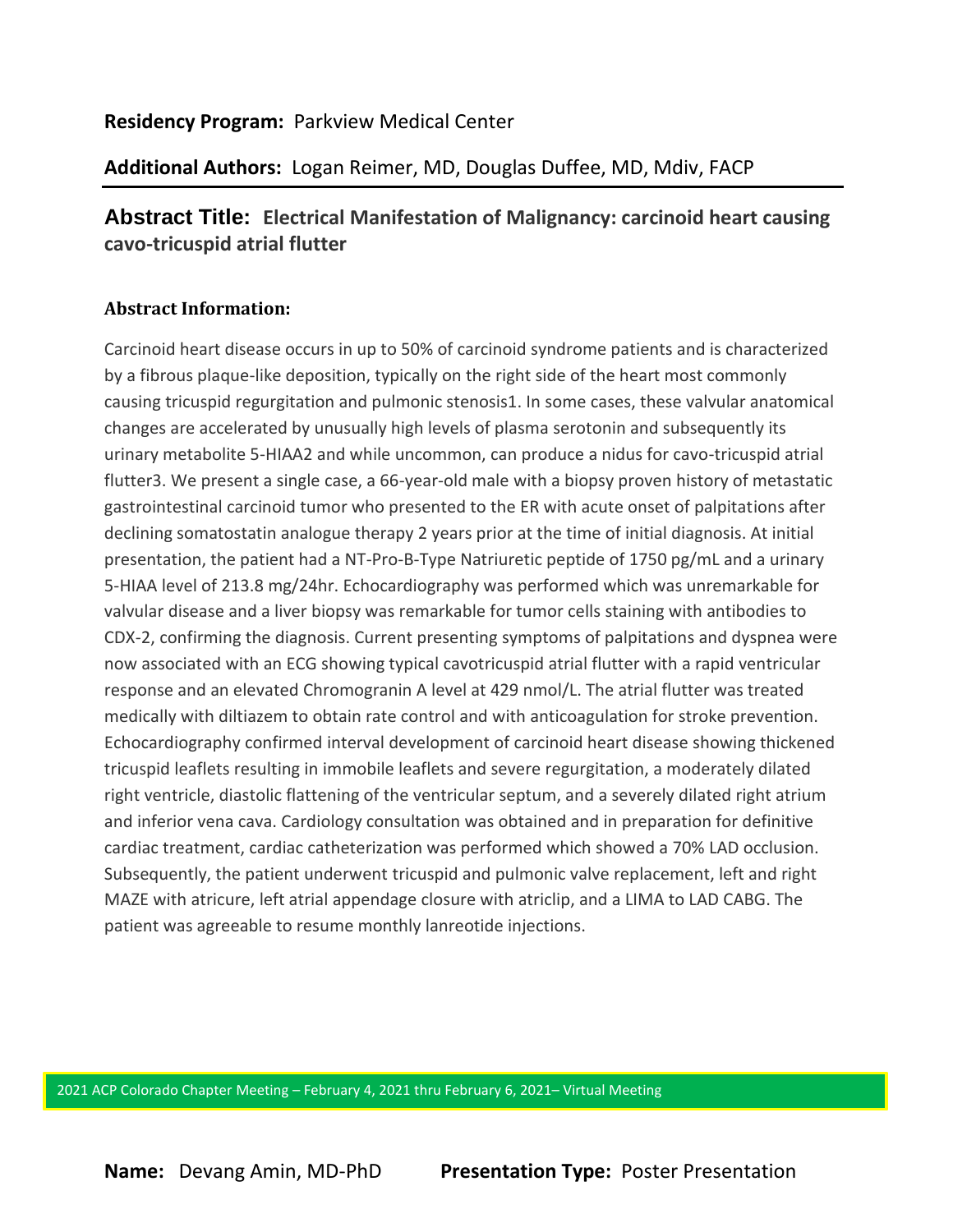# **Residency Program:** University of Colorado

# **Additional Authors:** Christine Sailer, MD, Amber Khanna, MD

# **Abstract Title: A Case Report of a STEMI with Severe Hyponatremia: An Illustration of Increased Cardiac Morbidity During the COVID-19 Pandemic**

# **Abstract Information:**

One third of the 20% excess mortality in the USA during the COVID-19 pandemic from March to July was not related to coronavirus infections, but rather, due to other medical conditions. Worsened outcomes have been related to delays or reductions in healthcare access for those diseases, especially among minorities. Deferment of non-urgent cardiac stress testing was particularly prevalent early in the pandemic. In patients with atypical symptoms of coronary disease, lower clinical suspicion may further reduce stress testing. Patient avoidance of medical care for perceived non-emergencies has likely contributed to late presentation of ST-elevation myocardial infarctions and increased complications.

**Case Description:** A 62 year old Hispanic woman with a history of hypertension, diabetes, and stroke was brought to the ED by her son with two days of headache, vomiting, and progressive confusion. She had experienced chest and back "bloating"-like discomfort for the preceding two days. Two weeks earlier, she had presented to the ED 3 separate times and had experienced similar discomfort, beginning when she ran out of her anti-hypertensive medications. On the 3<sup>rd</sup> ED visit, her HEART score was 4, but stress testing was not done. She then attempted controlling her hypertension by eating only fruits and vegetables.

On presentation, she had sinus tachycardia to 100s and was normotensive. Her extremities were cool, and no jugular venous distention or edema were present. The patient was altered, requiring intubation for airway protection. Her labs were notable for:

- Na 120, Cl 89, HCO<sub>3</sub> 19, AG 12. Lactate 1.4.
- Serum Osm 257, urine Osm 622, urine Na 14
- Troponin 20.18 ng/mL
- BNP 1141

EKG demonstrated anterolateral ST elevations. The patient was emergently taken to the catheterization laboratory for STEMI, where a 100% proximal LAD occlusion with thrombus was found. One drug-eluting stent was placed. Troponin peaked at 298.40 ng/mL. TTE demonstrated EF 20.7% with severe hypokinesis to akinesis of the anterior, anterolateral, inferolateral, and inferior walls as well as the mid to apical septum. Over the next 3 days, her mental status improved as her hyponatremia corrected with fluids.

**Discussion:** In the early phase of the pandemic, this patient had atypical cardiac symptoms and did not undergo cardiac stress testing. She tried managing her symptoms and hypertension through strict dietary restriction, causing symptomatic severe hypovolemic hyponatremia. She ultimately presented 2 days after onset of progressive atypical chest pain and confusion and was found to have a STEMI, resulting in severe HFrEF. Though typically due to neurohumoral activation and not hypovolemia, sodium under 130 develops in 4.3% of patients with STEMI and correlates with worsened prognosis. The degree and etiology of this patient's hyponatremia is particularly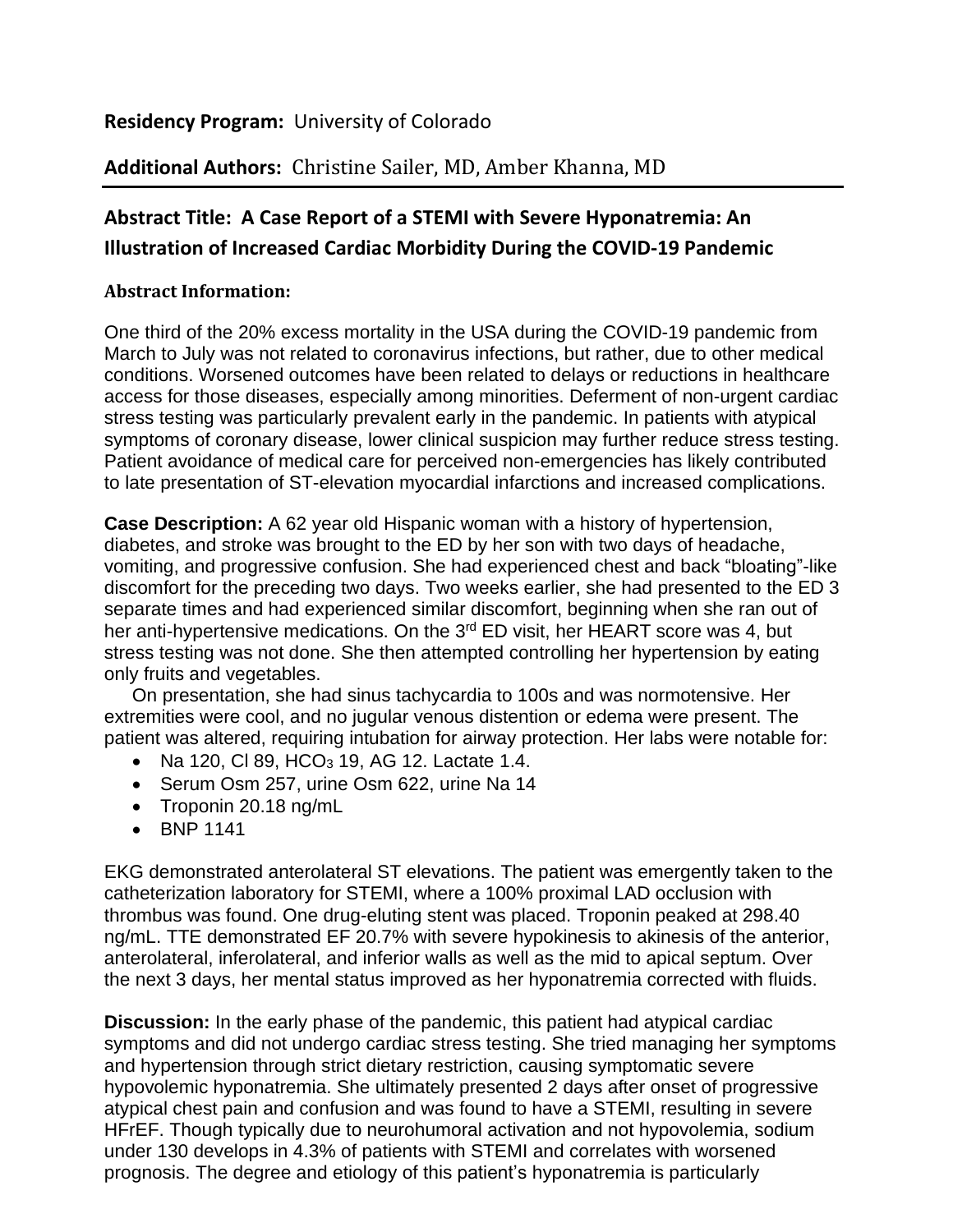uncommon. This case illustrates the consequences of deferring non-urgent medical care during the pandemic, counterbalancing infection control.

2021 ACP Colorado Chapter Meeting – February 4, 2021 thru February 6, 2021– Virtual Meeting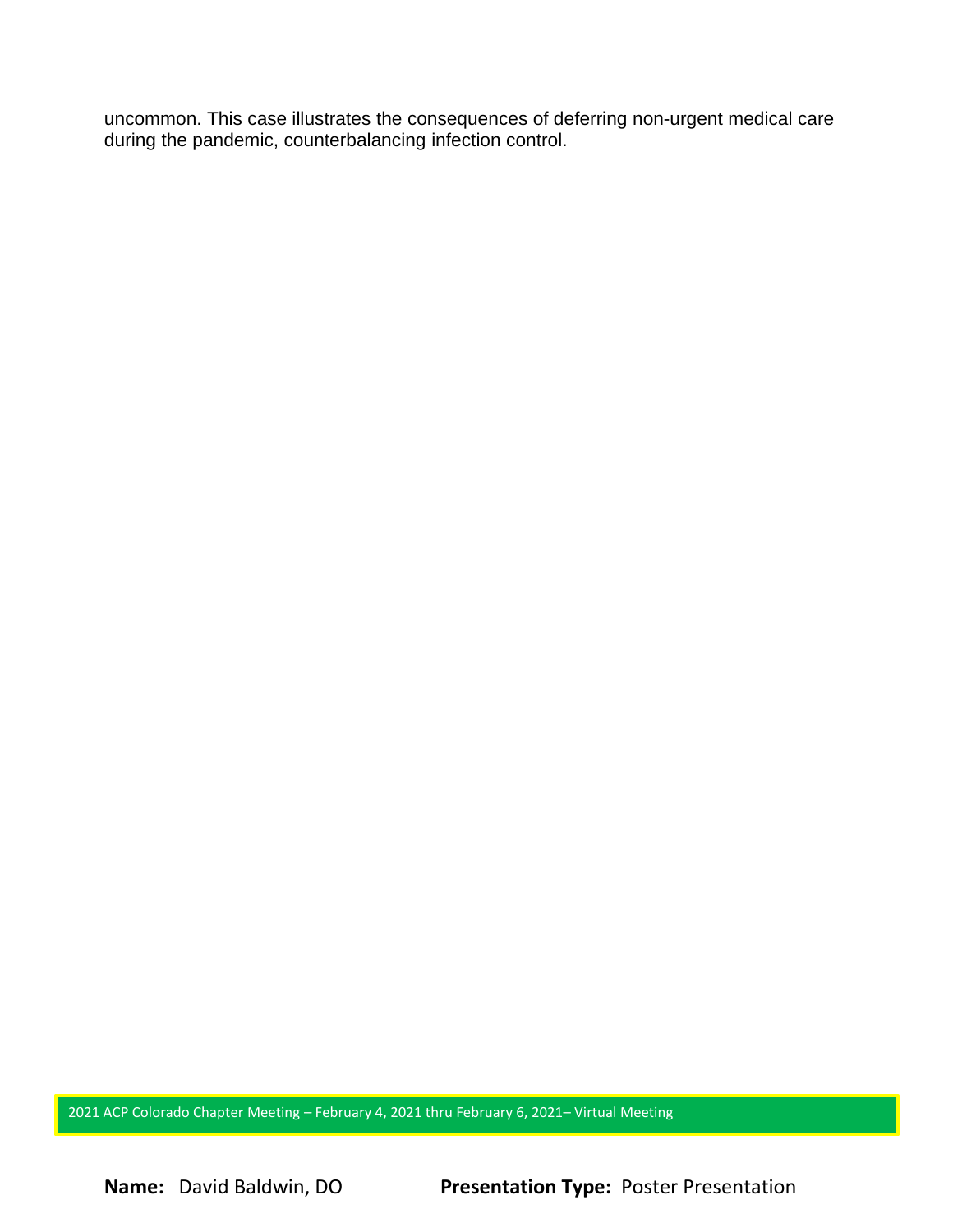# **Residency Program:** Saint Joseph Hospital

# **Additional Authors:** Rohindeep Singh, DO, Cuong Doan, MD, FACP

# **Abstract Title: SIADH vs CSW**

# **Abstract Information:**

**Introduction:** Crowned dens syndrome (CDS) is a rare cause of neck pain due to calcium pyrophosphate crystal deposition (CPPD) along the atlanto-axial articulation. The syndrome occurs most commonly in older patients and classically presents with acute to subacute neck pain, rigidity, and fever. Inflammatory markers are often elevated and diagnosis is made by characteristic computed tomography (CT) findings of calcium deposition around the transverse ligament of the atlas. In most cases, pain responds well to non-steroidal antiinflammatory drugs (NSAIDs), colchicine, or steroids.

**Case Report:** A 76-year-old woman presented with one week of neck pain and fevers. Past medical history was significant for chronic kidney disease (CKD) and chronic hypomagnesemia. On exam, she was febrile to 38.4 degrees Celsius with pulse of 110 beats per minute and blood pressure of 130/80 mmHg. She was tender along the left trapezius muscle, with full active and passive range of motion of the neck, no nuchal rigidity, and a non-focal neurologic exam. Labs were notable for a white blood cell count of 17.5 k/uL and lactate of 1.2 mmol/L. Erythrocyte sedimentation rate (ESR) was significantly elevated at >80 mm/h and C-reactive protein (CRP) was 96.1 mg/L. Empiric antibiotics for meningitis were initiated. Computed tomography (CT) of the head was unremarkable and lumbar puncture revealed clear cerebrospinal fluid with protein of 40 mg/dL, 0 white blood cells, 0 red blood cells, and no xanthochromia. Closer review of a CT of the neck revealed calcium pyrophosphate deposition along the atlanto-axial joint, specifically the dens, diagnosing crowned dens syndrome. Antibiotics were discontinued and prednisone was initiated with prompt resolution of her neck pain.

**Discussion:** It is important to consider and recognize CDS, given the significantly different management compared to other entities that present similarly including meningitis and temporal arteritis.

While still relatively rare, the presence of CDS may be underrecognized. A recent retrospective study at the University of Kansas noted 60% of patients with known or probable CPPD that had undergone imaging had findings consistent with CDS. Furthermore, CDS has a higher predominance in older individuals, with a median age of onset around 71.4. Particularly notable is that incidence of chondrocalcinosis increases with age, reaching 50% by the age of 80. Many cases remain asymptomatic.

Our patient had additional risk factors for CPPD, which in turn, increase her risk of CDS. CPPD has been associated with CKD and disorders of magnesium. Hypomagnesemia specifically may lead to excess extracellular concentrations of inorganic phosphates and subsequent crystal formation, as magnesium is a cofactor for alkaline phosphatase, which otherwise maintains phosphorus homeostasis.

Treatment of CDS with steroids, NSAIDs, or colchicine should invoke rapid resolution of symptoms, as seen in our patient. Nephrology continues to manage her CKD and hypomagnesemia.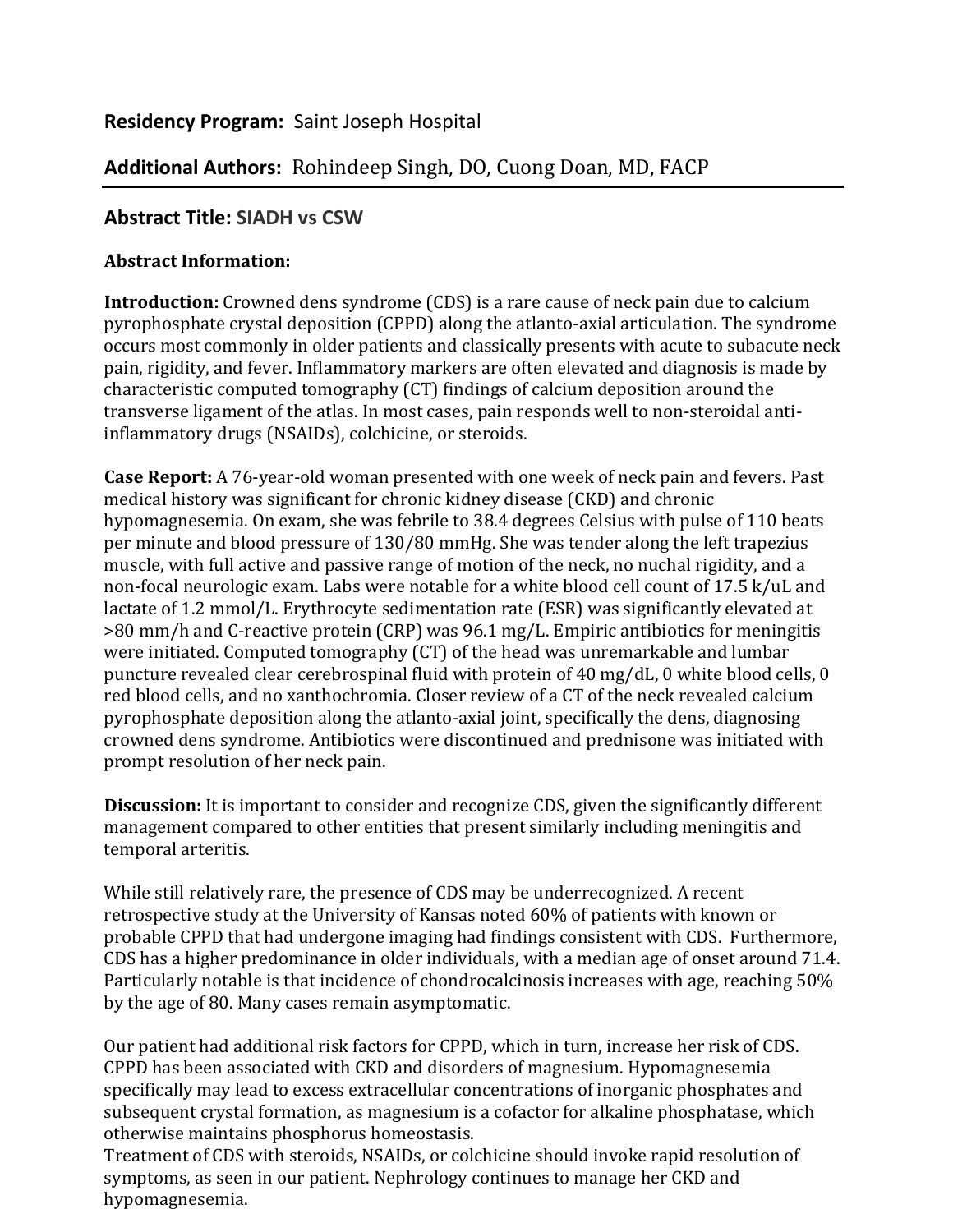2021 ACP Colorado Chapter Meeting – February 4, 2021 thru February 6, 2021– Virtual Meeting

**Name:** Cameron Barber, DO **Presentation Type:** Poster Presentation

**Residency Program:** Parkview Medical Center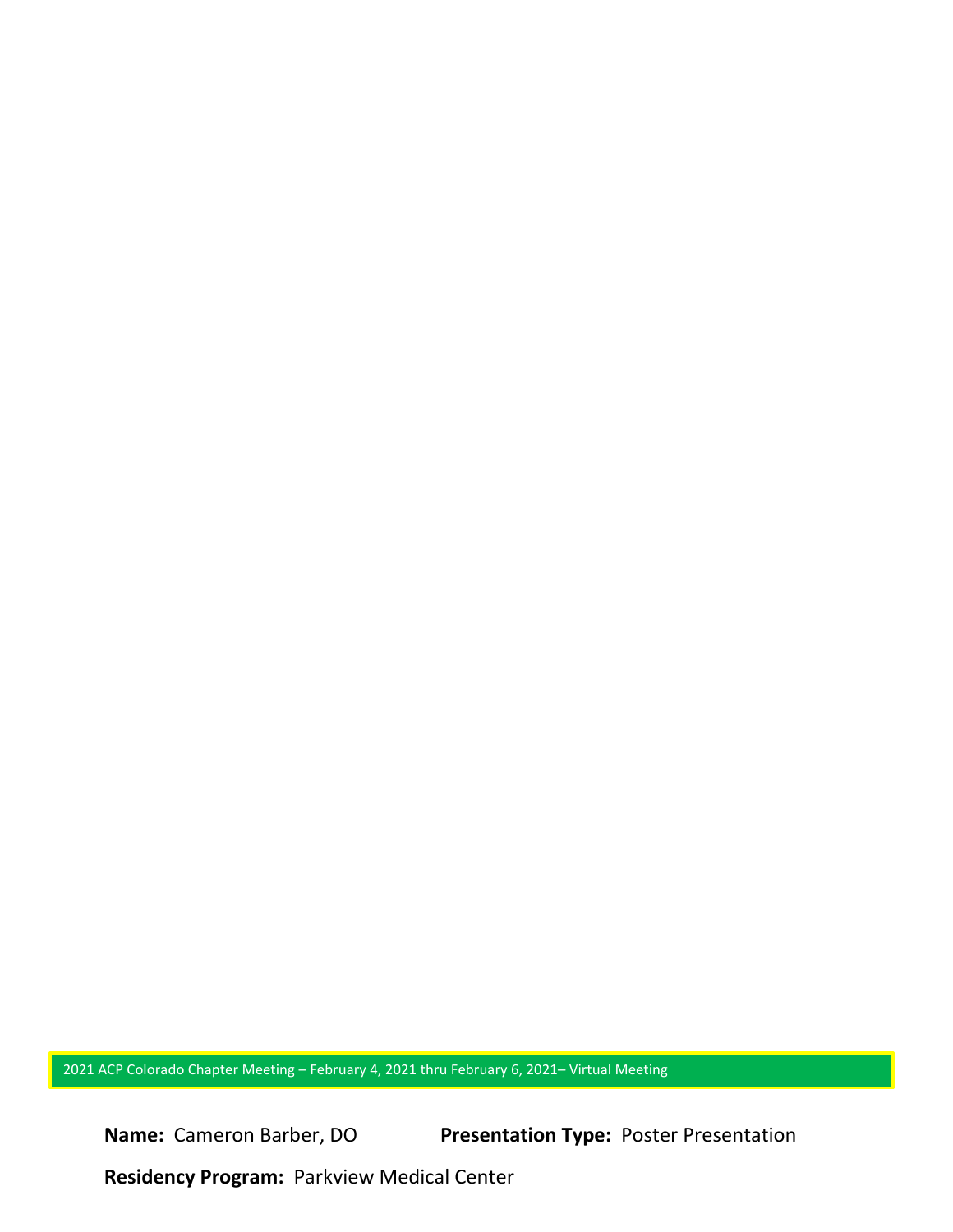# **Abstract Title: Shortness of breath, it's not always in the chest**

# **Abstract Information:**

# **Introduction:**

79 million Americans are infected with HPV according to the CDC. Between 2012 and 2016, an average of 43,999 cases of HPV-associated cancer were reported. Our case depicts the possible deleterious effects of HPV and serves as a springboard for discussion of the impact of the HPV vaccine.

# **Case presentation**:

A 72-year-old male with medical history of COPD, CHFrEF, significant tobacco use history, and a recovered alcoholic presented with progressive dyspnea for several weeks. The patient was found to be hypoxemic upon admission with significant metabolic alkalosis with respiratory compensation. Treatment was initiated for acute on chronic hypoxemic/hypercapnic respiratory failure. However, during hospitalization a roughly 4 cm x 4 cm R sided neck mass was found on physical exam. Subsequent imaging showed extensive centrally necrotic infiltrating malignancy extending from the base of the tongue through the epiglottis, hypopharynx, and larynx highly suspicious for squamous cell carcinoma. Further workup confirmed T4, N2B squamous cell carcinoma with bilateral cervical metastatic adenopathy. Patient was also found to be positive for HPV. Our patient underwent tracheostomy, PEG tube placement, and Q port placement while in the hospital with plans for a radical debulking procedure at a tertiar y facility, followed by radiation therapy.

# **Discussion:**

This patient had multiple risk factors for squamous cell carcinoma: a former alcoholic, an extensive smoking history, and HPV positive. While all of these are currently preventable, for this patient the HPV vaccination was not possible due to his age and the relatively recent release of the HPV vaccine in 2006. While the cause of this patient's cancer is multifactorial, the burden of disease demonstrated in this case showcases the importance of the HPV vaccine in potentially preventing future cases like this. According to the National Program of Cancer Registries data in 2012-2016, oropharyngeal cancer was found to be the most common type of cancer attributed to the HPV types contained within the vaccine in all states except Texas. This means that HPV vaccination has the highest potential to decrease incidence of oropharyngeal cancer over other HPV related cancers, which would have been a great benefit to our patient if this had been an option for him.

As patient healthcare advocates, one of our primary goals as physicians is to be champions of prevention, which include modifying risk factors through lifestyle changes, screenings, and vaccinations. Promoting this vaccine is especially important as it has been challenged repeatedly by the public and surrounded by stigma. In 2018, a report by the National Immunization Survey-Teen showed that "just 51% of all teens had received all recommended doses of the HPV vaccine." This case illustrates just one of the many devastating outcomes that could be prevented with this vaccine.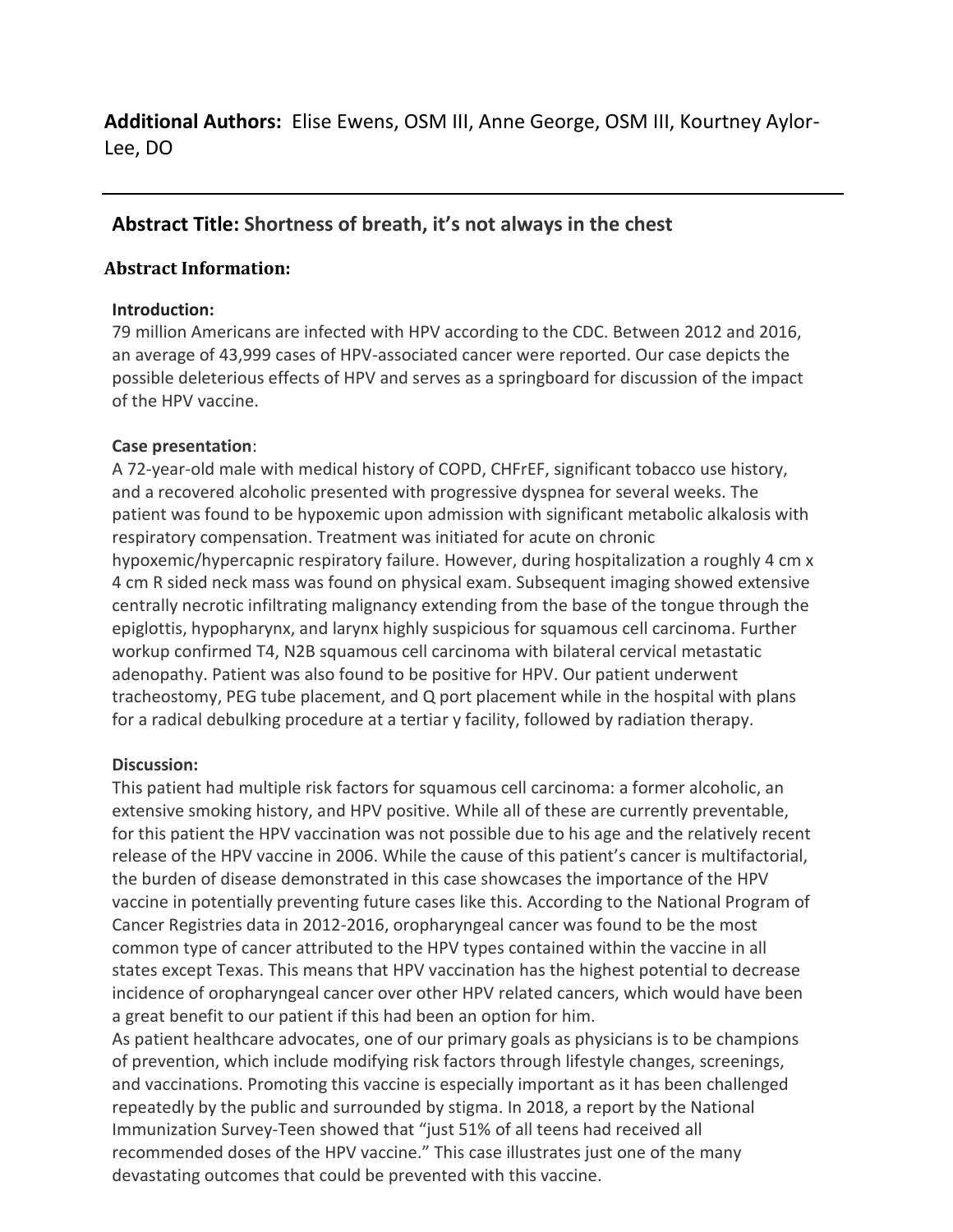# **Name:** Rahul Bhaskar, MD **Presentation Type:** Poster Presentation

**Residency Program:** Parkview Medical Center

**Additional Authors:** Chase Bartholomew, DO, Jessica Nash, DO, Joseph Beier, MD, DaYoung Kim, OMS III, Kiely Schultz, DO

# **Abstract Title: ACUTE LUMBAR OSTEOMYELITIS/DISCIITS PARADING AS LEG CRAMPS**

# **Abstract Information:**

Vertebral osteomyelitis is a spinal infection whose major presenting symptom is back or neck pain and which, if left untreated, can result in bone destruction, spinal cord compression and severe radiculopathy with loss of function of regions supplied by affected nerves<sup>1</sup>.

A 65-year-old female with rheumatoid arthritis and spinal stenosis on hydroxychloroquine, adalimumab and methotrexate was brought to the ED from urgent care for lower extremity spasms. Per EMS records, she had a fever of 101.0 F at the urgent care however upon EMS' check, her temperature was 99.0 F. She remained afebrile at the hospital with no other evidence of infection on vitals or labs. In the ED, patient was noted to have bilateral lower extremity cramping and pain. She reported an epidural steroid injection by her pain management doctor the day before. Initial labs included an elevated creatine kinase at 524, however her other labs were grossly normal. The patient was unable to sit still for an MRI given her severe cramping and spasms so she was admitted for control of these symptoms. She denied back pain, point tenderness and there was no erythema or edema at the injection site. Pain was managed with patient's preexisting intrathecal pain pump, and baclofen. Venous dopplers were negative for DVT in her lower extremities. Notable labs on hospital day two included a hypokalemia of 2.7, a leukocytosis of 14 and a creatine kinase that trended up to 1353. In the absence of signs of infection, her labs were suspected to be reactive to physiologic stress. After correction of her hypokalemia she reported feeling better with significantly improved pain. She was able to lay still for a MRI, which revealed extensive fluid signal at L5-S1 disc space and marrow signal changes involving L5 and S1 vertebral bodies. Disc fluid was noted to extend into the presacral space with associated paraspinal edema and enhancement. Neurosurgery deemed she needed urgent surgical intervention for debridement of the area given the bone destruction already present. Post-operatively she was monitored in the ICU and started on IV Vancomycin empirically. Bacterial, fungal, and AFB cultures were obtained from surgical specimen, which returned negative for any growth as did blood cultures obtained on day of diagnosis. She was discharged to inpatient rehabilitation for physical therapy and to continue antibiotics for an additional 10-14 days.

This case illustrates the high-index of suspicion necessary for infection in patients on multiple immunosuppressants. The patient did not have leukocytosis, fever or any infectious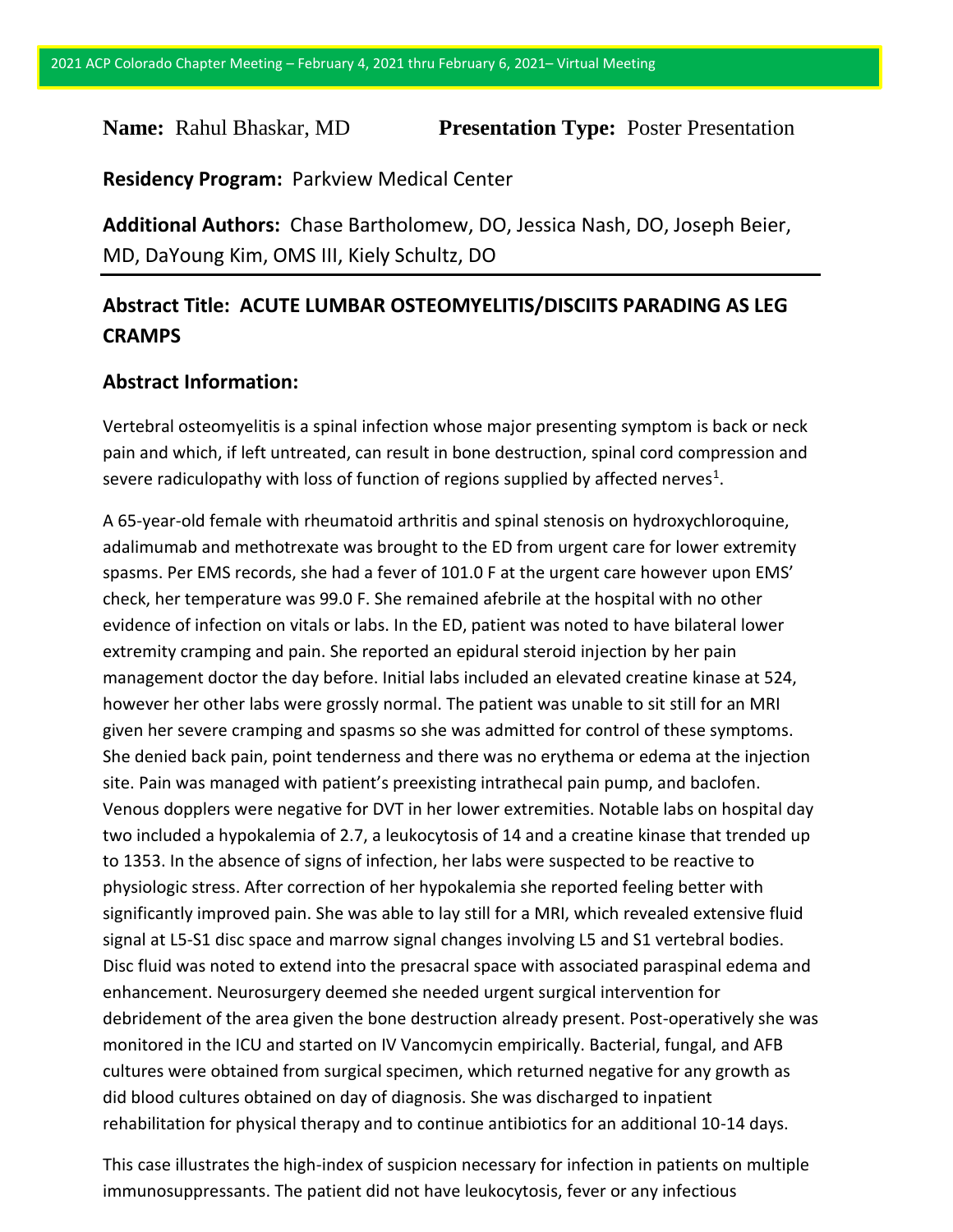symptoms on arrival. Additionally, her ESR and CRP were not elevated. This case also highlights the need to suspect atypical presentations for infection in these patients. Luckily, this patient had a good outcome after a short stay at inpatient rehab.

Reference:

McDonald, M., & Peel, T. (2020, July 13). *Vertebral osteomyelitis and discitis in adults*. UpToDate. https://www.uptodate.com/contents/vertebral-osteomyelitis-and-discitis-inadults?search=vertebral%20ostemyelitis&source=search\_result&selectedTitle=1~150&usage\_ type=default&display\_rank=1#H32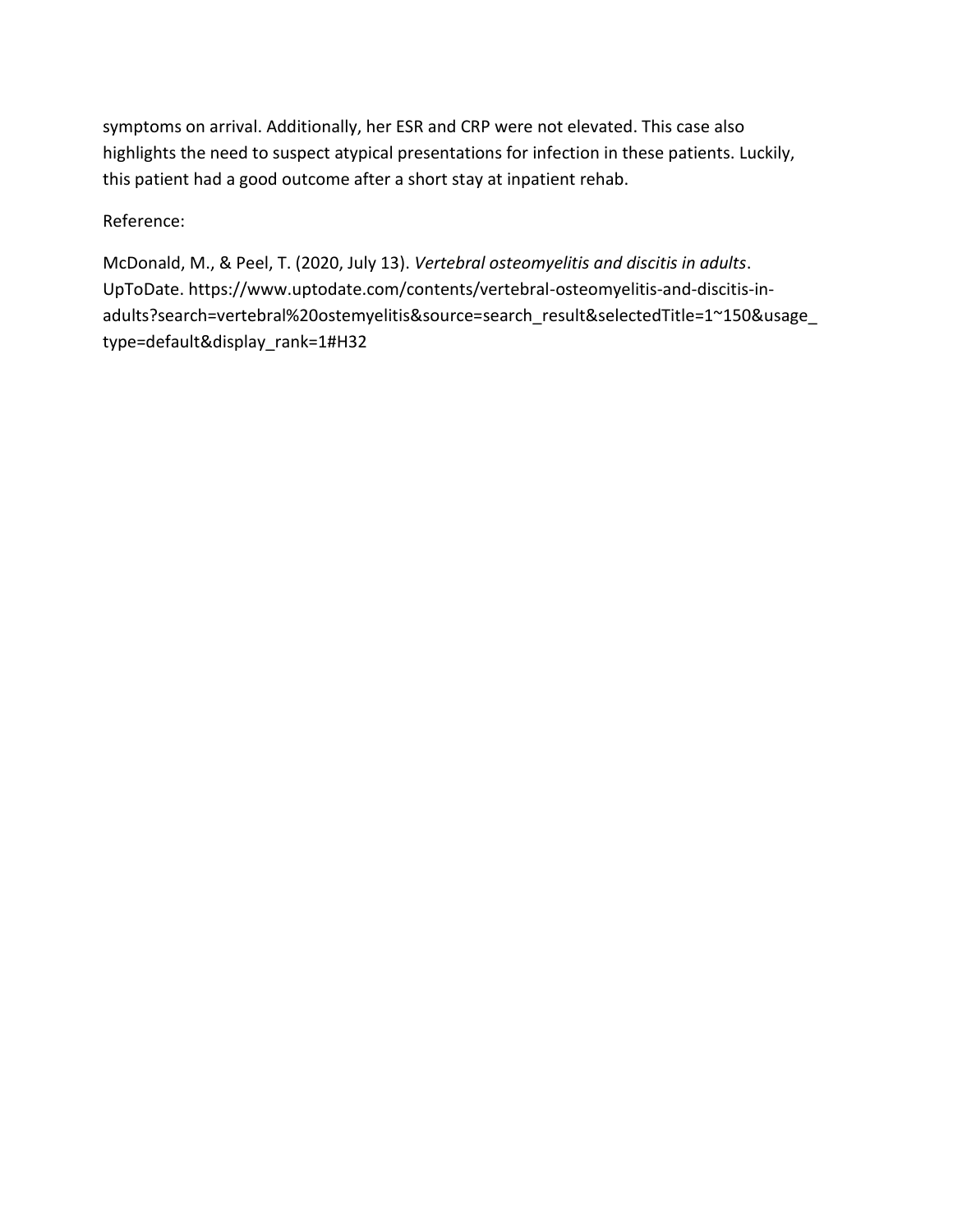**Name:** Mindy Chen, MD **Presentation Type:** Poster Presentation

**Residency Program:** University of Colorado Medical School

**Additional Authors:** Diana Mancini, MD

# **Abstract Title: Niacin induced acute liver failure in the setting of energy drink consumption: a case report**

### **Abstract Information:**

A previously healthy 40 year old woman was brought in by ambulance after her father noted her to have progressive somnolence and confusion. Her medication list included methadone, iron supplements, omeprazole, gabapentin, and venlafaxine. At the time of presentation she had not taken her medications for 2 days. She did not have any drug or alcohol use. The only supplementation family noted was an occasional sports drink she kept at the bedside. On presentation she was awake but not able to follow commands and her speech was unintelligible. She was found to have elevated LFTs with an AST of >5400 and ALT >3300. INR was 2.16. She met Kings Criterion for acute liver failure and was admitted to the medical intensive care unit. She was started on N-acetyl cysteine despite an acetaminophen level of <2.0. Unfortunately, due to her weight and high opioid requirement at baseline, she was not considered a liver transplant candidate. Given her unclear presentation, an extensive workup for the cause of liver failure was conducted including infectious, perfusion, autoimmune, and toxic. All testing was negative except for an elevated niacin level. Her mental status and labs continued to improve over the next several days, and she was discharged on hospital day 10.

#### **Discussion:**

Drug induced liver injury accounts for almost 50% cases of all liver failure in the United States. However, an often overlooked cause of liver failure is dietary supplementation. Energy drinks are classified as dietary supplements or foods, which have little oversight and control by the FDA. Energy drinks, unlike traditional caffeinated beverages, contain herbal blends, taurine, glucuronolactone, and vitamins in high concentrations. The average sports drink contains between 24 to 47 mg of niacin per can. The recommended dietary allowance of the vitamin is between 14 and 16 mg daily for adults. Niacin is a water soluble vitamin which can be used to lower LDL cholesterol and raise HDL cholesterol. However, it has been associated with liver toxicity. Case reports have shown high doses of niacin leading to hepatocellular hepatitis as well as acute liver failure. The niacin serum levels overwhelm the high affinity and low concentration of nicotinic acid receptors. Instances of niacin leading to acute liver injury and even failure have been noted in athletes taking niacin to enhance muscle regeneration. It has also been noted in those who take it as a way to hide the evidence of illicit drugs to pass a urine drug screen. Energy drinks are often thought of as benign and are consumed in excess, especially by a young population. While not the most common cause of liver injury, education on the potential risks should be emphasized for at risk groups.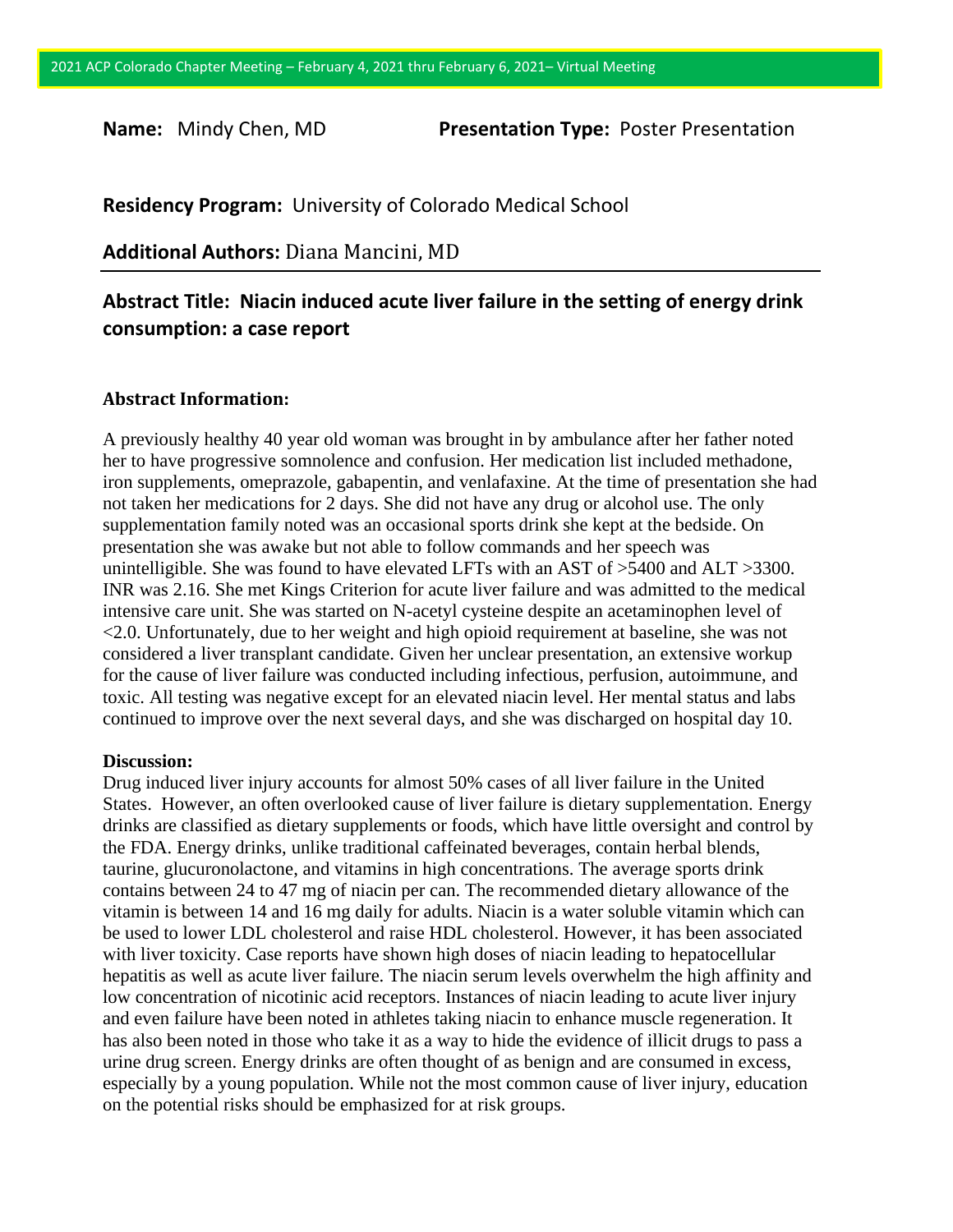**Name:** Jennifer Doran, MD **Presentation Type:** Poster Presentation

# **Residency Program:** University of Colorado

**Additional Authors:** Natalie Longino, Lakshmipriya Karamsetty, Jeffrey Spence, Noelle Northcutt

# **Abstract Title: Scrotal Swelling in Adults, an Indication of IgA Vasculitis**

## **Abstract Information:**

IgA vasculitis, formally known as Henoch-Schönlein Purpura (HSP), is the most common form of systemic vasculitis in children (3-26.7 of 100,000 persons per year) and typically has an excellent prognosis. Typical characteristics include non-thrombocytopenic palpable purpura, abdominal pain, and arthritis. IgA vasculitis is far more rare in adults (0.8-1.8 of 100,000 persons per year) and this can lead to unrecognizable presentations of typical and atypical characteristics as seen in our case. .

#### **Case Description:**

A 46-year-old Caucasian man with history of current intravenous (IV) drug use presented to the Emergency Department with 12-hour onset of scrotal swelling, redness, and pain. He also endorsed 3-day history of mildly pruritic, non-painful rash of his thighs, buttocks, and trunk. He denied fever, abdominal pain, hematuria, or dysuria. He used heroin the day of presentation and injected into his right upper thigh. On examination he was afebrile, hemodynamically stable, and had a diffuse purpuric, non-blanching rash of his lower extremities that was more pronounced posteriorly. His anterior scrotum was edematous, erythematous and indurated with no apparent fluctuance. The scrotal pain worsened with testicular elevation and palpation. Initial laboratory findings included normal white blood cell and platelet count, C-reactive protein 91 mg/L, erythrocyte sedimentation rate >80 mm/hr, Ddimer 6.83 mcg/mL, urinalysis with 3+ protein, and urine protein to creatinine ratio of 1.39. A 24-hour urine protein collection had 4284 mg. Scrotal ultrasound demonstrated enlarged heterogenous appearance of the left epididymis with hyperemia and bilateral scrotal wall thickening with no signs of torsion, varicocele, or hernia. He was started on IV antibiotics for concerns of scrotal cellulitis and epididymoorchitis. In addition, a skin and renal biopsy were obtained given his extensive rash and nephrotic range proteinuria concerning for a systemic process. By hospital day 3, the scrotal edema, erythema, and pain had completely resolved and antibiotics were discontinued the following day. Biopsy results showed IgA vasculitis with associated focal proliferative glomerulonephritis. The patient was discharged with outpatient follow up to monitor renal function and discuss ongoing management

### **Discussion:**

While scrotal manifestations including epididymitis, orchitis, and spermatic cord involvement are reported in about one fifth of children with IgA vasculitis, very few reports have described scrotal involvement in adults. Given this uncommon presentation, there is high risk for misdiagnosis and diagnostic complications including unnecessary surgical exploration. In our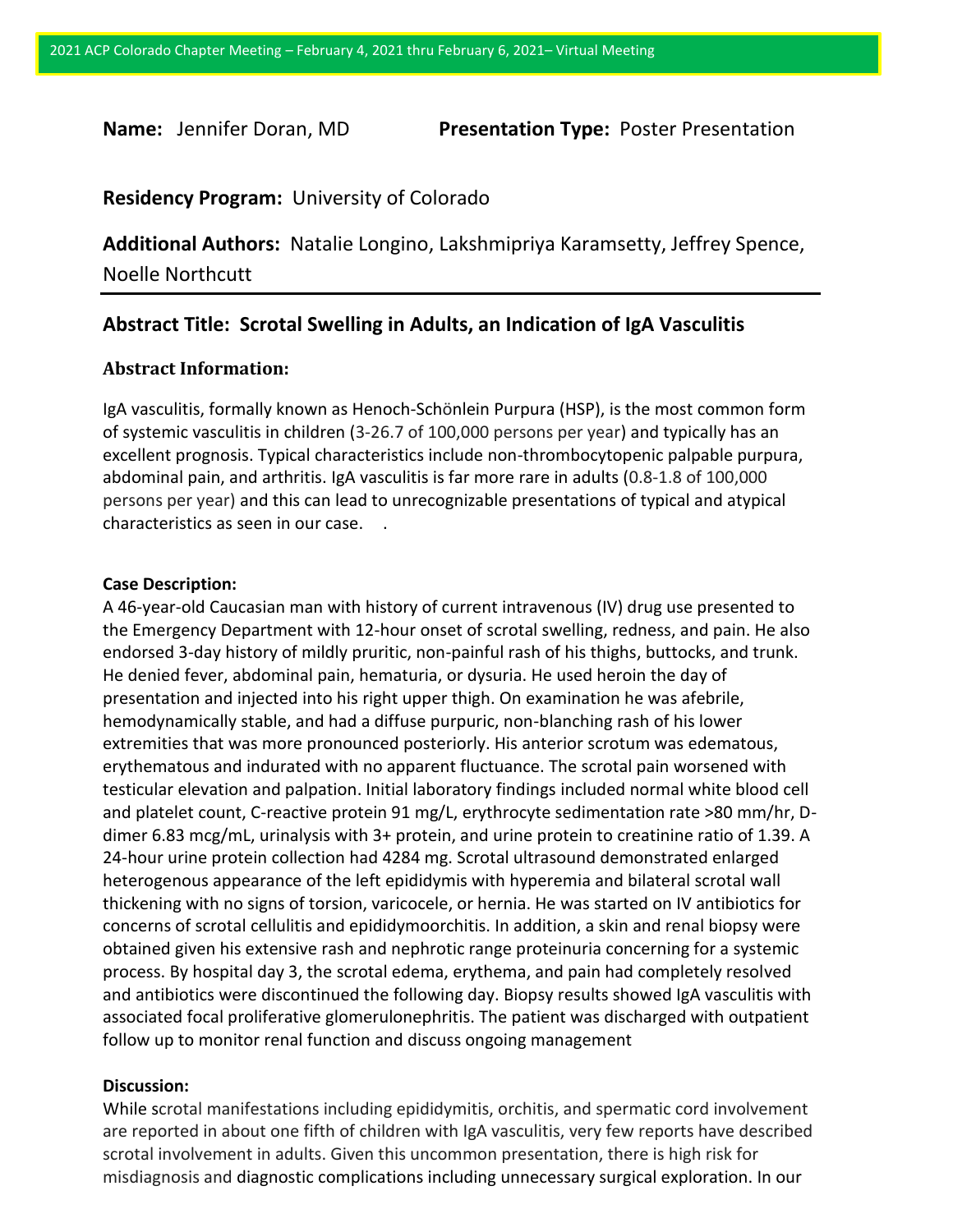case, the clinical picture was further complicated by ongoing IV drug use, raising the concern for an infectious etiology of scrotal findings. However, the purpuric rash combined with nephrotic-range proteinuria described a systemic process prompting a biopsy that ultimately revealed the diagnosis. IgA vasculitis should therefore be on the differential for adults presenting with scrotal swelling and rash so that an early diagnosis via biopsy can prevent unnecessary interventions.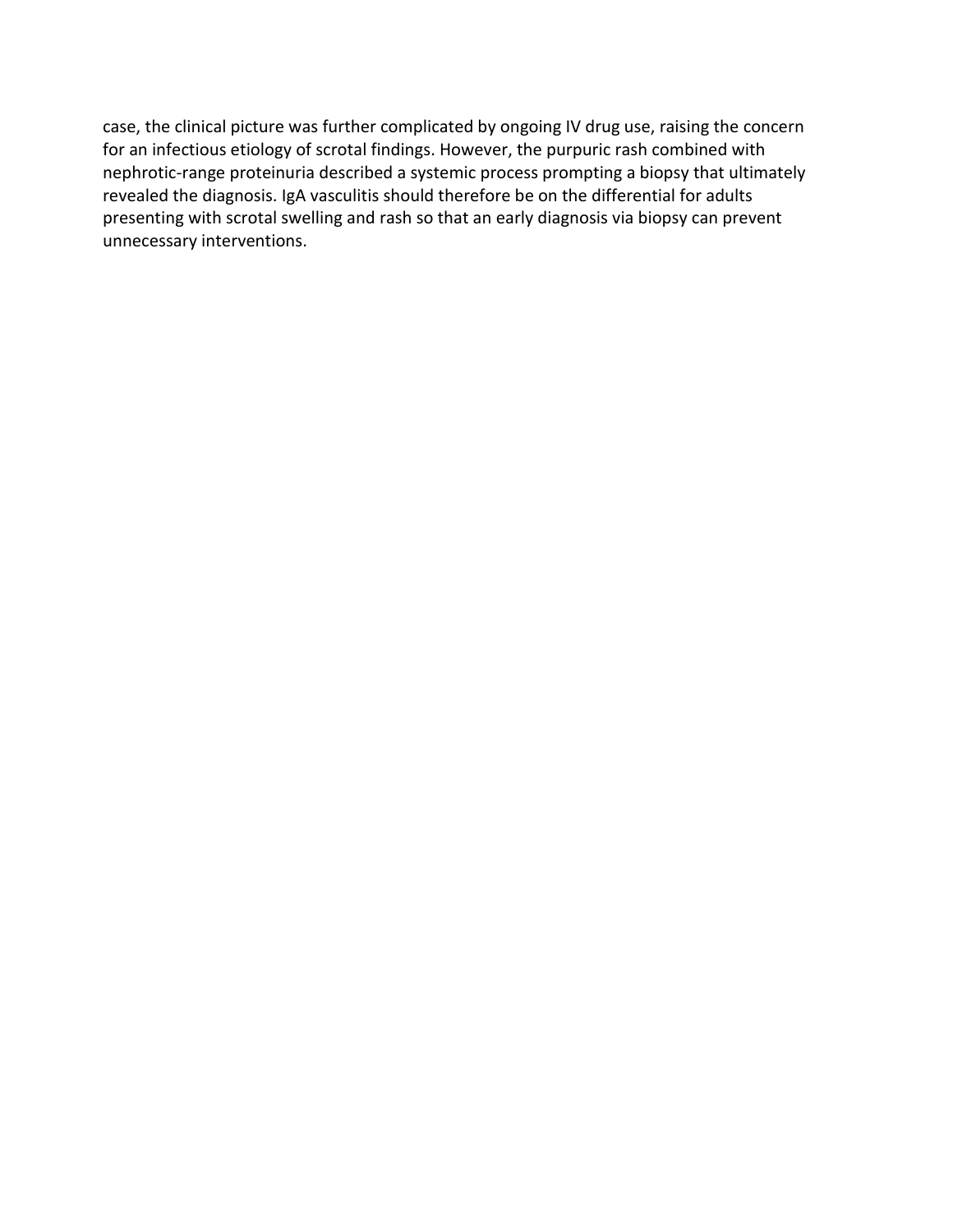**Name:** Viridiana Estrada, MD **Presentation Type:** Poster Presentation

**Residency Program:** University of Colorado

**Additional Authors:** Isabel Z. Fernandez, PhD, Amanda V. Johnson, Md, Samuel Carpentier, MD, PhD, Jason John, MD, Kellie Hawkins, MD, MPH

# **Abstract Title: Triple Threat: A case of Bubonic, Septicemic, and Pneumonic Plague Through Feline Transmission**

### **Abstract Information:**

#### **Introduction:**

Social history is a required but often neglected portion of a patient's history. We present a case of a 60-year-old male who presented with gastrointestinal complaints and was ultimately found to have a mass that routine preventative screening may have prevented.

#### **Case Description:**

Patient is a 60-year-old male with past medical history of type 2 diabetes and anxiety presented to the emergency department with complaints of intractable nausea with episodes of vomiting and diarrhea. He also reported chronic diabetic foot ulcers and unintentional weight loss of approximately 40lbs over the last year. Social history on admission included past smoking history, occasional alcohol use, and no marijuana or illicit drug use. Physical exam revealed a thin, anxious man with epigastric tenderness and left supraclavicular lymphadenopathy. A CT abdomen/pelvis revealed a 4.8x7.5x4cm pancreatic mass as well as retroperitoneal lymphadenopathy. The patient had a family history of pancreatic adenocarcinoma in his mother and, knowing the grim prognosis of pancreatic adenocarcinoma, he was unsure if he would want treatment. He underwent an endoscopic biopsy of the pancreatic parenchymal mass. Pathology revealed diffuse large B-cell lymphoma (DLBCL). As DLBCL is an AIDS defining illness, a more thorough sexual history was discussed; the patient reported having unprotected sex with both men and women at least 10 years prior to presentation. Review of outpatient records showed that HIV testing had been ordered more than two years prior but the patient had never had the testing done. During this hospital stay, HIV testing was completed and found to be positive with a CD4 count of 119. Testing for hepatitis B and C were negative but syphilis was positive. The patient was started on antiretroviral therapy and chemotherapy. Unfortunately, the patient passed away approximately one month after diagnosis and initiation of treatment.

#### **Discussion:**

The risk of developing non-Hodgkin lymphoma, including DLBCL, is increased with HIV. It is one of the AIDS defining malignancies along with Kaposi sarcoma and cervical cancer<sub>1.2</sub>. Diffuse large B-cell lymphoma has a good prognosis but the mortality increases with the degree of immunosuppression from AIDS<sub>2</sub>. Recommendations for screening of HIV and other sexually transmitted infections in patients with high-risk sexual behaviors should be done but does not delineate the frequency with which repeat screening should be done<sub>3</sub>. Our patient had a distant history of high-risk sexual activity but his medical chart only indicated that he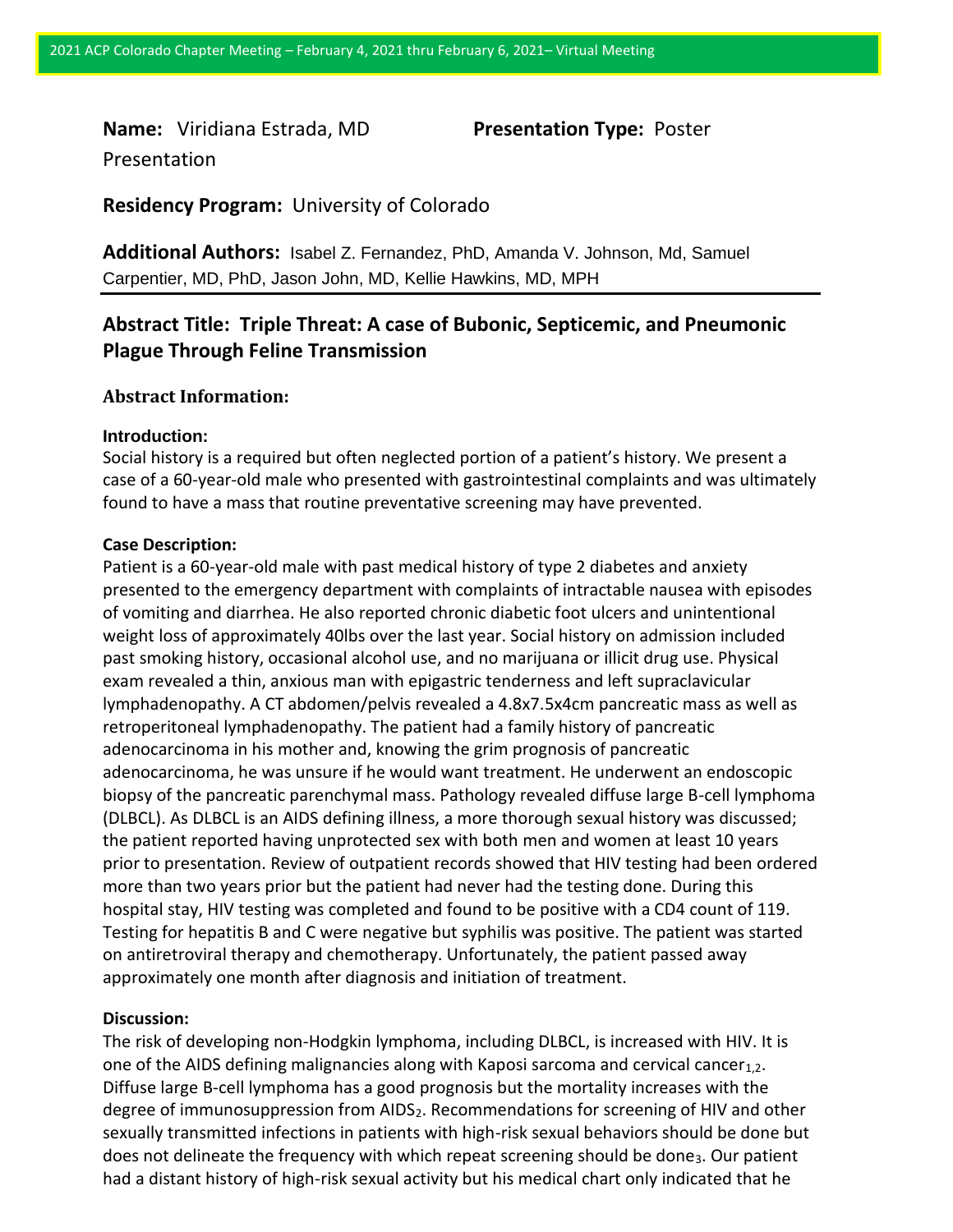was not sexually active. Screening was not done (even when ordered years prior) as the patient did not feel it was necessary. A more robust social history may have led to further discussion of the recommended screening and earlier treatment that may have prevented development of an AIDS defining malignancy.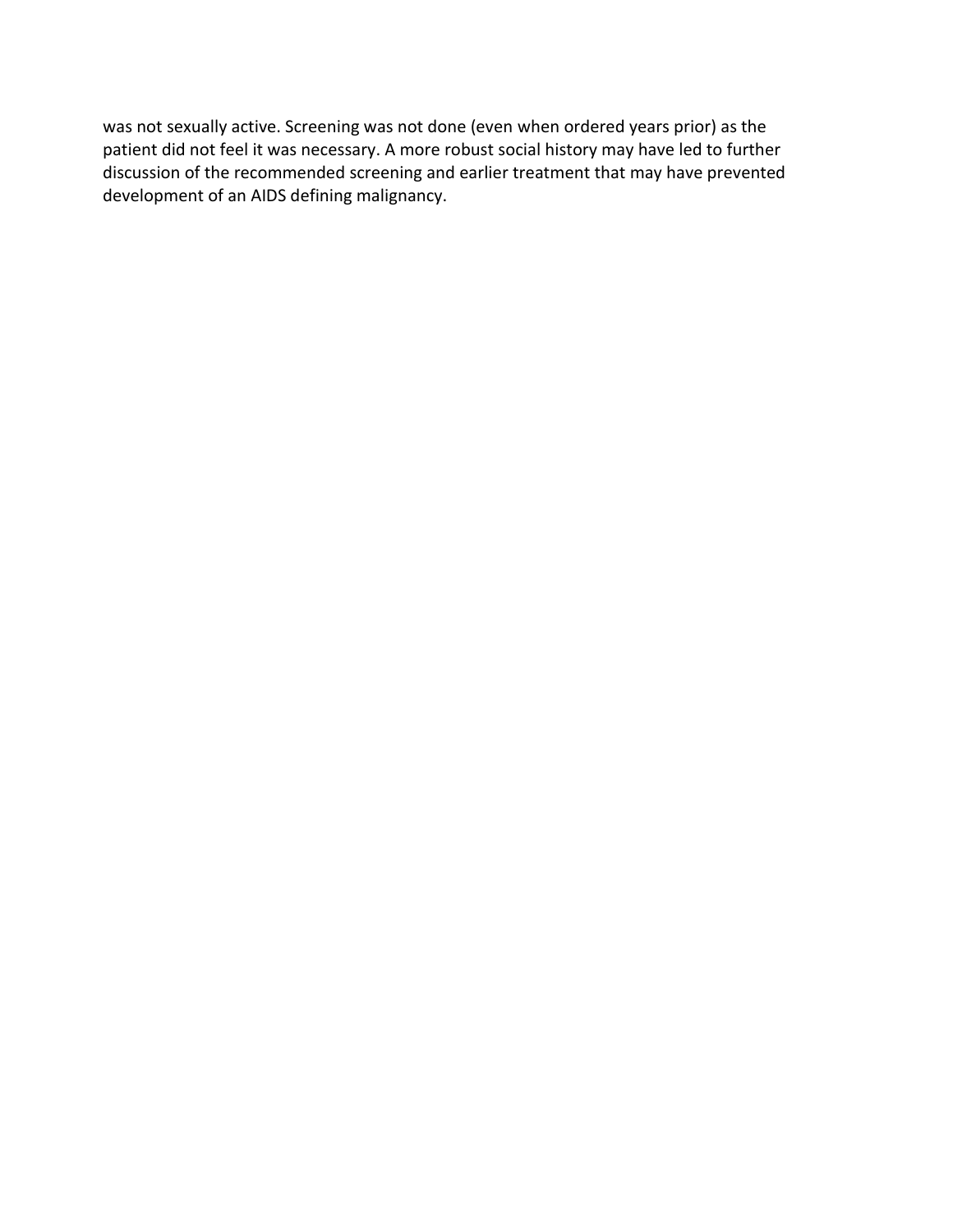**Name:** Maksim Grachev, DO **Presentation Type:** Poster Presentation

# **Residency Program:** Parkview Medical Center

**Additional Authors:** Cameron Barber, DO, Douglas Duffee, MD, FACP, Hardik Doshi, MD

**Abstract Title: Severe Lower Extremity Weakness in Amiodarone Induced Thyrotoxicosis.**

# **Abstract Information:**

### **Introduction:**

Yersinia pestis is a gram-negative bacterium that causes plague and is primarily transmitted to humans through flea bites or animal exposure. It can present with three main clinical forms: bubonic, septicemic, and pneumonic plague. Infection with Y. pestis can cause a severe and rapidly progressing disease that can be lethal in the absence of treatment.

### **Case Description:**

The patient is a 37-year-old previously healthy male who experienced fevers and nausea two days after cutaneous and respiratory secretion exposure to an infected cat in rural Colorado. He began treatment with azithromycin for presumed Bartonella versus Francisella infection. Two days after antibiotics, he continued having high fevers and new painful axillary swelling, at which time he was admitted to the hospital. Gentamicin was added after a lymph node biopsy. He subsequently developed progressive encephalopathy, respiratory failure requiring intubation, and pressors for septic shock. CT chest was notable for multifocal pneumonia. Admission blood cultures and lymph node biopsy were ultimately confirmed as Y. pestis by the state laboratory. Levofloxacin was added and the patient clinically improved with extubation two days later. The patient was discharged on oral levofloxacin and doxycycline after a thirteen-day stay. He presented to the hospital several days later with high-grade f evers, worsening left upper extremity swelling, and was found to have a left brachiocephalic vein deep vein thrombosis. His course of doxycycline was extended given concern for thrombophlebitis and he was initiated on anticoagulation. The patient continues to follow with Infectious Disease as an outpatient to ensure full resolution of symptoms and laboratory abnormalities.

### **Discussion:**

There are several notable features of this case, including the exposure from feline host, delayed directed antibiotic coverage, and the complex clinical course. There have been several cases of feline transmission over the last few decades in the US; these represent a fairly large proportion given its low incidence. Interestingly, most of the primary pneumonic plague exposures in the US have been associated with exposure to feline respiratory secretions.

While our patient had possible respiratory exposure to a feline from an endemic area, his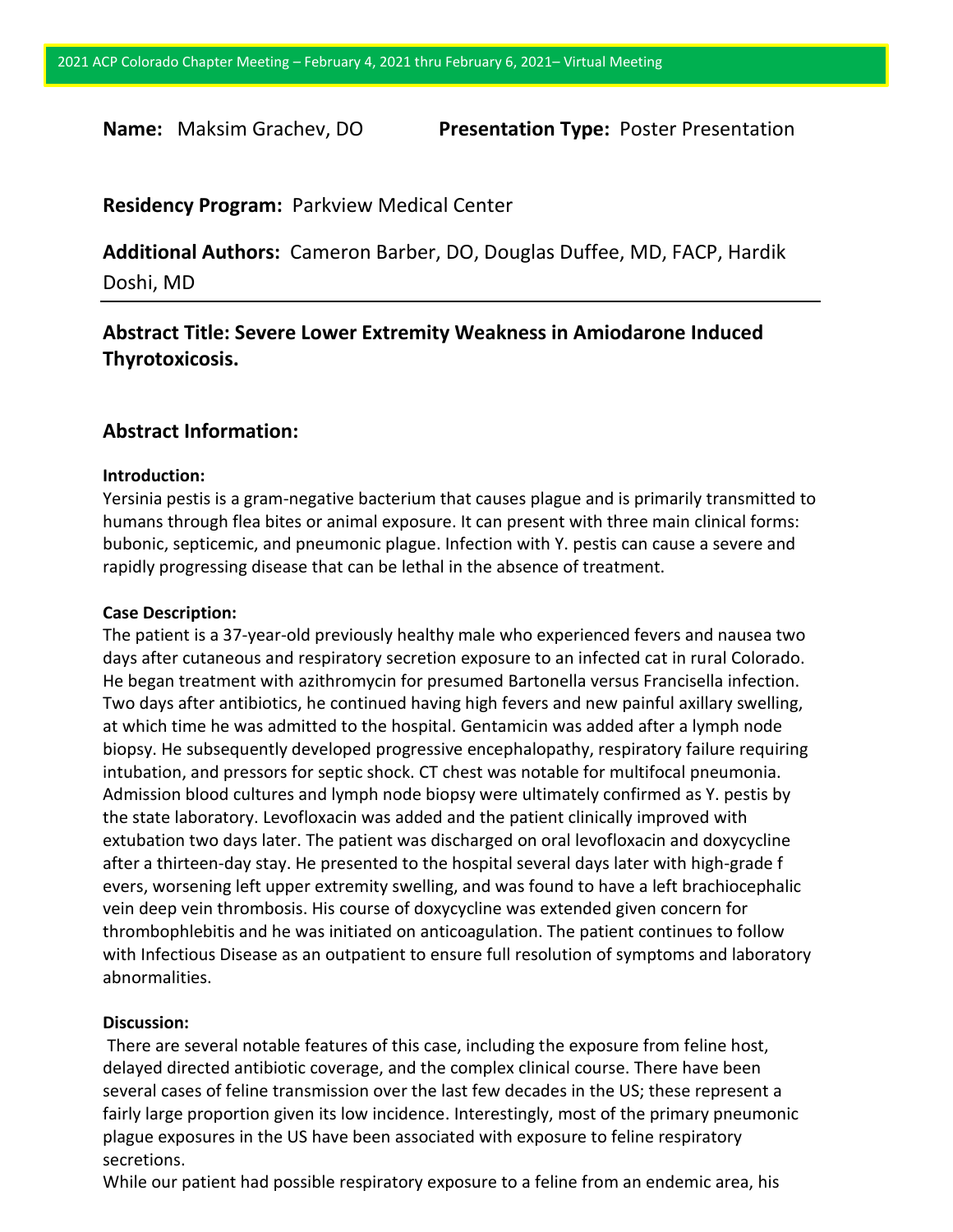clinical course correlates most closely with either bubonic or septicemic plague as primary with progression to secondary pneumonic plague. Initial antibiotic coverage was targeted towards common zoonotic diseases. This may have unfortunately permitted bacterial dissemination and resulted in multiple complications. These rarer presentations of plague present with higher mortality than bubonic plague and in the case of pneumonic presentation can facilitate human-to-human transmission.

Our report highlights the importance of high clinical suspicion and prompt antibiotic coverage for Yersinia pestis in endemic areas for patients with concerning presentations.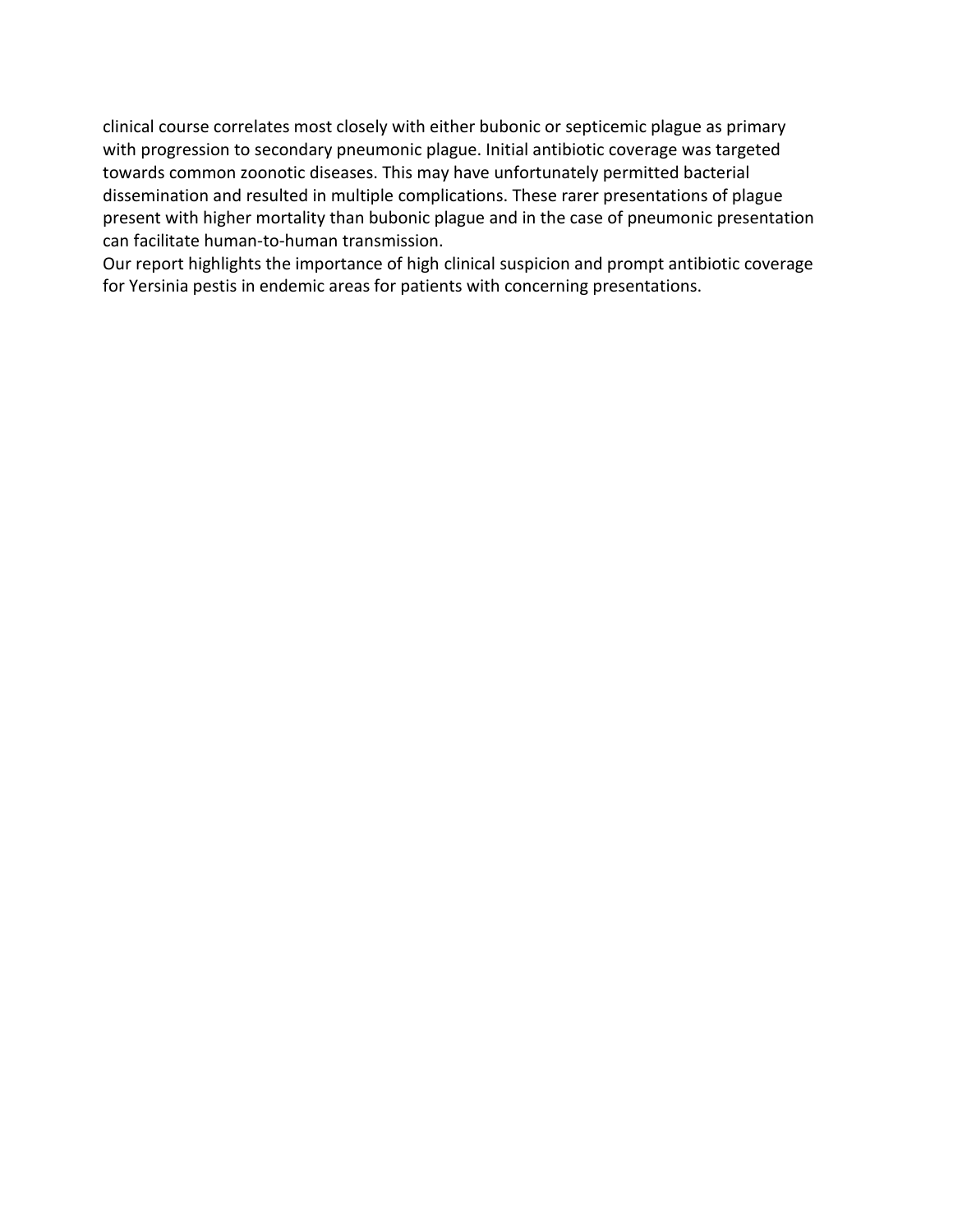**Name:** Willian Grigg, DO **Presentation Type:** Poster Presentation

# **Residency Program:** Parkview Medical Center

**Additional Authors:** Neil Patel, MD, Rajiv Singh, MD, Teresa Braden, DO, FACP, Bhavani Suryadevara, MD

# **Abstract Title: The tale of a man with a Broken Heart**

# **Abstract Information:**

#### **Introduction**:

ST elevation myocardial infarction (STEMI) is characterized by greater than 1 mm ST elevations from the J-point, cardiac enzyme elevation and is usually associated with chest pain. Upon recognition of STEMI, treatment is reperfusion with thrombolytics or primary percutaneous intervention.

This case highlights how a 71-year-old male presented to the hospital via EMS with ST elevations in leads V2, V3, and V4, crushing substernal chest pain and elevated high-sensitivity troponins. He

underwent left heart catheterization and was found to have no angiographic evidence of ischemia. LV ventriculogram during left heart catheterization demonstrated severe LV dysfunction with an estimated ejection fraction of 25% and akinesis of the apical and basilar walls. A significant gradient upon pullback was also noted. Given these angiographic findings and the near global hypokinesis noted on echocardiogram with associated LVOT (LV outflow tract obstruction) gradient of 52 mmHg led to the diagnosis of Takotsubo cardiomyopathy.

While ST segment elevation is frequent in stress-induced cardiomyopathy it is unusual for men to be diagnosed with this condition. In the International Takotsubo Registry (a consortium of 26 centers in Europe and the United States) of 1750 patients with stress induced cardiomyopathy, 89.9 percent were women with a mean age of 66.4 years. Also, what makes this case unique is the LVOT obstruction which has been documented in some patients but is not common and is likely the contributing factor for apical dysfunction in patients with this condition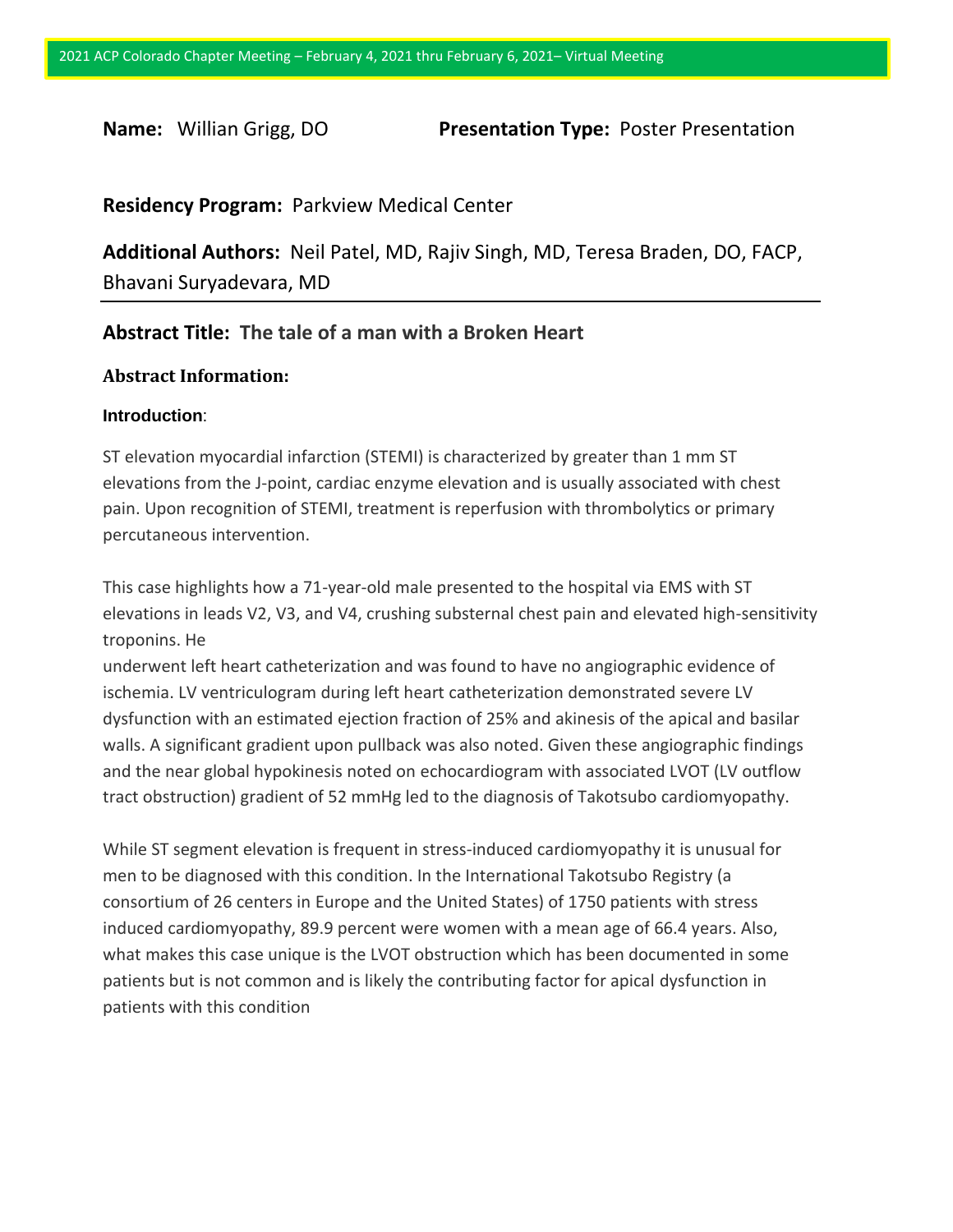**Name:** Arianna Kousari, MD **Presentation Type:** Poster Presentation

# **Residency Program:** University of Colorado

**Additional Authors:** Maria G. Frank, MD, Alison Hixon, PhD

# **Abstract Title: Pulmonary Hypertension, A Case of Severe Anemia**

#### **Abstract Information:**

.

A 48-year-old female with no known prior medical history presented after a syncopal episode and was found to have a hemoglobin of 2.7 g/dL.

**Case Description:** A 48-year-old female with no known medical history presented after a syncopal episode and one week of malaise and fatigue. She was diagnosed with high output heart failure complicating severe pulmonary hypertension. Hemoglobin was 2.7 g/dL with MCV of 50 fL. She denied menorrhagia, melena, hematuria or hematemesis as well as weight loss or travel history. She reported a balanced diet without restrictions. Work-up was consistent with iron deficiency anemia and positive H. pylori stool antigen. Gastric parietal cell antibody titer was elevated at 40.6, but with normal gastrin level and negative intrinsic factor antibody. Pulmonary artery catheterization demonstrated severe pulmonary hypertension with high output heart failure physiology. Colonoscopy was unremarkable. Esophagogastroduodenoscopy was significant for atrophic gastric mucosa and presence of H. pylori on pathology. Remaining extensive workup was non-contributory. She received blood transfusions and intravenous iron with resolution of her symptoms. Her severe PH likely led to right heart failure with congestive hepatopathy in the setting of severe anemia with compensatory high output heart failure physiology. H. pylori treatment was continued at discharge and appropriate follow-up was arranged.

**Discussion:** Chronic hypoxia is a well-known cause of Pulmonary Hypertension (PH). Chronic anemia can lead to a hypoxic state leading to development of PH. Hypoxia triggers thickening of the medial layer of pulmonary vasculature via stimulation of fibroblast migration and subsequent differentiation into smooth muscle cells. Endothelial cells found in pulmonary vasculature can produce vasoconstrictive mediators and decrease the production of vasodilatory and anti-proliferative mediators such as nitric oxide. Additionally, in vitro studies suggest that hypoxia can induce proliferation of inflammatory mediators such as IL-6 from vascular smooth muscle cells. These combined mechanisms lead to increased pulmonary vascular resistance.

Iron deficiency and Iron Deficiency Anemia (IDA) have also been implicated in pulmonary arterial hypertension (PAH), and idiopathic PH. Dysregulation of iron homeostasis causes pulmonary vascular endothelial dysfunction via overexpression of endothelin 1 and suppression of nitric oxide. Hypoxic states induce hypoxia-inducible factors (HIFs) which are thought to play a role in hepcidin suppression. The pro-inflammatory cytokine IL-6 is induced by iron depletion and correlates with lower iron levels in patients with Pulmonary Arterial Hypertension (PAH) and Chronic Thromboembolic Pulmonary Hypertension (CTEPH). However, the exact mechanism between these cellular mediators, anemia, and development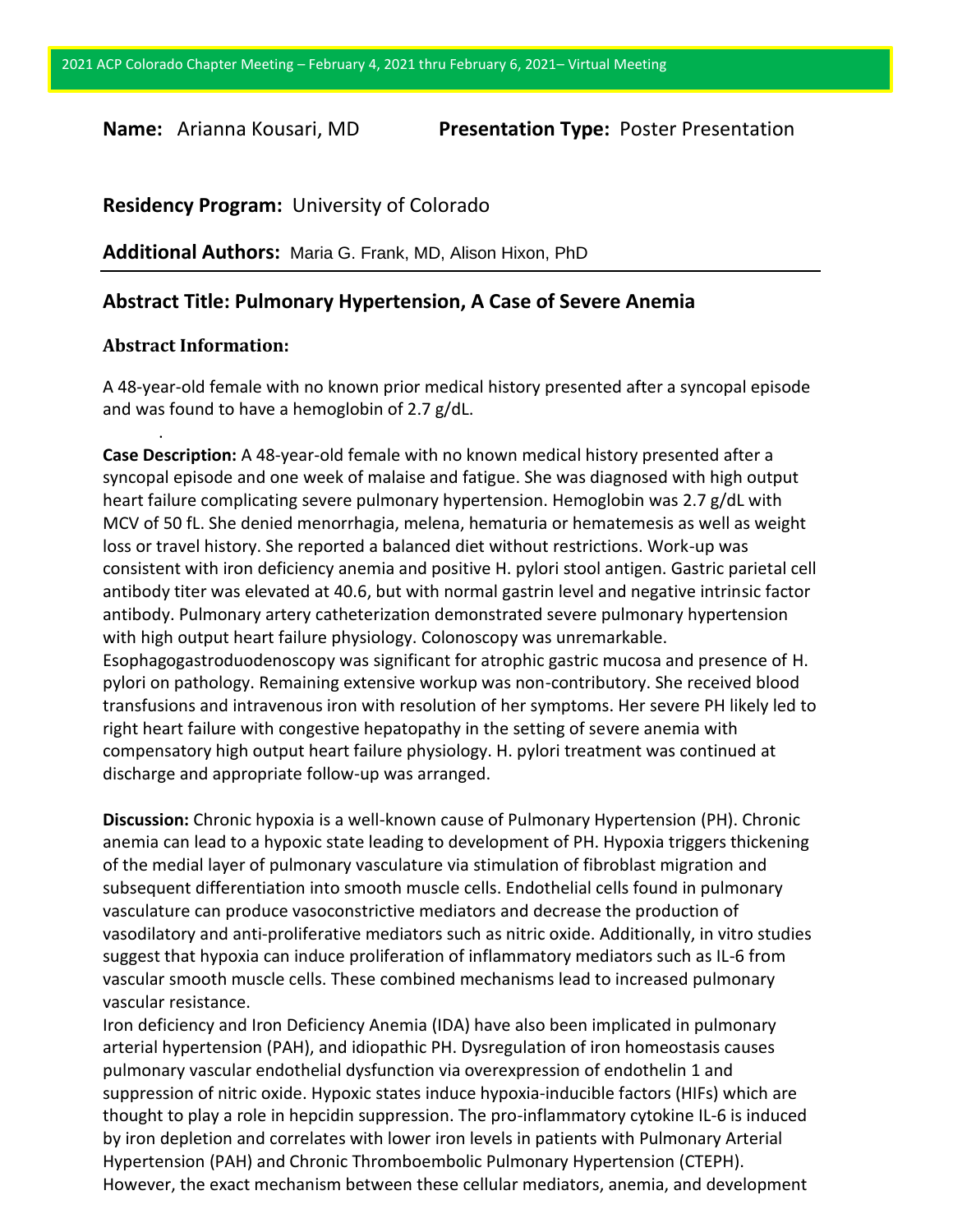of PH has not been fully elucidated.

We describe a case of severe anemia, in the setting of H. pylori infection, that led to development of PH. This case emphasizes the importance of routine primary care and age appropriate preventative and cancer screening. The patient did not have any routine care for the majority of her adult life. Her anemia would likely have been detected and treated during routine preventative screening, thereby preventing the above described complications.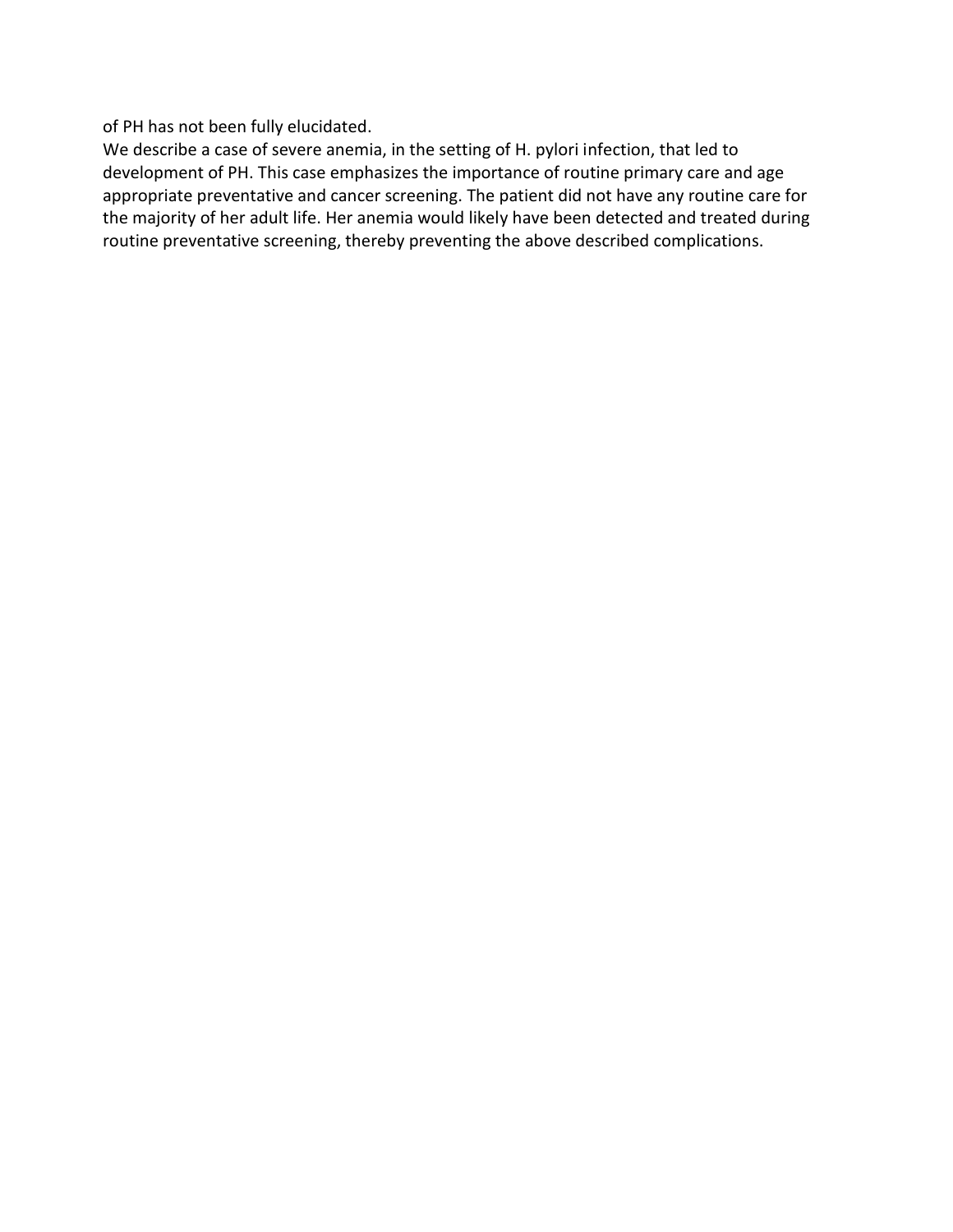**Name:** Rachel Kubowicz, MD **Presentation Type:** Poster Presentation

# **Residency Program:** Saint Joseph Hospital

**Additional Authors:** Aubrey Arensdorf, DO

# **Abstract Title: Cushioning the Differential**

#### **Abstract Information:**

**Introduction:** Adrenocortical carcinoma (ACC) is a rare condition that can present with hormone excess.

#### **Case:**

54 year old female with past medical history of SLE and antiphospholipid antibody presented with a week of left groin pain and diarrhea who was diagnosed with perforated diverticulitis complicated by multiple intra-abdominal abscesses found to have multiple unusual subacute complaints.

She reported progressive weakness over six months preventing her from walking, standing, or even sitting upright, 20 lb weight gain over three months, and hair thinning. She was noted to have hirsutism and moon facies on exam. She also experienced new-onset vaginal bleeding five years post menopause while admitted.

CT abdomen pelvis revealed a  $14 \times 13 \times 11.5$  cm retroperitoneal mass as well as a 6mm right middle lobe pulmonary nodule. Contrasted imaging revealed that the mass arose from the adrenal glands and also showed a thickened endometrial stripe. Concern for a malignant process causing cushingoid presentation prompted biopsy of a liver mass which confirmed her diagnosis of metastatic M1 stage IV ACC. She was found to have urine norepinephrine 73, serum cortisol 43, estradiol 65, and DHEAS 302. She had intact nuclear expression of MLH1, PMS2, MSH2, and MSH6 hence pembrolizumab ineffective.

She was transferred to the University of Colorado to discuss options with providers in their ACC program, however, after discussion opted for no further treatment. She was started on Metyrapone palliatively to treat her hypercortisolism and went home with home hospice.

#### **Discussion:**

ACC is a rare disease found in approximately 2 patients per million per year, usually in the 5th or 6th decade of life, and more commonly in females. Adrenal tumors, however, are common and seen in 3-10% of people. The majority of these are small, benign, non-functioning lesions. Clinicians need to recognize when a common finding is suspicious for a more serious condition.

ACC presents in 3 main ways. 40-60% of cases present with hormone excess; primarily hypercortisolism, androgen excess, or both concurrently. One third present with non-specific symptoms from tumor growth. The remaining patients are usually diagnosed after incidental findings on imaging.

Workup of adrenal incidentaloma should include evaluation for hormone secretion by both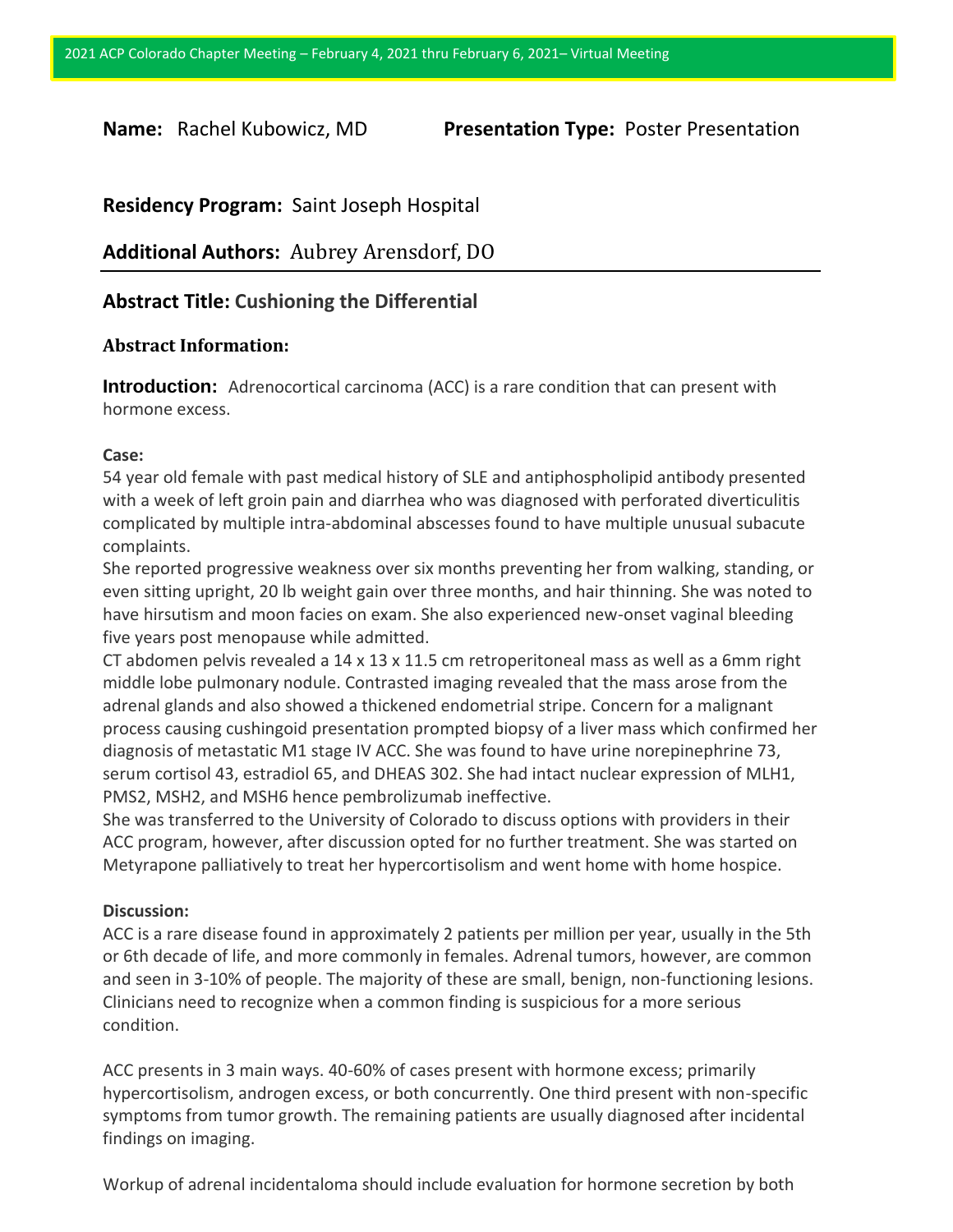physical exam, and biochemical studies to detect subclinical excess. Imaging studies are also crucial to distinguish between benign and malignant tumors. Typical features of malignancy such as size, heterogeneity, calcification, and invasion are assessed. Hounsfield Units and contrast washout timing can help characterize lesions.

This case also highlights the importance of the physical exam. Our patient had a dramatic change in her physical appearance in the months preceding her diagnosis. She had multiple telephone visits for symptoms, but was not seen in person, which may have prompted earlier workup, until her hospital presentation.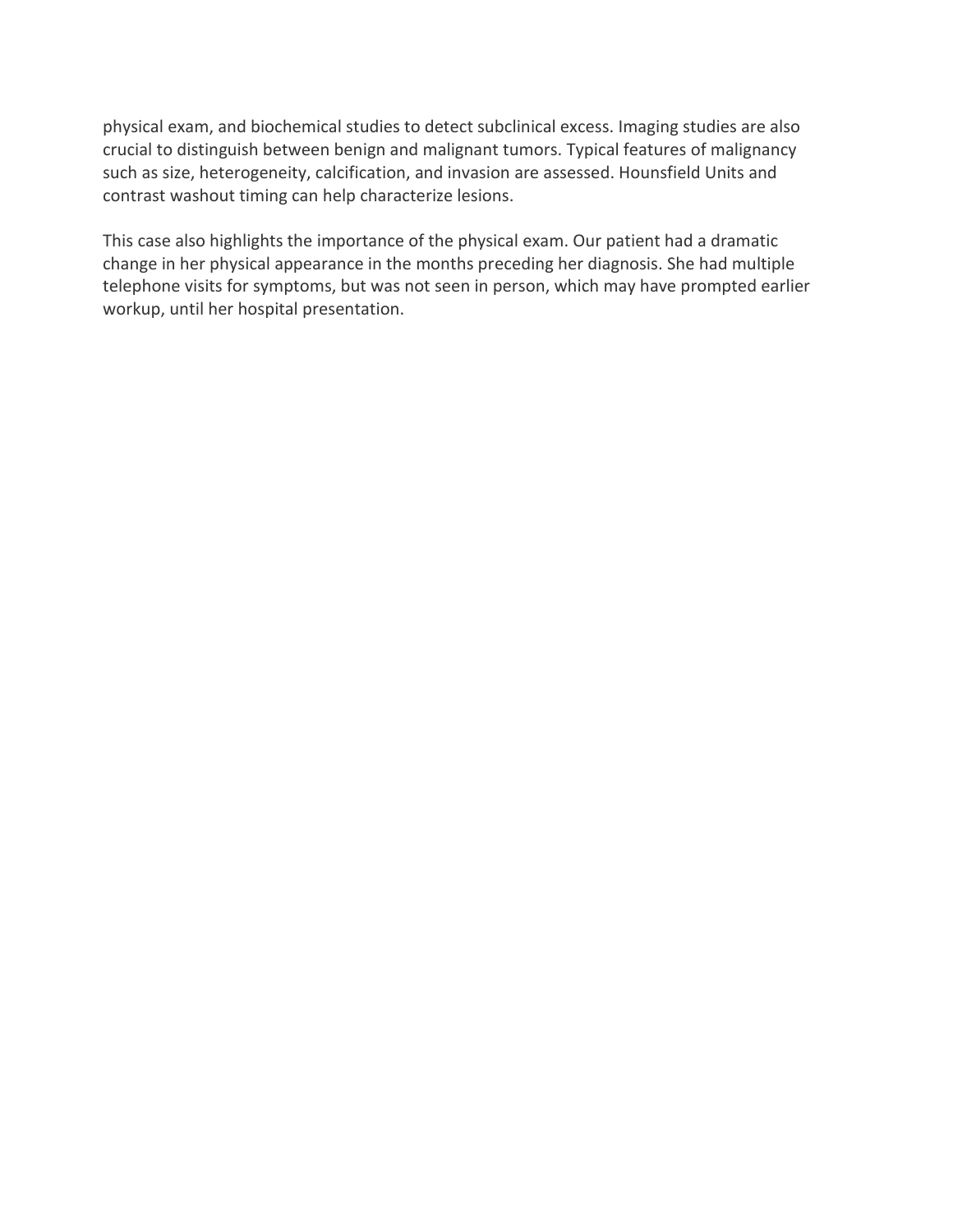Presentation

**Name:** Ayal Levi, MD **Presentation Type:** Poster

**Residency Program:** Saint Joseph Hospital

**Additional Authors:** Tavis Rinderle, DO

# **Abstract Title: A Cultured Discussion**

### **Abstract Information:**

#### **Introduction:**

Blood cultures are a staple of medical practice; viewed as relatively non-invasive, cheap, and reliable. They remain a common diagnostic tool in the emergency department, internal medicine floor, and intensive care unit. The clinical refrain of "culture if spikes" echoes during sign-out. Nevertheless, its true utility and complications remain unclear. In this abstract we present a review and analysis of blood culture data from a community hospital.

#### **Methods**:

Retrospective review of 608 patient charts from 2019. Evaluated initial indication for blood cultures per physician note, physical, vitals, and lab values. Blood culture results were grouped according to: vital sign, lab value, physical exam finding, a combination of the aforementioned, or SIRS/qSOFA.

#### **Results:**

13% of the blood cultures were positive. The most common principle diagnosis was sepsis due to E. coli, MSSA, MRSA, and unspecified organism. 44% of the blood cultures were for SIRS/qSOFA criteria, with 20% being positive. 26.1% were for two or more of the following; a vital sign, physical exam, lab, or imaging finding, with 10.1% being positive. 26% consisted of isolated findings within those same categories with 10.3% positive. 6.3% of findings were documented as infection screening with 2.3% turning positive.

#### **Discussion:**

In our review, we found that sepsis physiology was the greatest predictor of positive blood cultures. Isolated abnormalities were shown to be poor predictors. Our study resulted in higher positive blood culture results than the national average, suggesting an elevated false positive rate.

Physicians will continue to rely on blood cultures to guide the intensity and duration of treatment, which will have large impacts on hospital resource utilization. Based off of our data, blood cultures, despite their inherent "low-cost," should not be considered standard part of every work-up. Instead, blood cultures are most likely to be positive when a patient displays sepsis physiology or has multiple laboratory/clinic indicators, i.e. "sick at the bedside." Physicians should consider potential false-positives and subsequent impact on patient care.

The cost of a single blood culture at our institution totals \$56. With a 25% reduction in blood cultures there would be a reduction in cost totaling approximately \$80,000 annually. Given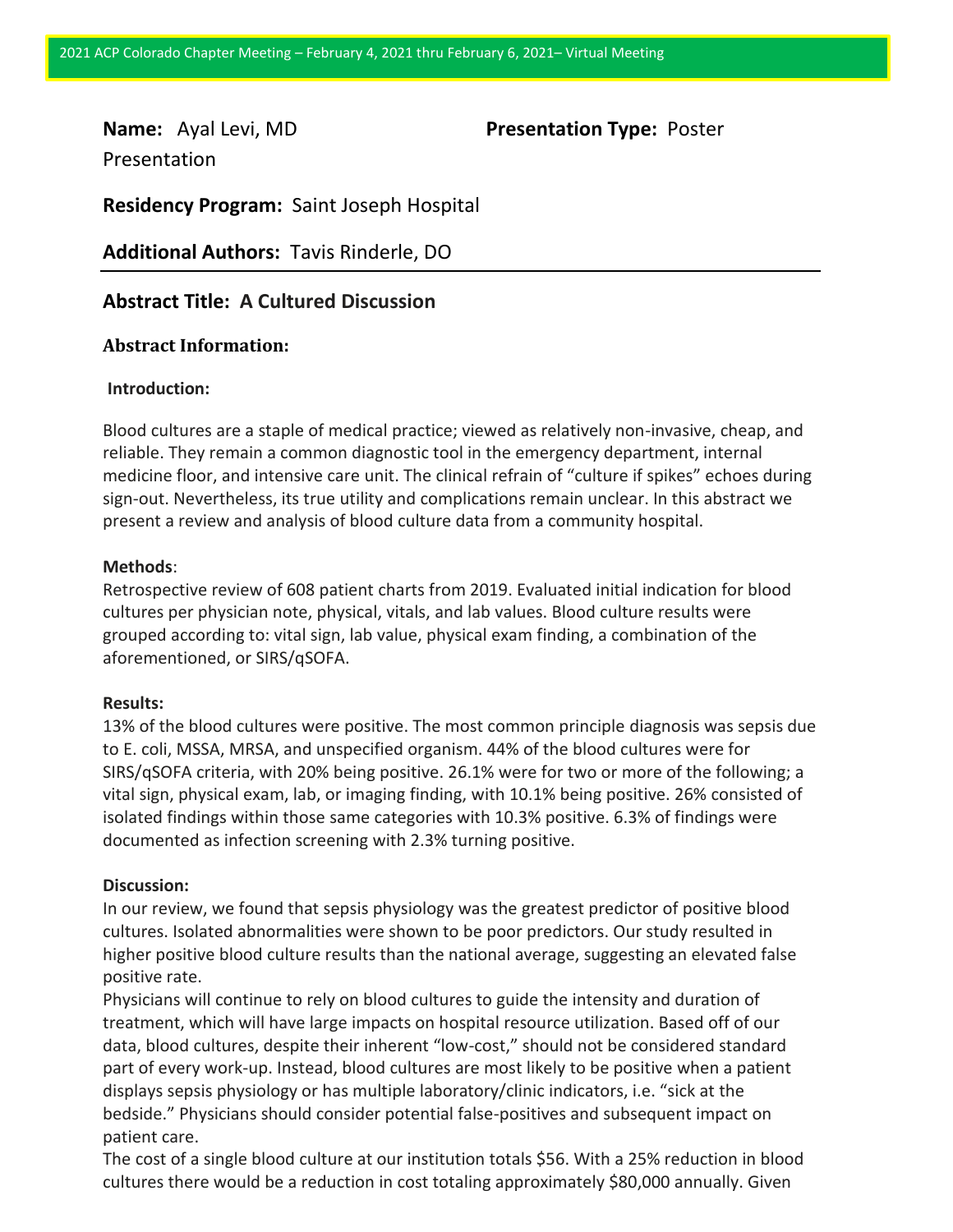that false positive cultures increase hospital length of stay, a 25% reduction would lead to annual savings of approximately \$1 million dollars. More importantly, it would save patients unnecessary medical treatment.

With our review, we identified several conditions that are likely to result in a positive test. This data, despite its limitations, would be useful in guiding clinical practice. Sepsis physiology or evident clinical illness should prompt blood culture collection. There are patient and cost savings associated with a reduction in blood culture utilization for other scenarios. Further research is needed to identify clinical guidelines for proper utilization."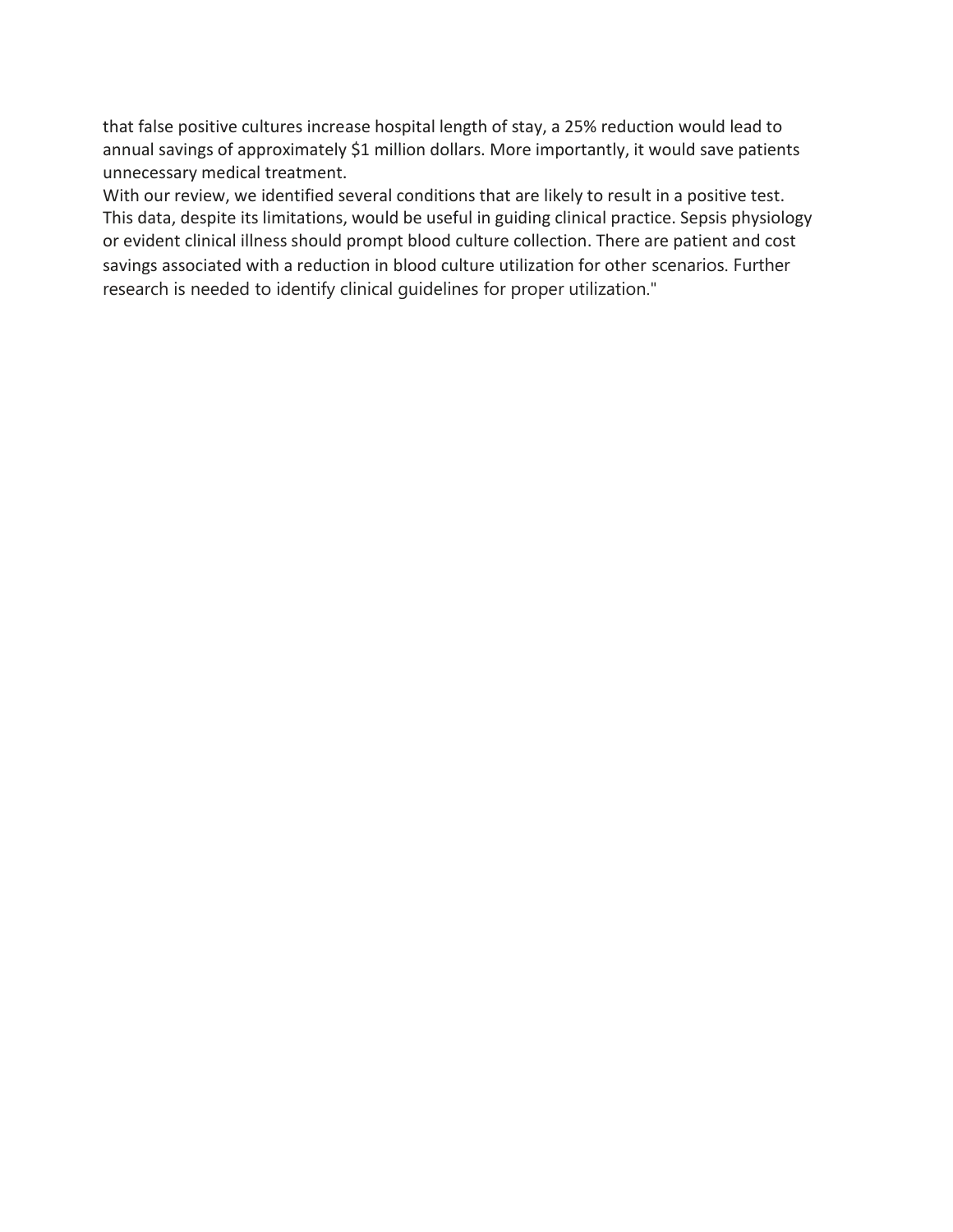**Name:** Shannon Lyons, DO **Presentation Type:** Poster Presentation

# **Residency Program:** Parkview Medical Center

**Additional Authors:** Ricki Kumar, DO, Bhavani Suryadevara, MD

# **Abstract Title: The Many Faces of COVID-19: An Atypical case of COVID-19**

# **Abstract Information:**

**Introduction**: The novel coronavirus disease 2019 (COVID-19) has affected more than 8,000,000 people worldwide with the number of cases and deaths surging in the US as of October 2020 per CDC report (1). Criteria to test is quickly evolving as its presentation is better understood; however, lack of adequate testing is still a limitation. While the most common presenting symptoms are fever (44- 98%), cough (46-82%), and dyspnea (20-64 %), there are less common symptoms such as diarrhea (10%) (3). Prior criteria for COVID-19 testing excluded those with positive respiratory viral panels; however, a study estimates that about 1 in 5 people infected with COVID-19 are coinfected with another respiratory virus (4). As we embark upon "flu season" again, the decision to test for COVID-19 becomes even more nuanced. The following is a case of concomitant COVID-19 and rhino/enterovirus infection presenting predominantly as fever and diarrhea.

### **CASE REPORT**

An 85-year-old male with a history of prostate cancer status post prostatectomy, urothelial carcinoma status post resection and chemoradiation presented with 5 days of ongoing watery, non-bloody diarrhea, decreased appetite, and subjective fever and chills. He reported nausea but denied vomiting, abdominal pain, recent travel, or antibiotic use. He had multiple exposures to family and friends as his wife died the prior week from a COVID-19 negative respiratory illness. He denied cough, congestion, dyspnea, chest pain. Initial labs revealed leukopenia with lymphopenia, thrombocytopenia, elevated CRP and LDH. The patient was also hypoxemic at 85% on room air and was started on supplemental oxygen. Chest x-ray (CXR) showed perihilar and bilateral lower lobe ground glass opacities (GGOs). Viral respiratory panel was positive for rhino/enterovirus and COVID-19 testing was positive. He was treated supportively and discharged within a few days in improved condition.

# **DISCUSSION**

This case shows the importance of maintaining a low threshold to test for COVID-19 even in the presence of a positive viral respiratory panel and/or absence of upper respiratory symptoms. Lymphopenia is non-specific however noted in up to 50-60% of patients with COVID-19 (3,6), as can elevations in CRP and LDH. The most common findings on chest X-ray (CXR) are consolidation (47%) and GGOs (33%). CXR abnormalities were more likely peripheral (41%), bilateral (50%), and have lower lobe predominance (50%) (5). As cold and flu season comes back and cases of COVID-19 are again on the rise, access to testing becomes even more difficult.

# CONCLUSION

This patient constitutes an atypical presentation of COVID-19 given primary presenting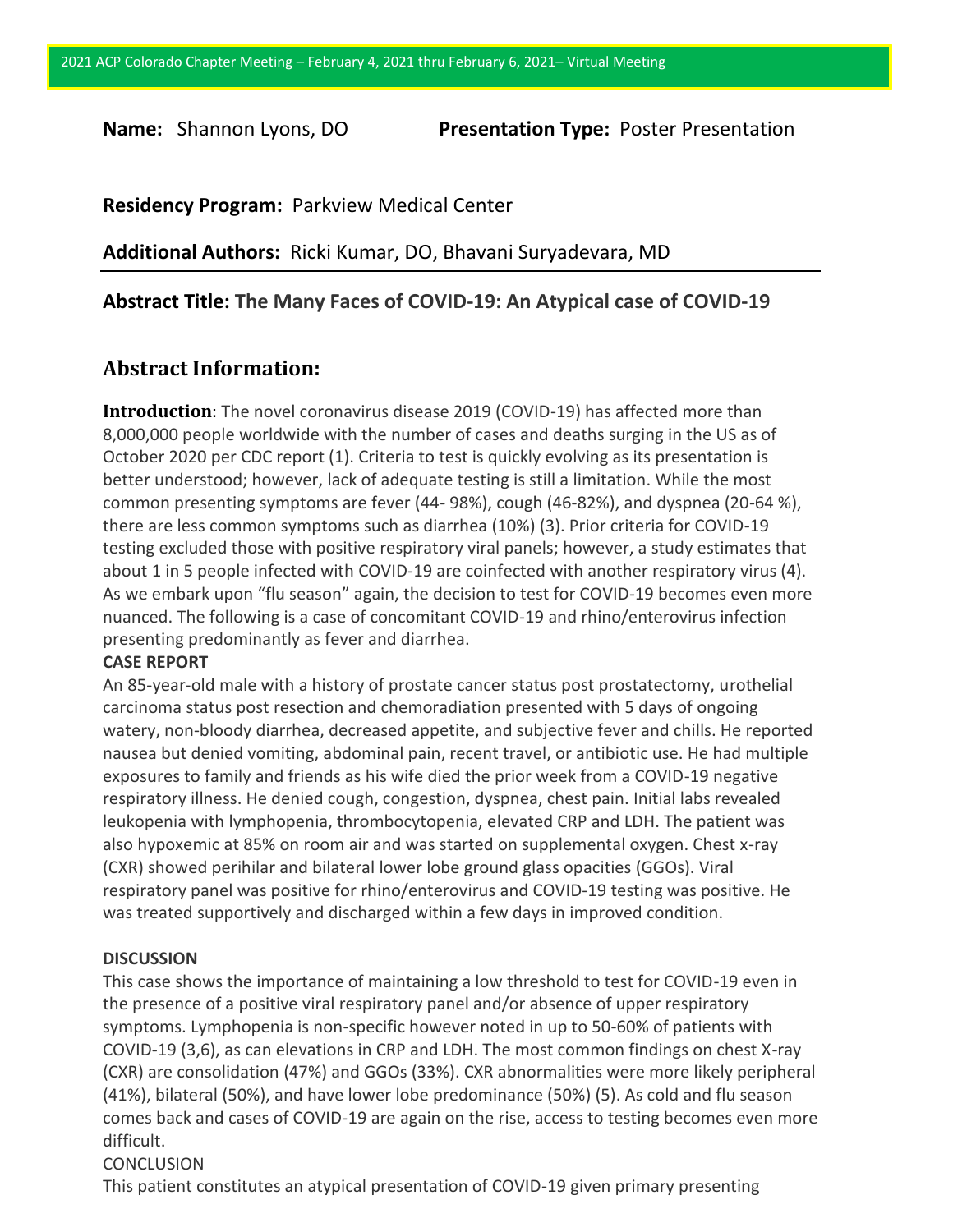symptom of diarrhea and coinfection with rhino/enterovirus, which challenges prior belief that coinfection should not be tested. With our understanding of COVID-19 rapidly evolving, we can expect to see more changes in screening criteria due to atypical presentations such as this case.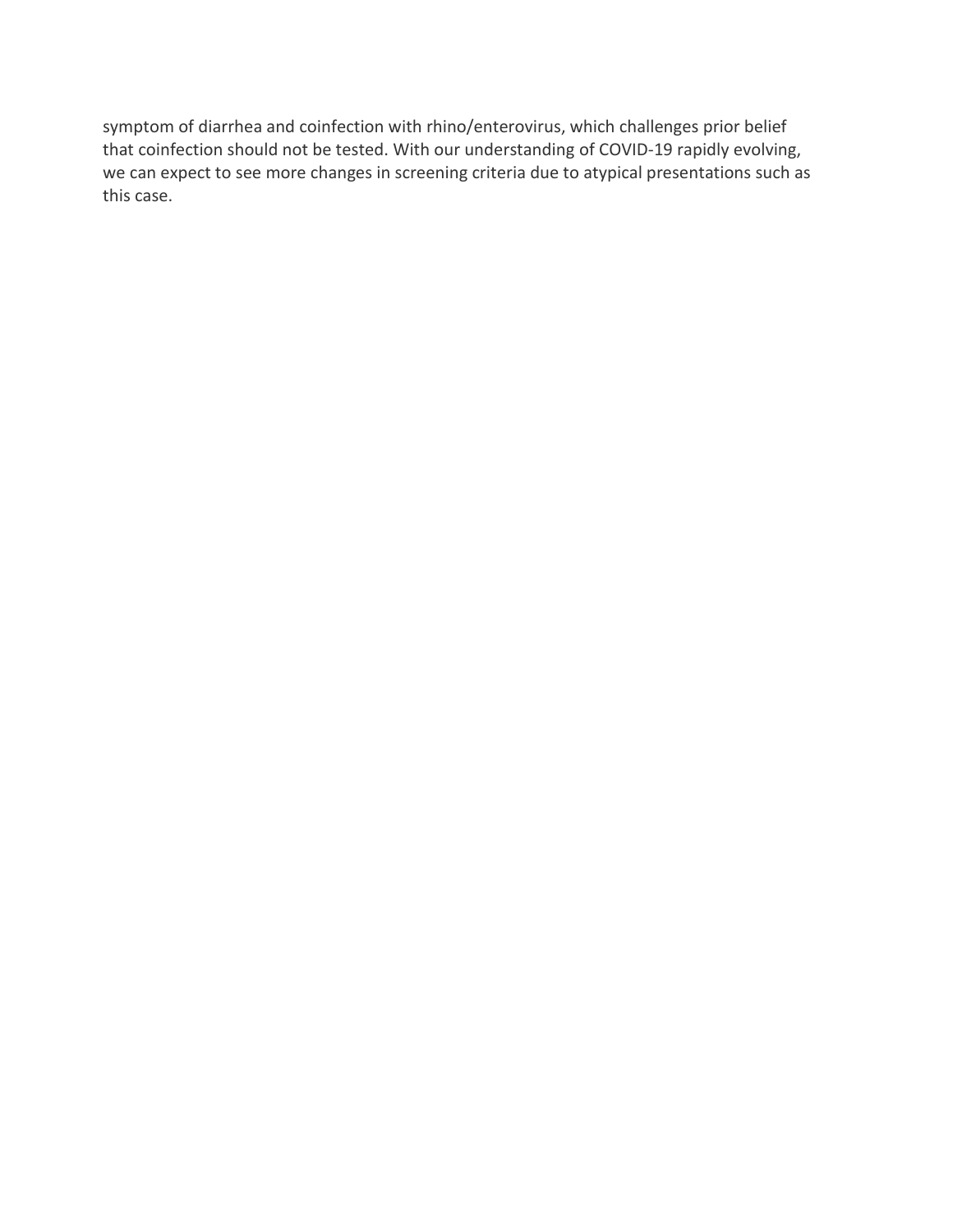# **Name:** Michael Marll MD **Presentation Type:** Poster Presentation

**Residency Program:** University of Colorado

**Additional Authors:** Amanda Johnson, MD, Elizabeth Breitbach, MD

# **Abstract Title: Saddle Nose Deformity As A Clue To An Underlying Vasculitis**

# **Abstract Information:**

**Introduction:** Granulomatosis polyangiitis (GPA) is a necrotizing small-to-medium vessel vasculitis with an estimated incidence of 3 cases per one million people in the United States. Predominantly affecting adults between the ages of 64 to 75, GPA typically presents with a triad of upper and lower respiratory tract disease (e.g. sinusitis, lung nodules, alveolar hemorrhage), systemic vasculitis, and glomerulonephritis. We present a case of GPA in a man with refractory chronic sinusitis and acute development of a saddle nose deformity.

## **Case Description:**

67 year-old man with a past medical history significant for coronary artery disease who presents with 5 months of progressive sinusitis refractory to antibiotic therapy. Three weeks prior to hospitalization, the patient underwent nasal endoscopy with biopsies revealing acute on chronic sinusitis with associated necrosis. Two weeks following this procedure, he developed progressive collapse of the nasal bridge. Further history notable for malaise, weight loss, cough, dyspnea, and night sweats over the preceding five months. Upon hospitalization, a CT Chest with IV Contrast showed a 5.2cm right lower lobe cavitary lung lesion. Bronchoscopy then uncovered diffuse and severe inflammation of the large airways with purulence and transbronchial biopsies of the right lower lobe cavitation showed squamous metaplasia and mixed acute and chronic inflammation with rare giant cells. Bronchoalveolar lavage was ultimately negative for infection and malignancy. Pulmonary tuberculosis was ruled out w ith AFB smears/cultures prompting a serologic evaluation significant for elevated inflammatory markers and positive cANCA (1:80)/PR3 antibodies. These clinical findings and serologies are consistent with granulomatosis polyangiitis causing necrotizing sinusitis with saddle nose deformity and a cavitary lung lesion. This patient did not have active renal involvement or other signs of systemic vasculitis at the time of diagnosis.

### **Discussion:**

GPA is a fatal disease with the average life expectancy for patients not receiving treatment spanning only five months. For internists, sinusitis is one of the most reported chief complaints by patients presenting in an ambulatory clinic. Therefore, a thorough history and exam in these patients is essential to identify those with less common causes of sinusitis. Key findings to suggest a systemic pathology such as GPA in the setting of sinusitis includes associated fevers, bloody discharge, nasal septal perforation or crusting, and nasal bridge collapse. Given the high mortality rate associated with GPA, this case emphasizes its insidious nature and the importance of pursuing an expedited work-up in a patient with sinusitis refractory to empiric therapies.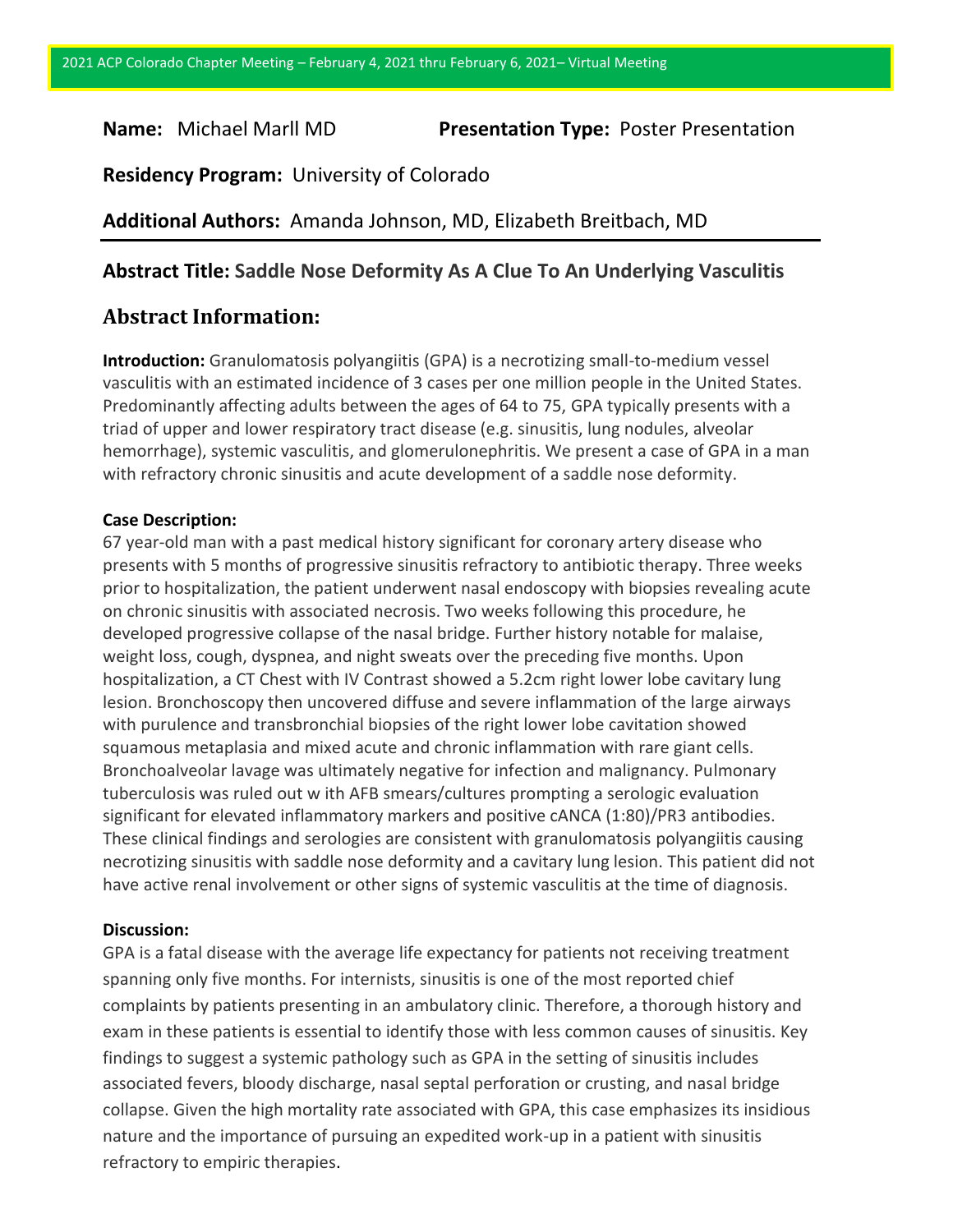# **Name:** Marissa A. Martin, MD **Presentation Type:** Poster Presentation

**Residency Program:** University of Colorado

**Additional Authors:** Michael H. Lee, MD, Anna Neumeier, MD, Tristan J. Hule, MD

# **Abstract Title: A case of bilious ascites and abdominal compartment syndrome from pancreatitis-induced post-Roux-en-Y gastric remnant leak**

# **Abstract Information:**

#### **Introduction:**

Post-surgical leaks complicate up to 7% of Roux-en-Y gastric bypass procedures and they result in greater than 50% morbidity and mortality. Most leaks occur at the gastrojejunal anastomosis, and on average, they become symptomatic three days after surgery. While rare, leaks can also occur from the gastric remnant and can have delayed presentations.

**Case Description**: A 55-year-old man with a past medical history of atrial fibrillation, previous alcohol-induced acute pancreatitis, and Roux-en-Y gastric bypass surgery 15 years prior presented with acute pancreatitis. He quickly decompensated, developing distributive shock, bacteremia, acute respiratory distress syndrome, anuric acute renal failure, and was also noted to have a distended abdomen with increasing ascitic fluid on imaging. An elevated bladder pressure, lactic acidosis, and anuria raised concern for abdominal compartment syndrome. Paracentesis was done and four liters of bilious ascitic fluid were drained. Using the manometer from a lumbar puncture kit, intra-abdominal pressure was measured and improved from 27  $cmH<sub>2</sub>O$  to 13  $cmH<sub>2</sub>O$  with paracentesis. Mean arterial pressure and urine output also improved. Analysis of the ascitic fluid showed significantly elevated total bilirubin, lactate dehydrogenase, and amylase. Unfortunately, the patient developed recurrent loculated intra-abdominal fluid collections and leukocytosis, which raised the suspicion for biliary perforation or a post-Roux-en-Y leak, though multiple imaging studies including ultrasound, CT scans with and without contrast, MRCP, ERCP, upper GI fluoroscopy, and small bowel enteroscopy failed to reveal a source of the bilious output. Ultimately, a gastrostomy tube was placed and delivery of contrast material through the tube revealed an active extravasation from the remnant stomach. The patient was eventually discharged home with one remaining intra-abdominal drain in addition to the gastric tube to allow for gastric decompression and spontaneous healing of the post-Roux-en-Y leak.

**Discussion:** This case underscores the importance of considering post-surgical leak as a diagnostic possibility regardless of how remotely a Roux-en-Y surgery took place. It also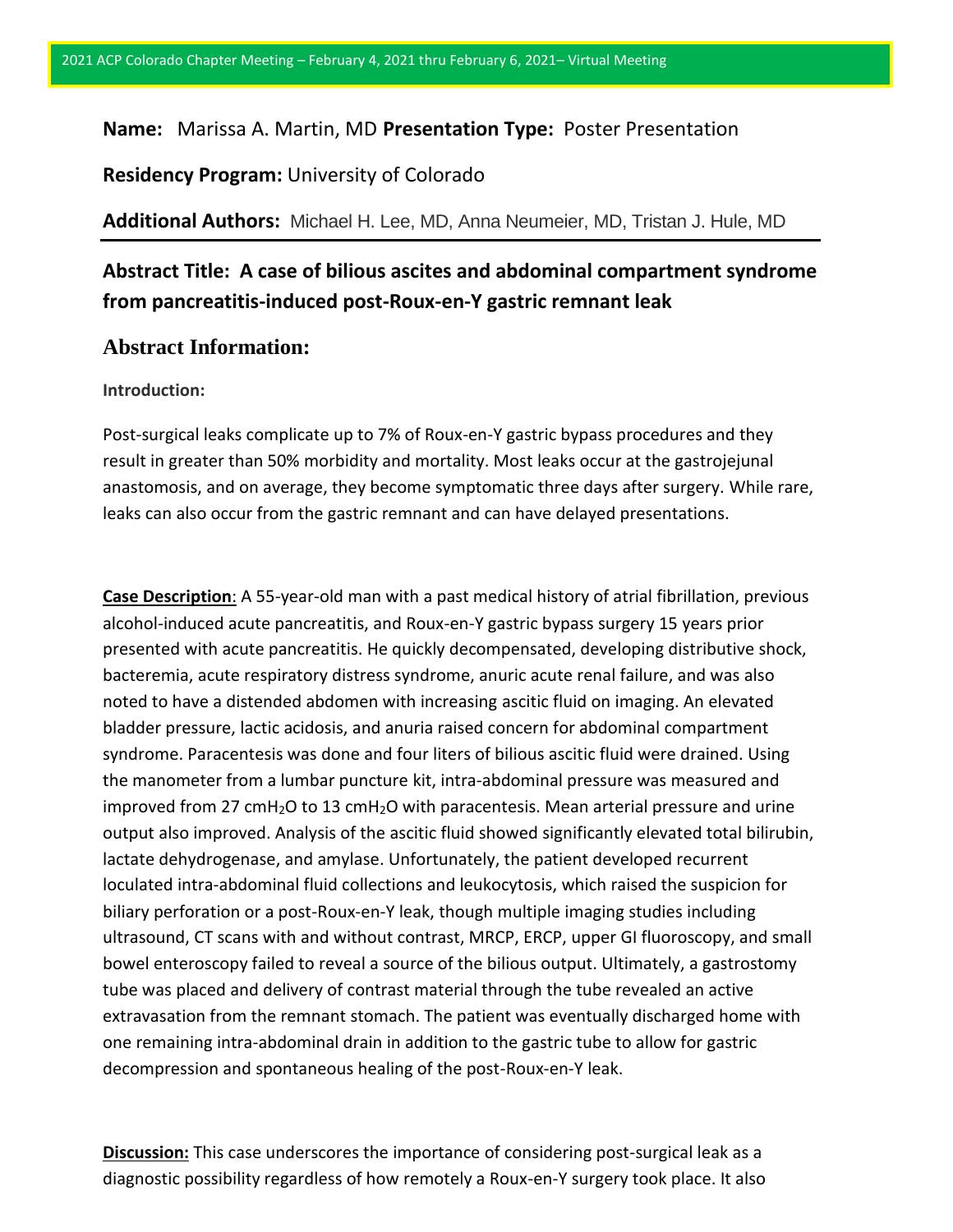confirms the importance of pursuing early gastrostomy tube placement and contrast administration when post-Roux-en-Y gastric remnant leaks are suspected in order to allow for definitive diagnosis and appropriate treatment. Lastly, it demonstrates a diagnostic as well as therapeutic role of paracentesis in critically ill patients with abdominal compartment syndrome.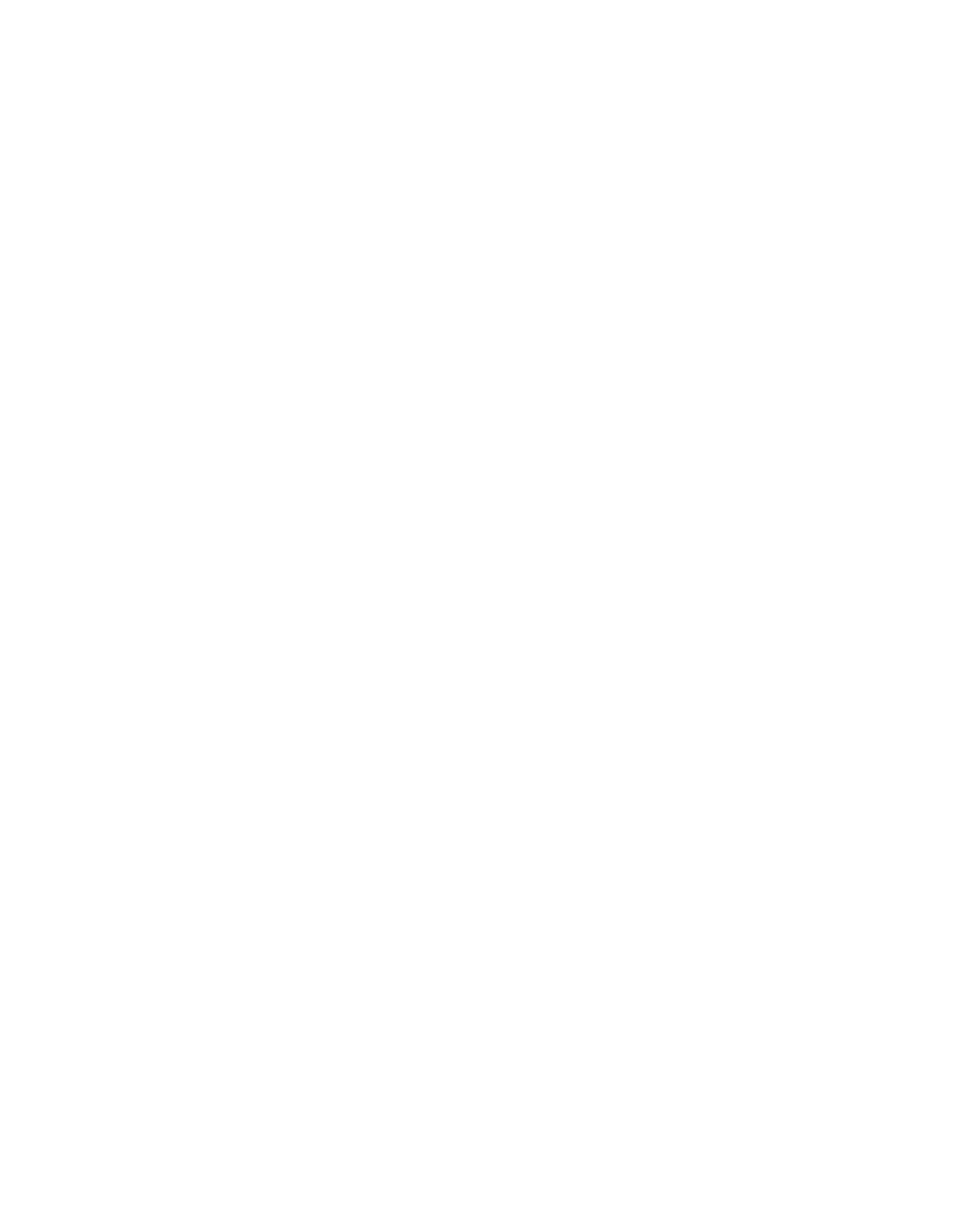# **Name:** G. Logan McCracken, MD **Presentation Type:** Poster Presentation

**Residency Program:** University of Colorado

**Additional Authors:** Manuel Urra, MD

# **Abstract Title: An Immune System Unleashed: Cytokine Release Syndrome following Immune Checkpoint Inhibitor Therapy**

# **Abstract Information:**

**Introduction:** Immune checkpoint inhibitors have revolutionized treatment in melanoma and are increasingly being used in other malignancies. As more patients are being treated with these immunotherapies, it is important for internists to recognize potential adverse reactions. While they are typically well tolerated, they do carry a risk of multiple adverse effects related to activation of the immune system. These are usually delayed autoimmune reactions. However, a rare possibility of immune checkpoint inhibition is Cytokine Release Syndrome (CRS), which can be a difficult diagnosis to make as was evident in this case.

**Case Description:** A 71-year-old female with past medical history of metastatic melanoma with known brain metastases presented with confusion and concerns for seizure activity the day after receiving ipilimumab and nivolumab infusions. She was found to be markedly febrile, hypotensive, and profoundly hypoxic with oxygen saturation of 66% on room air. The patient was managed with vasopressor support and heated high flow nasal canula at 90% FiO2. She was admitted to the intensive care unit on arrival to our facility. Admission labs where notable for leukocytosis of 15 and chest X-ray showing an infiltrate concerning for a post-obstructive pneumonia. Given her presentation consistent with septic shock, the patient was started on broad-spectrum antibiotics. She continued to require vasopressor support and her respiratory status failed to improve. Upon consultation with oncology, a concern was raised for CRS. A Creactive protein resulted at 180 mg/L. The patient was started on Dexamethasone and Tocilizumab (IL-6 inhibitor) while an IL-6 level was obtained. Over the following days, the patient's oxygen requirements gradually improved, and the IL-6 level returned markedly elevated to 64 pg/mL (reference range <5).

**Discussion:** CRS is a well-known phenomenon and occurs in several different categories of immunotherapy, most commonly in CAR-T cell therapy. While it has been reported following immune checkpoint inhibitor therapy, it is a relatively rare occurrence. The primary difficulty in recognizing and diagnosing CRS is in distinguishing it from septic shock and other potential underlying causes. This is especially difficult as patients with malignancy who are receiving treatment are at risk for infections, thrombosis, and worsening malignancy, which present similarly. A diagnosis of CRS requires the presence of fever, but otherwise symptoms can be variable. In severe cases, it can manifest as acute hypoxic respiratory failure, shock, and multiorgan system failure. A markedly elevated IL-6 does support the diagnosis of CRS in an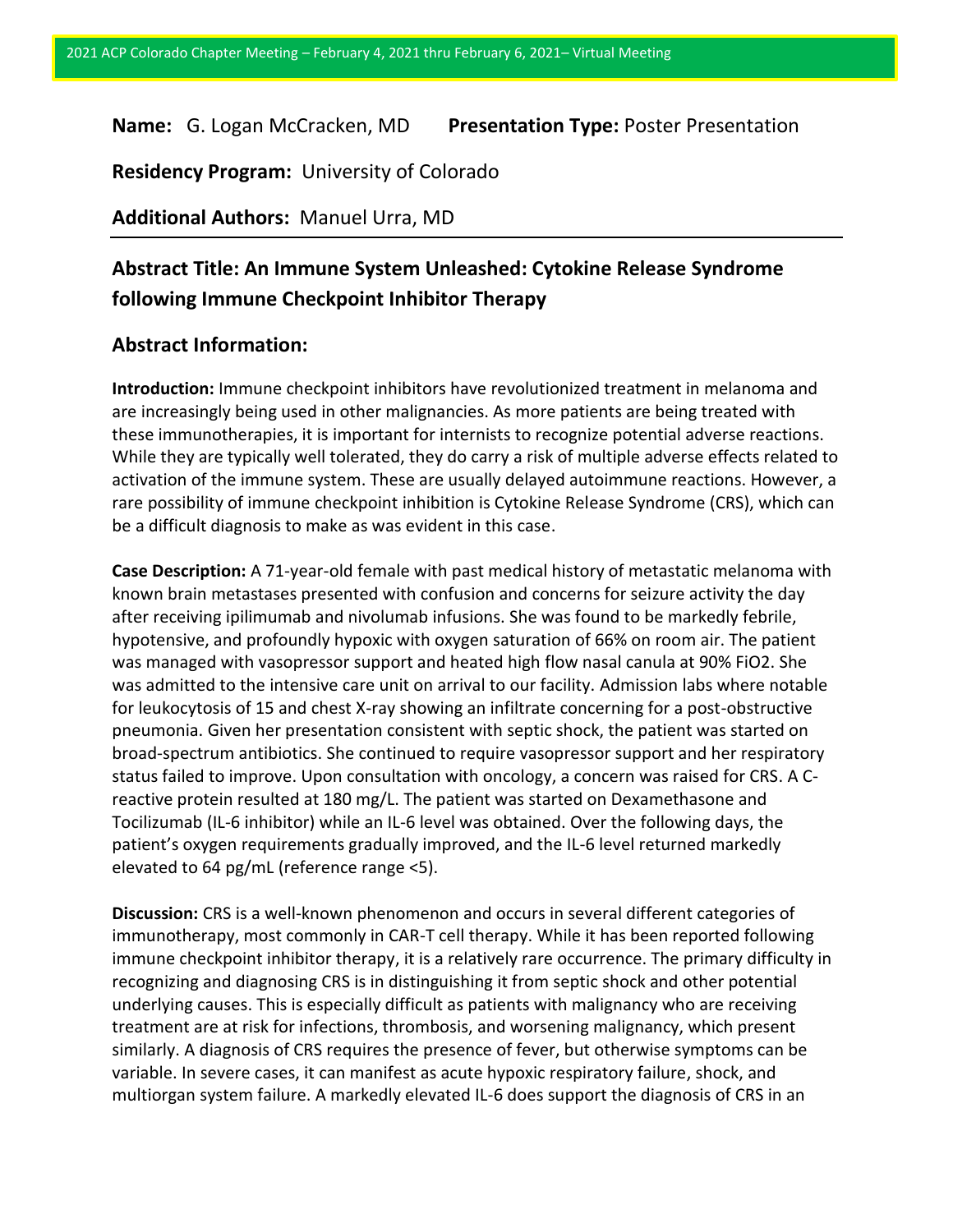appropriate clinical scenario. Just as it is important to consider infection in patients on chemotherapy, it is important to have a high index of suspicion for CRS and other autoimmune reactions in patients receiving immunotherapy.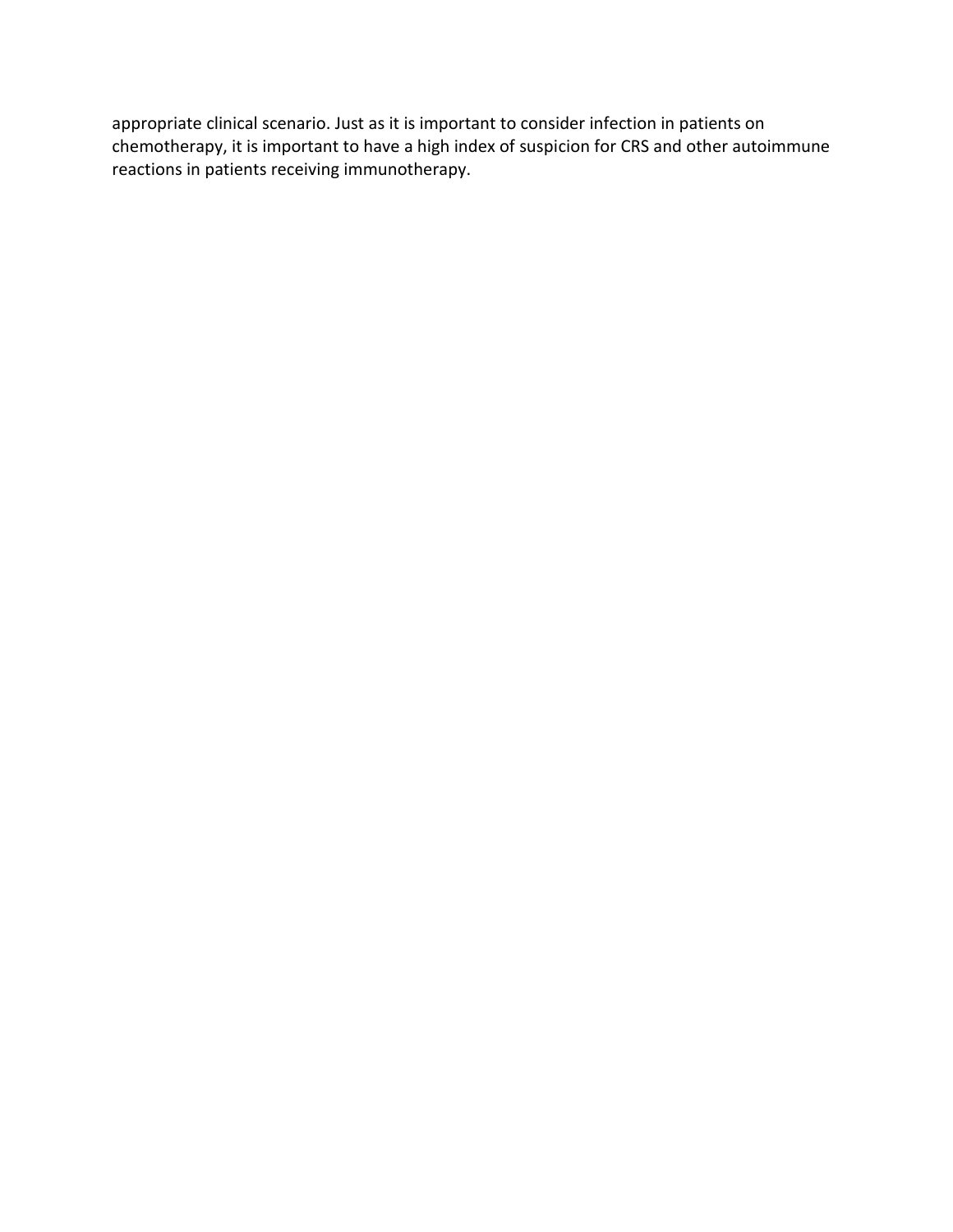**Name:** Anita Moudgal, MD **Presentation Type:** Poster Presentation

**Residency Program:** University of Colorado

**Additional Authors:** Michelle Pengshung, MD, Pedro Giro, MD, Andrew Berry, MD

# **Abstract Title: Take your vitamins! A case-report of Vitamin B12 deficiency resulting in psuedo-thrombotic microangiopathy**

# **Abstract Information:**

### **Introduction:**

Vitamin B12 deficiency has a variety of clinical manifestations, common and uncommon. Here we present a case of psuedo-thrombotic microangiopathy as a rare manifestation of severe vitamin B12 deficiency.

# . **Case Description:**

A 70-year-old male with a history of right hemicolectomy presented with fatigue, poor appetite, and a thirty-pound (13 kg) weight loss over the course of three months. Vitals signs were normal. Exam was remarkable for pale conjunctiva, scleral icterus, and jaundice. Neurological exam was normal. Labs were notable for pancytopenia with hemoglobin 5.7 g/dL, MCV 109 fL, WBC 4000/uL, and platelets 60,000/uL. In addition, he had elevated LDH 6215 U/L, low haptoglobin <10 mg/dL, low reticulocyte index 0.27, and normal creatinine. Peripheral smear exhibited hypersegmented neutrophils, increased schistocytes, and a left shift with rare blasts. His work-up suggested intravascular hemolysis and bone marrow underproduction. Additional work-up revealed a low vitamin B12 level of 73 L pg/mL and elevated intrinsic factor antibodies.

Severe vitamin B12 deficiency was diagnosed. This patient had an unfortunate combination of prior right hemicolectomy impairing absorption of B12 and elevated intrinsic factor antibodies suggestive of pernicious anemia. He underwent aggressive vitamin B12 repletion via intramuscular injections. Two-week follow-up showed drastic improvement in his severe pancytopenia and his vitamin B12 levels improved.

#### **Discussion:**

The most common causes of Vitamin B12 deficiency include pernicious anemia, malabsorption, and restrictive diets (vegan/vegetarian). Vitamin B12 has a significant role in DNA synthesis important for hematopoiesis and myelination of the central nervous system.<sup>8</sup> Vitamin B12 deficiency most often presents as a macrocytic anemia. It can rarely present with pancytopenia, which may be concerning for a malignancy. Additionally, it can cause intramedullary and extramedullary hemolysis. When B12 deficiency presents with intravascular hemolysis, it can mimic life-threatening primary thrombotic microangiopathy (TMA) syndrome and has been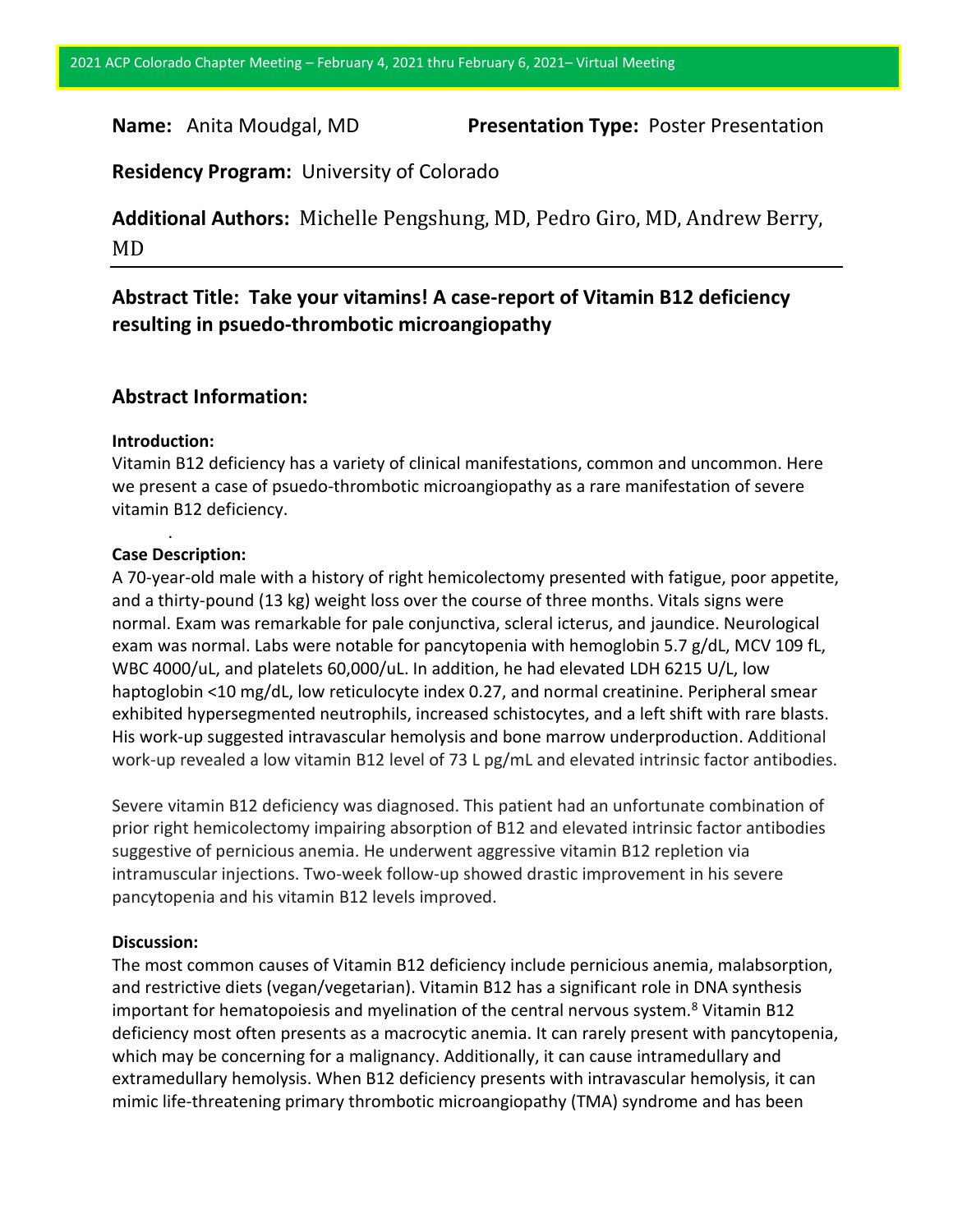termed pseudo-TMA given its similarities. Pseudo-TMA is rare and in one study examining 201 patients with known vitamin B12 deficiency, it was found in only 2.5% of patients.<sup>2</sup> Unlike primary TMA which is caused by vascular lesions and microvascular thrombosis, pseudo-TMA is thought to be multifactorial from decreased cytoskeletal deformability and hyperhomocysteinemia causing endothelial dysfunction.<sup>3,8</sup>

Primary TMA syndrome can be life threatening and may need emergent management. It is typically associated with a larger reticulocyte count compared to pseudo-TMA. This was reassuring in our patient given his low reticulocyte index. Other significant differences found in pseudo-TMA but not primary TMA include macrocytosis, leukopenia, and significantly higher LDH due to intramedullary hemolysis in the setting of ineffective erythropoiesis. Additionally, our patient did not have evidence of renal dysfunction, neurological changes or significant number of schistocytes, which pointed away from a primary TMA syndrome. Our patient's labs improved with vitamin B12 repletion with a most recent hemoglobin of 14.6 g/dL.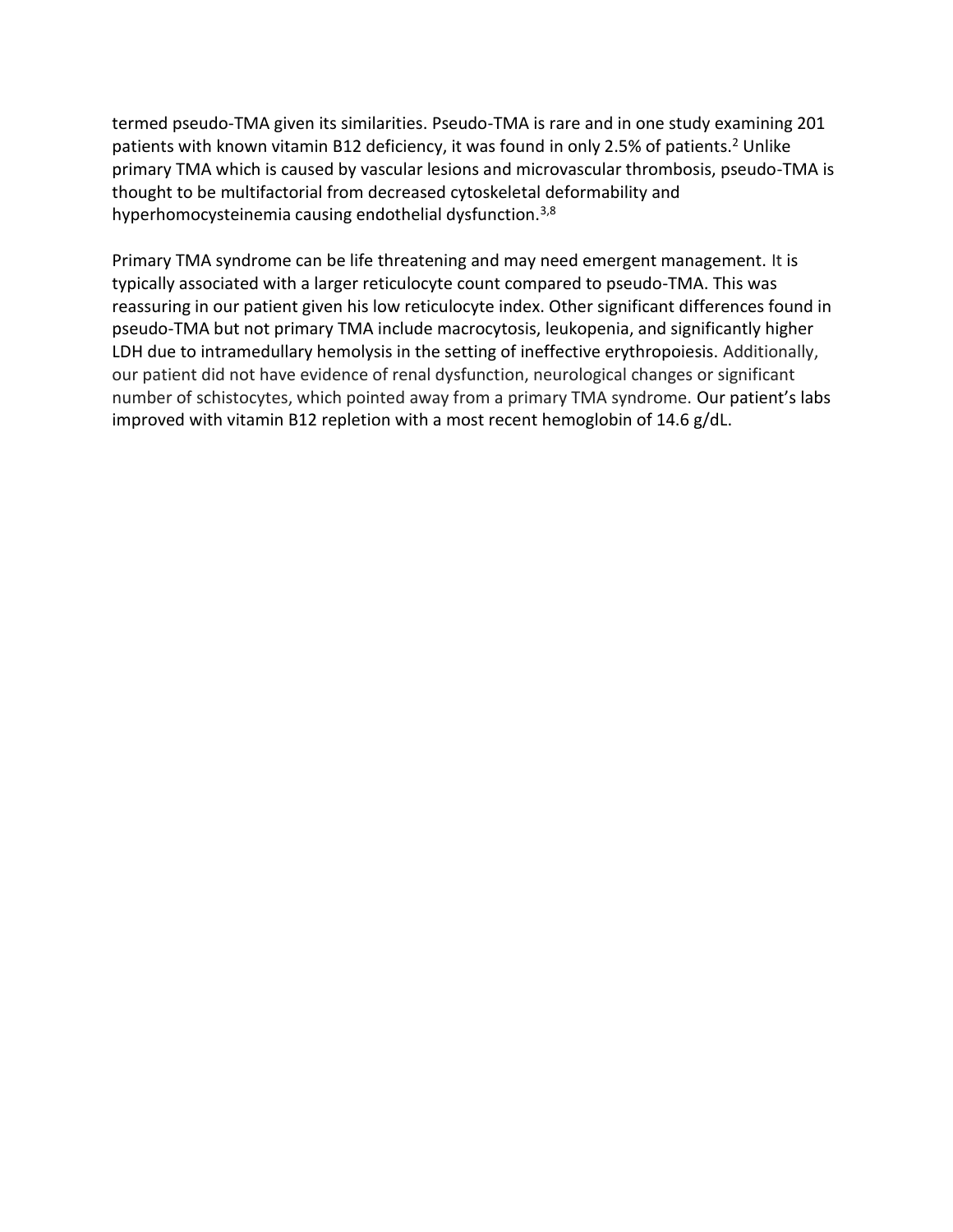# **Name:** Patrick Pamintuan, DO **Presentation Type:** Poster Presentation

**Residency Program:** Parkview Medical Center

**Additional Authors:** Neil Patel, Md, Teresa Braden, DO, FACP, Jatinbhai Patel, MD

# **Abstract Title: Microbial Mutiny: Multi System Organ Infection Secondary to Streptococcus anginosus**

# **Abstract Information:**

The Streptococcus anginosus group, also referred to as the Streptococcus milleri group, are common constituents of the oropharyngeal, gastrointestinal, and genitourinary systems. If given the chance, they can become pathogenic with a demonstrated propensity for abscess formation in distant sites. We present the case of a patient with a medical history significant for sarcoidosis on chronic steroids who presented with 4 weeks of dyspnea, cough, and pleuritic chest pain and was found on imaging to have infectious abscess formation of multiple organ systems in the setting of another multisystem disorder.

A 63-year-old African-American man with history of sarcoidosis on chronic daily prednisone, presented to an outside hospital with increasing dyspnea, cough, and pleuritic chest pain occurring for 4 weeks. He was hypoxic on presentation but denied all other associated symptoms. He was noted to have multiple skin abscesses and large left lower lobe consolidation and pleural effusion on CXR. Social history was negative for intravenous drug abuse. Thoracentesis was performed and fluid studies appeared infectious and culture eventually returned positive for Streptococcus anginosus. The patient was subsequently diagnosed with empyema and started on appropriate antibiotic therapy. Cardiothoracic surgery was consulted for video assisted thoracoscopic surgery (VATS) due to the extensive nature of the empyema. During surgery it was noted that infection had invaded into the pericardial space necessitating pericardial window. Incision and debridement of skin abscesses yielded cultures that agai n showed Streptococcus anginosus. Neurosurgery was also consulted as thoracic and lumbar MRIs taken after his cardiothoracic procedure showed concern for discitis and osteomyelitis with compression fractures of the L2 and L3 vertebra for which patient underwent decompression, fusion, and fixations performed, and eventual repeat decompression for a retropulsion of L2.

The patient continued to recover from his multiple operative procedures with removal of chest tubes and pericardial window and eventual transition to an inpatient rehabilitation facility where he completed 6 weeks of antibacterial therapy.

This case presents a patient with extensive and disseminated Streptococcus anginosus infection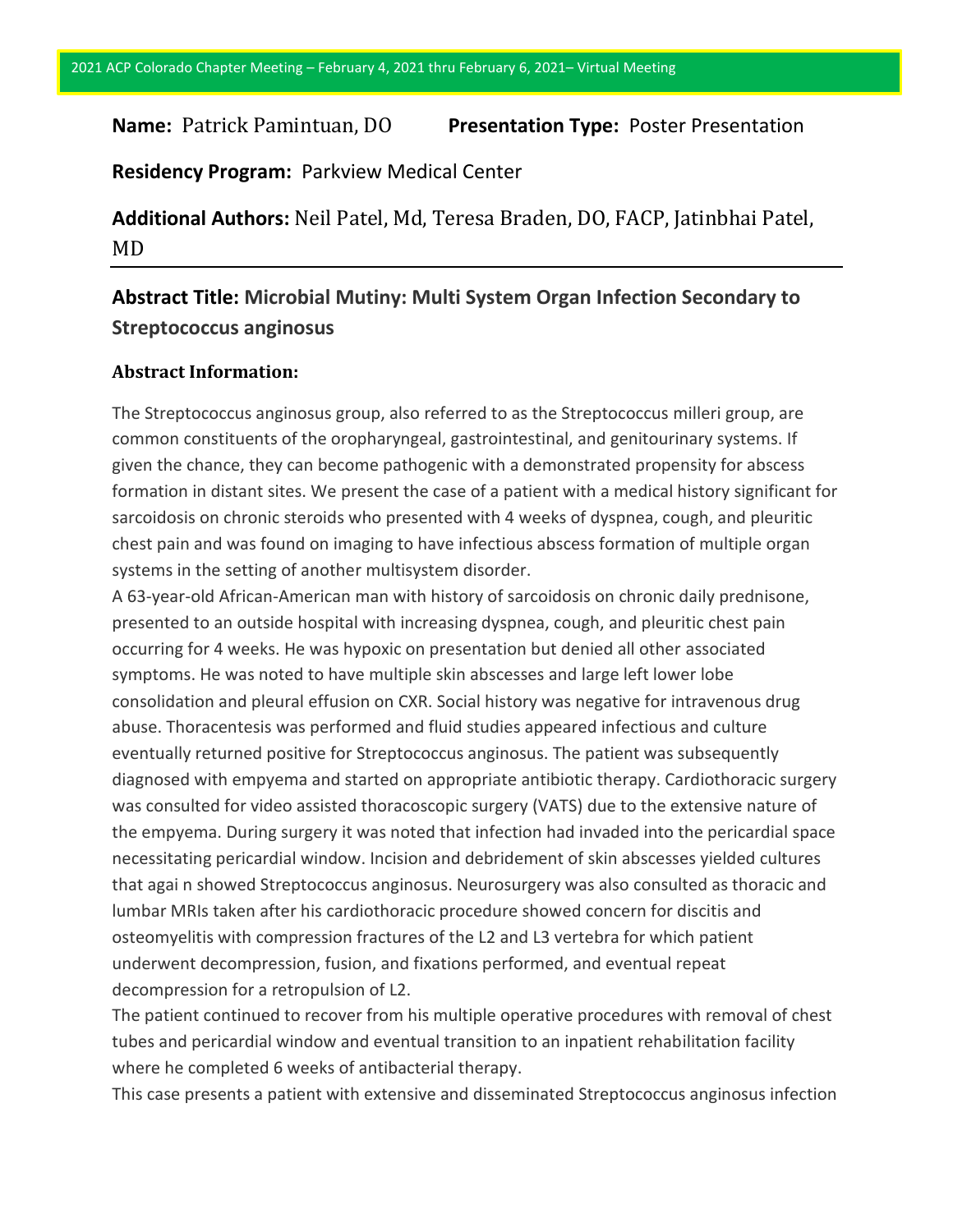complicated by multi organ disorder secondary to sarcoidosis with associated immunosuppression by way of chronic prednisone therapy. In immunocompetent individuals this group of bacteria can be found in oral, gastrointestinal, and genitourinary systems with no pathological significance. Importance is cast on the destructive effect common body flora can have as well as the effectiveness of a multidisciplinary approach when faced with a severely immunocompromised patient.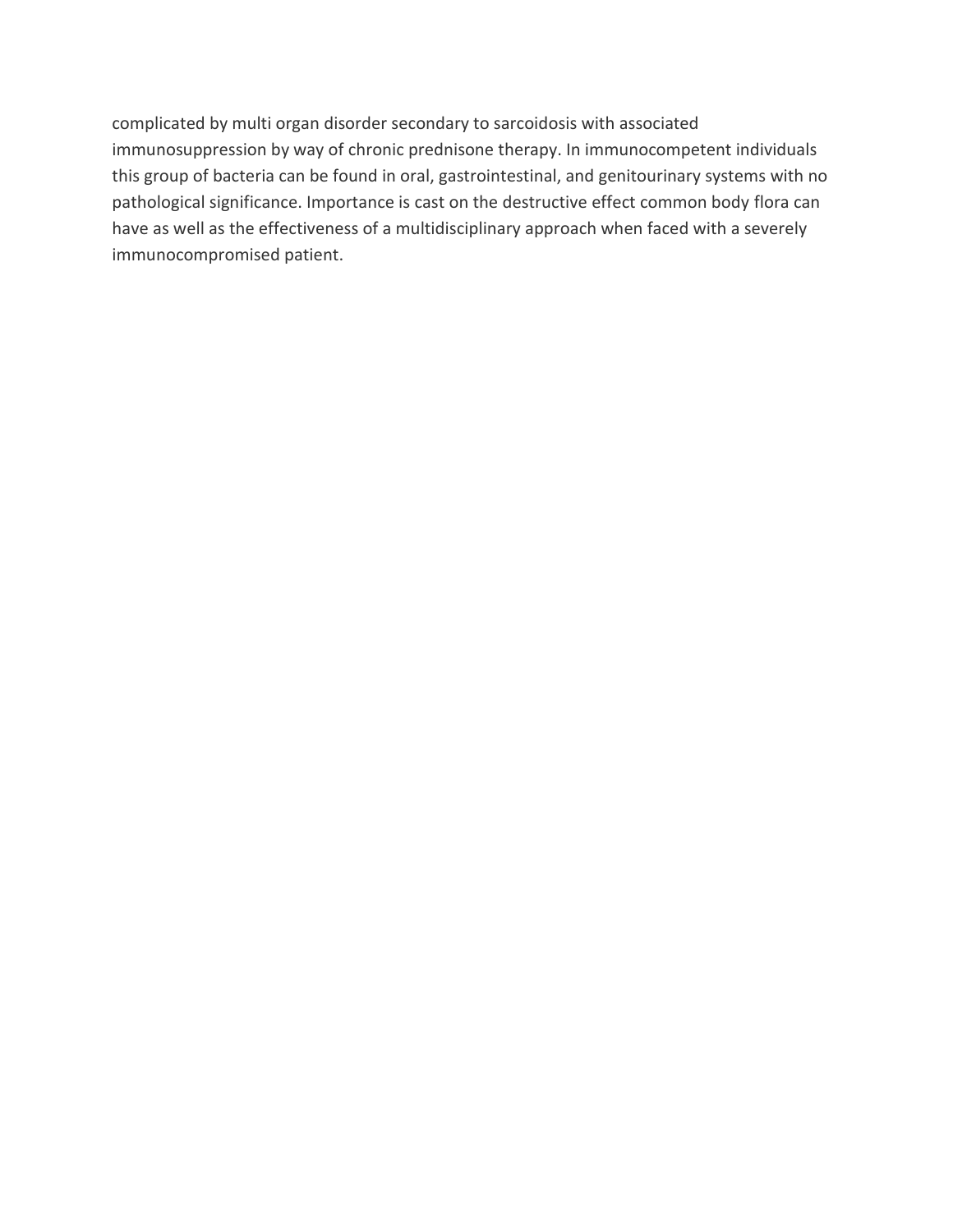# **Name:** Neil Patel, MD **Presentation Type:** Poster Presentation

**Residency Program:** Parkview Medical Center

**Additional Authors:** William Grigg, DO, Teresa Braden, MD, FACP

# **Abstract Title: The largest described case of Pilomatrix Carcinoma**

# **Abstract Information:**

Pilomatrix Carcinoma is an extremely rare malignant variant of pilomatrixoma. It stems from the abnormal proliferation of matrical cells in developing hair. Classically described as a painless, violaceous mass with an overlying ulcer on the head and neck region, we describe a case of a 65-year-old female with a pilomatrix carcinoma on the right neck 12 x 11 cm in size. Germinative matrix cells proliferate and eventually mature and keratinize into the hair shaft normally. In this neoplasm, the matriceal cells proliferate abherrently. These tumors recur commonly despite wide margin excisions. Metastasis is a potential complication and has been described in other case reports.

The prevalence of this cancer is exceedingly rare. Only 135 cases have been reported worldwide bimodally distributed, presenting in the third decade of life or sixth to seventh decades. More than half of patients are in the head and neck region, with males being more predominant. Our case is a female in her 60's with limited medical contact and previous use of only naturopathic medicine, making her case more unique.

Clinically, most cases are painless firm masses with a violaceous overlying ulcer ranging in size from 0.5 to 4 cm. Our patient mass was 11 x 12 cm, making it the largest tumor of its kind ever described.

Pathologically, Immunohistochemistry is typically significant for beta-catenin, LEF1, B-cell lymphoma 2 (Bcl-2), Bcl-2–associated X protein (BAX), and the cluster of differentiation (CD)44. Treatment is excision with wide margins, but 50 to 83 % of cases recur, and up to 16% of cases can metastasize. In cases where excision was not possible, radiotherapy was effective with no progression of the disease. Chemotherapy has been reported as ineffective. In our case, the patient underwent wide excision with clean margins noted on pathology, and the patient was informed to follow up with General Surgery as well with Hematology and Oncology for yearly follow-ups.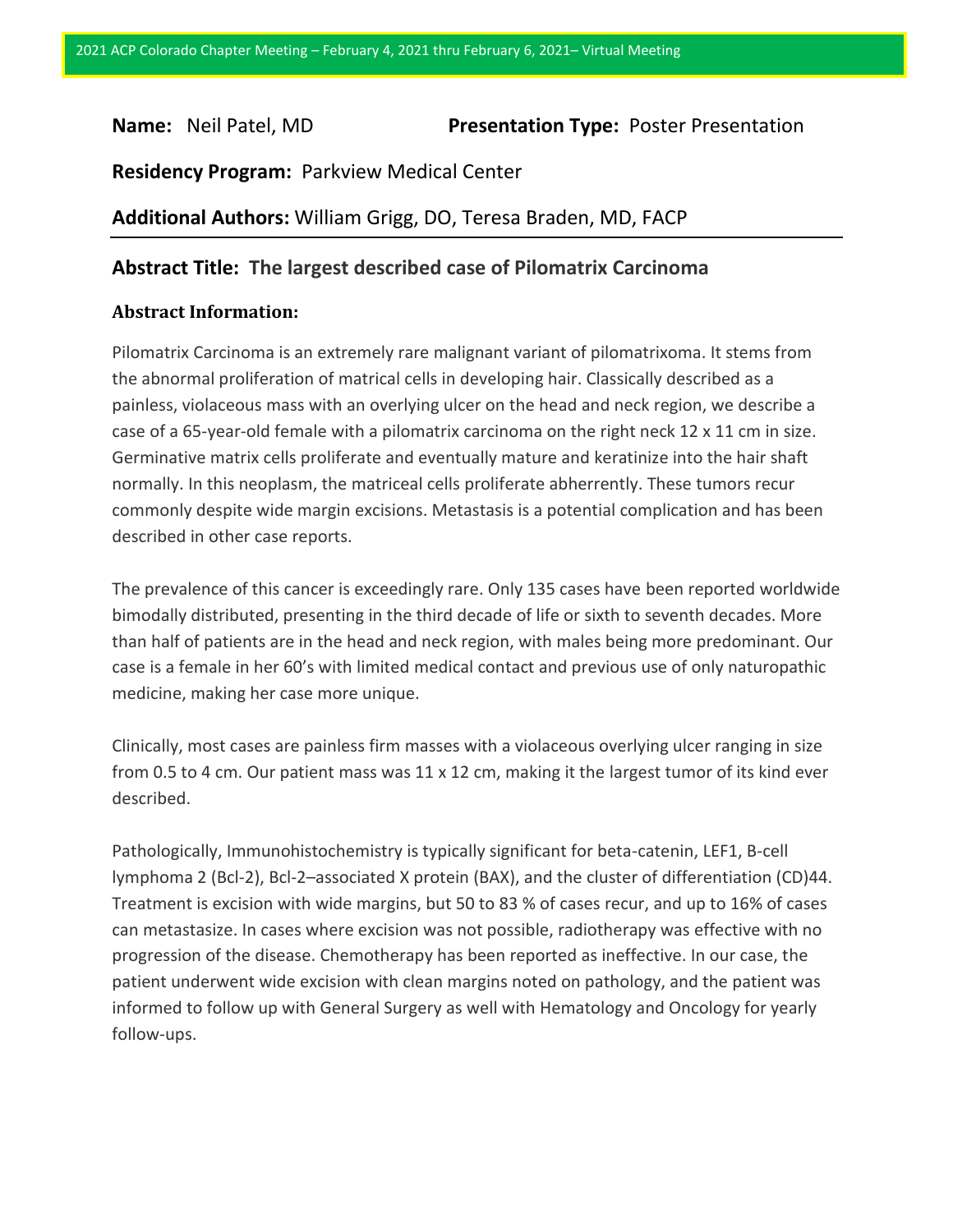# **Name:** Emma Schlager, MD **Presentation Type:** Poster Presentation

**Residency Program:** Saint Joseph Hospital

# **Additional Authors:**

# **Abstract Title: Kratom Eye Wobbles: Oscillopsia and horizontal nystagmus in a patient with kratom toxicity**

# **Abstract Information:**

#### **Introduction:**

Kratom is an herb extracted from the leaves of the Mitragyna speciosa tree, native to Southeast Asia. 1,2 Although illegal in many countries, it remains widely available in the United States. Kratom is used for the treatment of opioid withdrawal, treatment of chronic pain, and for recreation. 1,3 The two active alkaloids, mitragynine and 7-hydroxy-mitragynine, have agonist activity at mu and kappa opioid, postsynaptic alpha-2 adrenergic, and serotonin receptors, amongst others. 1,2 The adverse effects of kratom include dry mouth, agitation, nausea, vomiting, constipation, confusion, hallucinations, and respiratory depression. 3,4 Although not commonly reported in medical literature, kratom can cause nystagmus, 3 known in colloquial terms as the "kratom eye wobbles". Here I present a case of a woman presenting with presyncope, vision changes, and horizontal nystagmus, who had toxic levels of kratom in her urine.

#### **Case:**

A 51 year old female patient with a history of intravenous heroin abuse presented after a presyncopal episode at her primary care clinic. The patient described "wavy" vision and oscillopsia. On exam, she had bilateral horizontal nystagmus. The workup was comprehensive and unrevealing, and included orthostatic vital signs, vitamin Bl2/folate levels, EKG, TTE, chest x-ray, and brain MRI. On further discussion, the patient admitted she had been using kratom to treat her opioid cravings. Her urine mitragynine level was greater than 500 ng/mL. Her visual symptoms resolved over the next few days, but she required treatment for symptoms of opioid withdrawal prior to discharge.

#### **Discussion:**

The accessibility of kratom and its ability to cause death from respiratory depression makes it important for healthcare providers to recognize signs of kratom toxicity and to screen for nonprescription herbal supplement use. 1,5 Interestingly, nystagmus as a sign of kratom toxicity is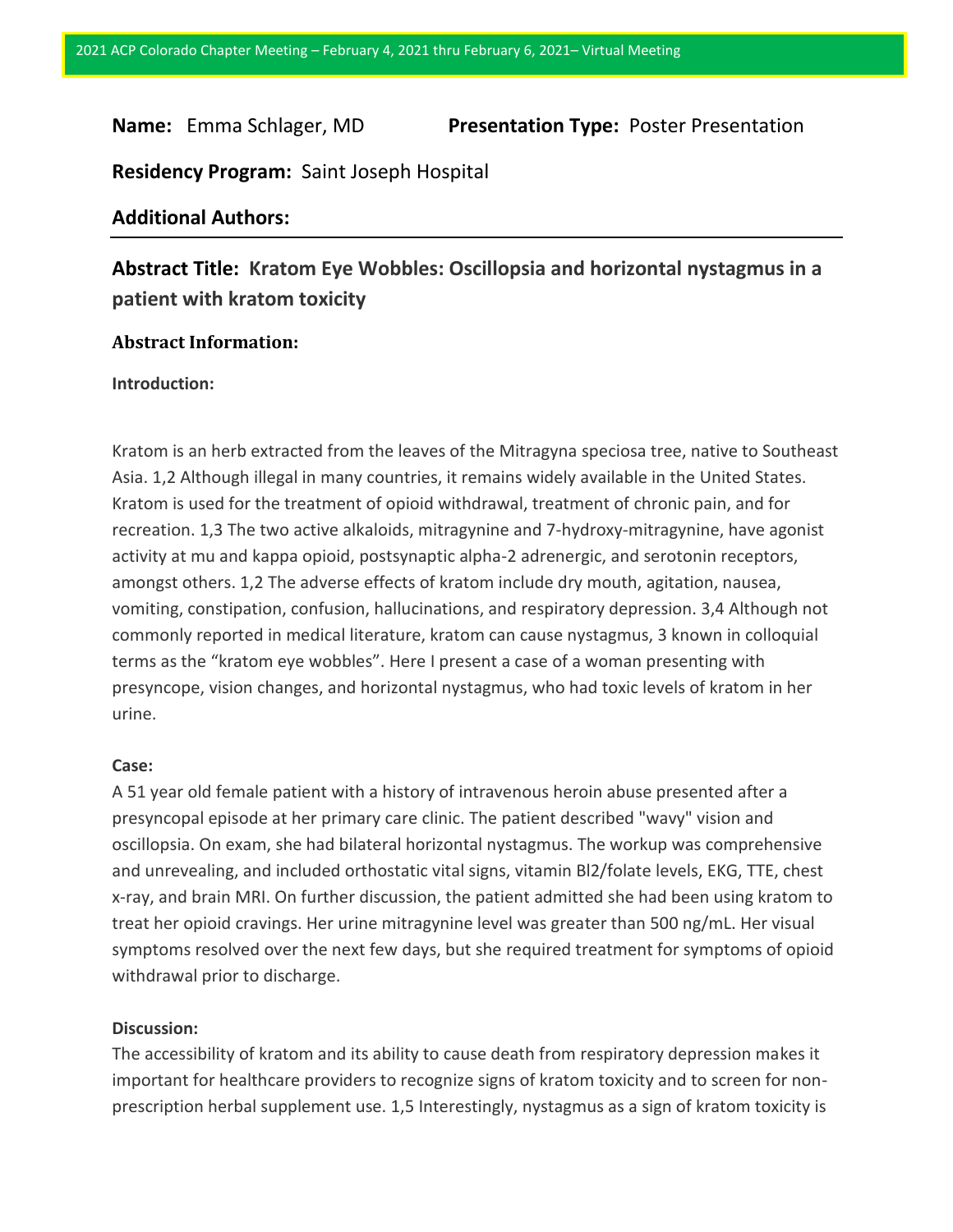rarely reported in the medical literature 6; however, a Google search of "kratom nystagmus" yields a myriad of anecdotal reports of kratom users experiencing "the eye wobbles".

# **Conclusion:**

Healthcare providers should be aware that visual changes and nystagmus can be important diagnostic clues into kratom toxicity. This case highlights the value of obtaining a comprehensive history of herbal supplement usage.

# **References:**

1. SandersonM,RoweA.Kratom.CMAJ.20l9;l9l(40):Ell05.doi:l0.l503/cmaj.l90470

2. Warner ML, Kaufman NC, Grundmann O. The pharmacology and toxicology of kratom: from traditional herb to drug of abuse. Int J Legal Med. 20l6;l30(l):l27-l38. doi:l0.l007/s004l4- 0l5-l279-y

3. Nelsen JL, Lapoint J, Hodgman MJ, Aldous KM. Seizure and coma following Kratom (Mitragynina speciosa Korth) exposure. J Med Toxicol. 20l0;6(4):424-426. doi:l0.l007/sl3l8l-0l0- 0079-5

4. Eggleston W, Stoppacher R, Suen K, Marraffa JM, Nelson LS. Kratom Use and Toxicities in the United States. Pharmacotherapy. 20l9;39(7):775-777.doi:l0.l002/phar.2280

5. KuehnB.Kratom-RelatedDeaths. JAMA. 20l9;32l(20):l966.doi:l0.l00l/jama.20l9.6339

6. BabuKM,McCurdyCR,BoyerEW.Opioidreceptors andlegalhighs:Salviadivinorum

and Kratom. Clin Toxicol (Phila). 2008;46(2):l46-l52. doi:l0.l080/l556365070l24l795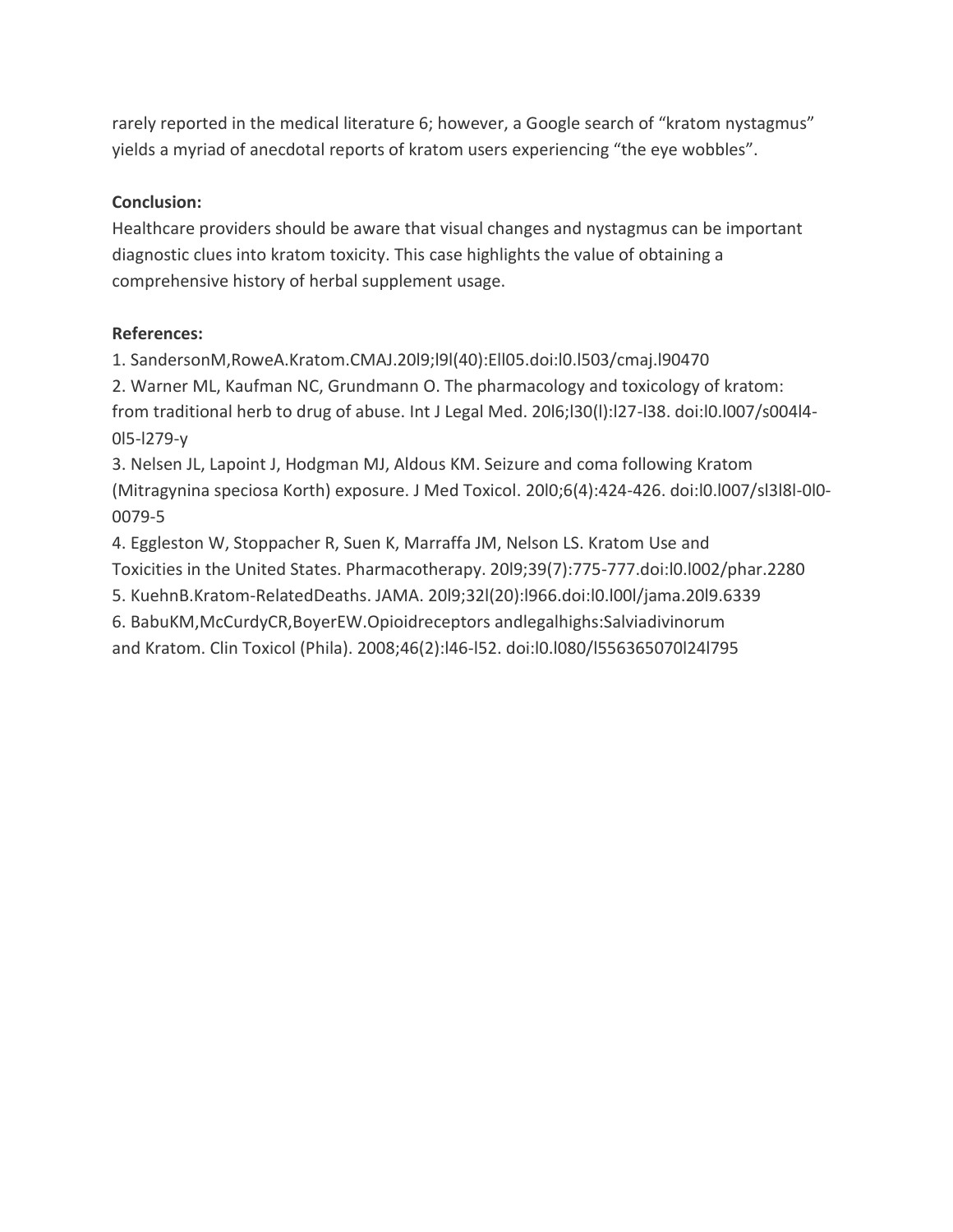**Name:** John Stacy, MD **Presentation Type:** Poster Presentation

**Residency Program:** University of Colorado

**Additional Authors:** Natalie Longino, MD, PhD, Jennifer Doran, MD, Jeffrey Spence, MD, Noelle Northcutt, MD

# **Abstract Title: Cardiac amyloidosis with a cherry on top**

#### **Introduction:**

This is a case of an initially missed diagnosis of cardiac amyloid (CA) that highlights the importance in determining the underlying etiology of heart failure in order to guide appropriate medical therapy.

#### **Case description:**

A 66-year-old African American male with a history of chronic obstructive pulmonary disease (COPD) on 2 liters of oxygen at baseline, left ventricular hypertrophy (LVH), heart failure with preserved ejection fraction (HFpEF) status-post cardiac resynchronization therapy for prior heart failure with reduced ejection fraction (HFrEF) and chronic kidney disease stage III (baseline creatinine 1.9) was admitted for failure to thrive. During his hospitalization, the patient developed an increasing oxygen requirement to 6 liters and an acute kidney injury concerning for pulmonary edema and cardiorenal syndrome secondary to decompensated HFpEF. Diuresis was initiated with no improvement of respiratory status and worsening renal function, with serum creatinine peaking at 3.14. His oxygen requirement remained elevated but stable and his volume exam remained equivocal. Due to degree of LVH, a formal echocardiogram was obtained that again showed severe left ventricular hypertrophy and a left ventricular strain pattern sparing the apex concerning for CA. Serum light chain studies showed an elevated kappa level (31 mg/dl) and an elevated kappa:lambda ratio (2.54). Collectively, these findings are consistent with a diagnosis of light chain amyloidosis (AL), though definitive diagnostic studies including a pyrophosphate SPECT scan, cardiac biopsy and fat pad biopsy would be needed to differentiate AL from transthyretin amyloidosis (ATTR). These studies were deferred given the patient's cognitive status and overall goals of care. Diuresis, beta blockade and ACE inhibition was discontinued, and the patient's creatinine returned to baseline.

#### **Discussion:**

Cardiac amyloidosis typically presents with intermittent heart failure exacerbations, predominantly in African American individuals with HFpEF. Notably, the characteristic left ventricular strain pattern with apical sparing described above, otherwise known as the "cherry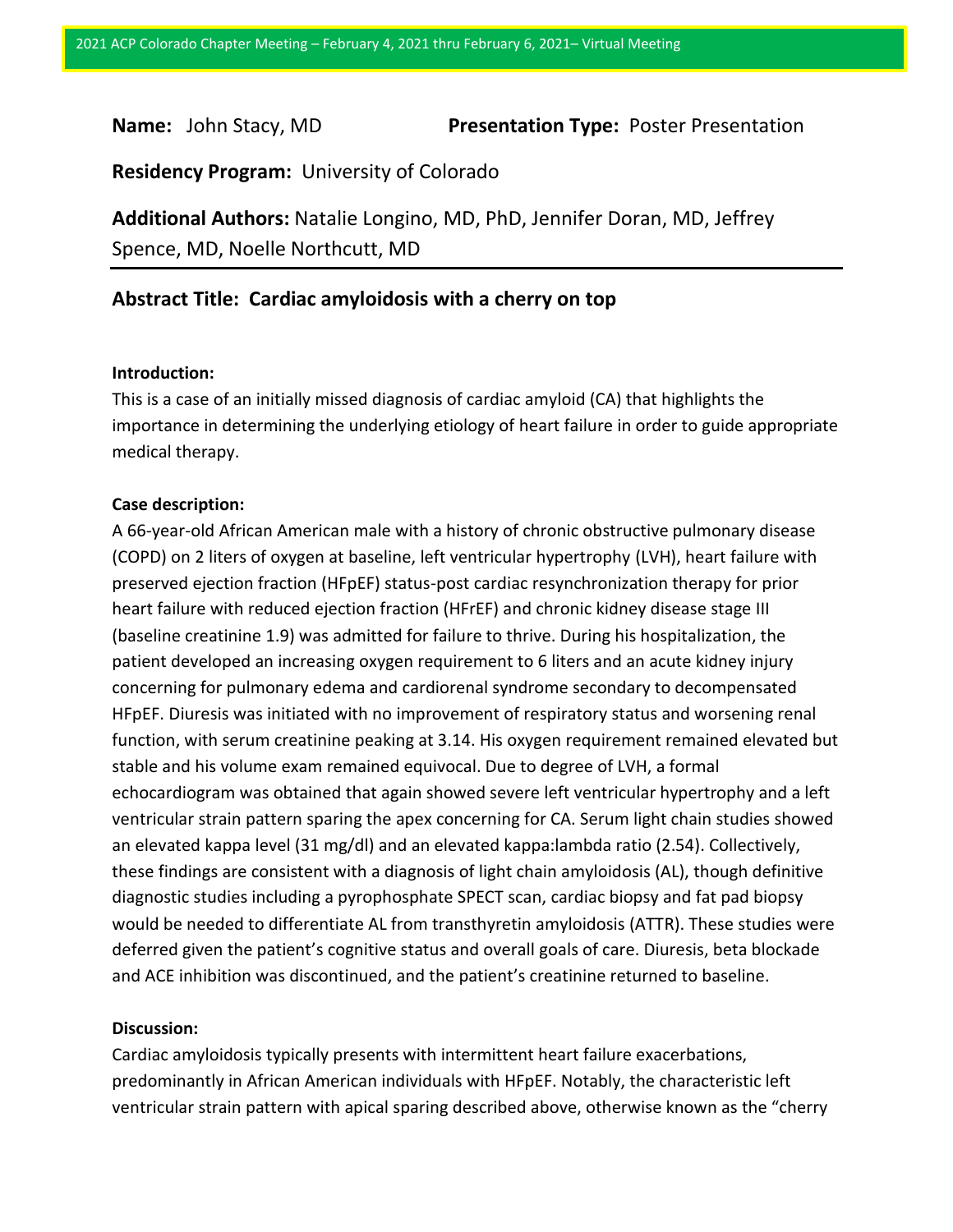on top," is 93% sensitive and 82% specific for CA. Despite its perceived rarity, amyloidosis is a relatively common cause of HFpEF, especially in certain demographics. Up to 30% of HFpEF hospitalizations in those >75 may be due to ATTR amyloidosis, and the prevalence in African Americans is 3-4 times that in Caucasians. Identification of CA as the etiology of heart failure is important because typical heart failure management with beta-blockade, ACE inhibitors and diuresis can cause harm as demonstrated by the kidney injury illustrated in our case. Finally, improvements in treatment of both AL amyloidosis and ATTR amyloidosis mean that cardiac involvement does not carry as poor a prognosis as it once did. These treatments are more effective the earlier they are implemented, underlining the importance of early diagnosis and the utility of keeping amyloidosis on the differential when managing patients with HFpEF.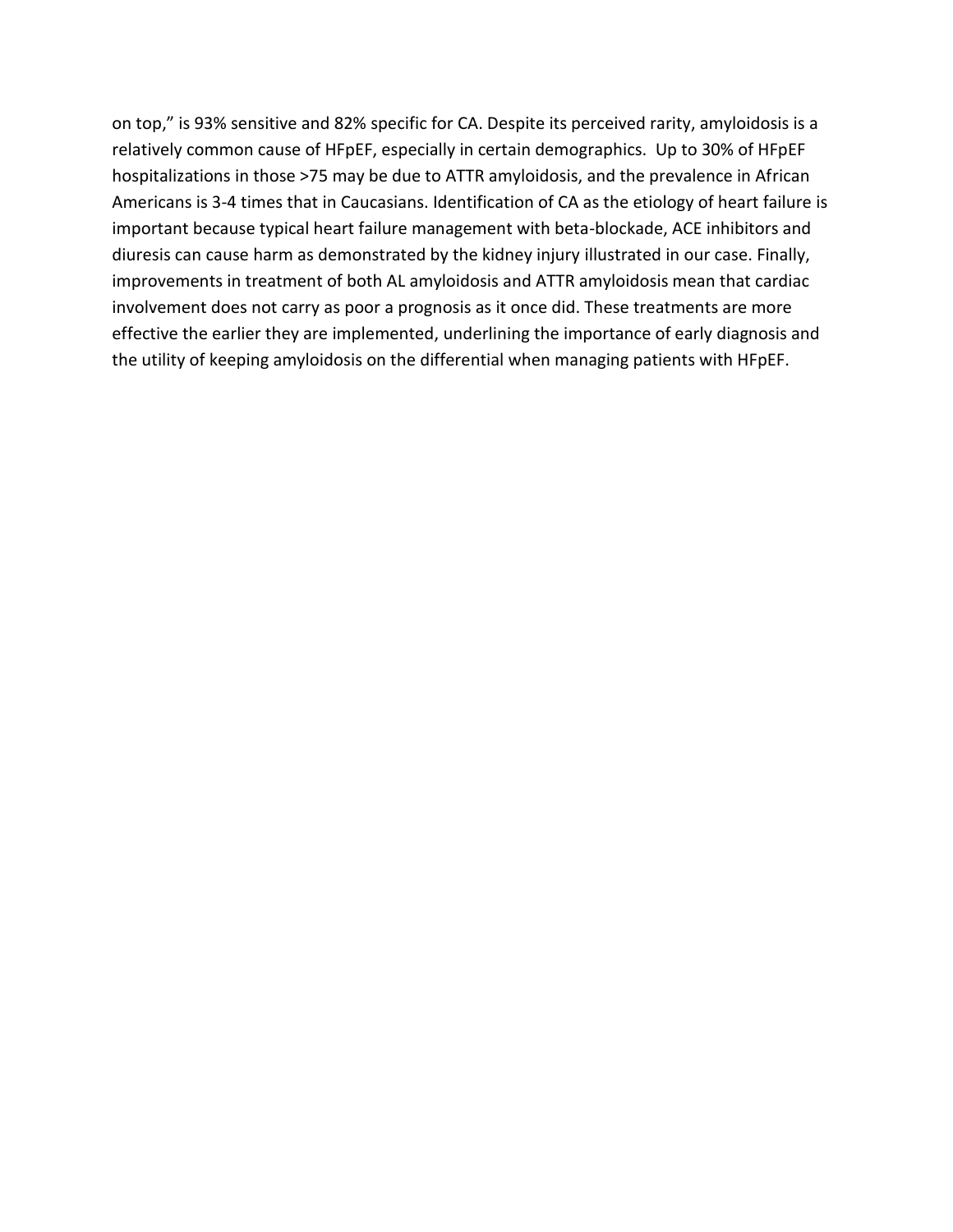**Name:** Adam Starr, MD **Presentation Type:** Poster Presentation

**Residency Program:** University of Colorado

**Additional Authors:** Catherine Callister, MD

# **Abstract Title: A 64-year-old man with isolated orthopnea**

### **Abstract Information:**

#### **Introduction/ Case Description:**

A 64-year-old man with hypertension presented to the emergency department with a one-week history of sudden onset dyspnea occurring only when laying supine. He denied chest pain and had no history of congestive heart failure. He had been discharged from a hospital two days prior, where an extensive work-up was performed. A chest radiograph was unrevealing. A CT chest angiogram was negative for acute findings including pulmonary embolism. A transthoracic echocardiogram demonstrated normal left ventricular ejection fraction (LVEF), no diastolic dysfunction, and no other significant findings. The patient was discharged with an empiric course of antibiotics for presumed pneumonia. He re-presented two days later due to persistent symptoms.

Physical examination revealed an obese man in no acute respiratory distress when upright. However, upon laying supine, the patient became markedly anxious with immediate use of accessory muscles of respiration. Pulse oximetry demonstrated normal SpO2 while upright, but mild hypoxia while supine. Routine laboratory examination was unremarkable. TSH, CK, and HbA1c were normal. A chest radiograph demonstrated low lung volumes but no other acute findings. An empiric dose of IV furosemide achieved expected diuretic response but no improvement in orthopnea. Repeat transthoracic echocardiogram confirmed normal LVEF and no evidence of diastolic dysfunction.

A negative inspiratory force test was markedly low at 15 cmH2O. A fluoroscopic sniff test revealed complete absence of contraction of either hemidiaphragm. A diagnosis of bilateral diaphragmatic paralysis was made. Follow-up testing, including serum aldolase, myositis/neuromuscular disorders antibody panel, and genetic testing for neuromuscular disorders, was unrevealing. Subsequent EMG/NCS of the extremities was negative, indicating a disorder isolated to the diaphragm and its innervation rather than a diffuse process. The patient was discharged home on bilevel positive airway pressure to be used while supine. At 9 months, the patient remained without diaphragmatic function and was under consideration for surgical implantation of diaphragmatic pacing electrodes. A definitive etiology was never identified, however, a post-viral neuropathy was suspected.

#### **Discussion:**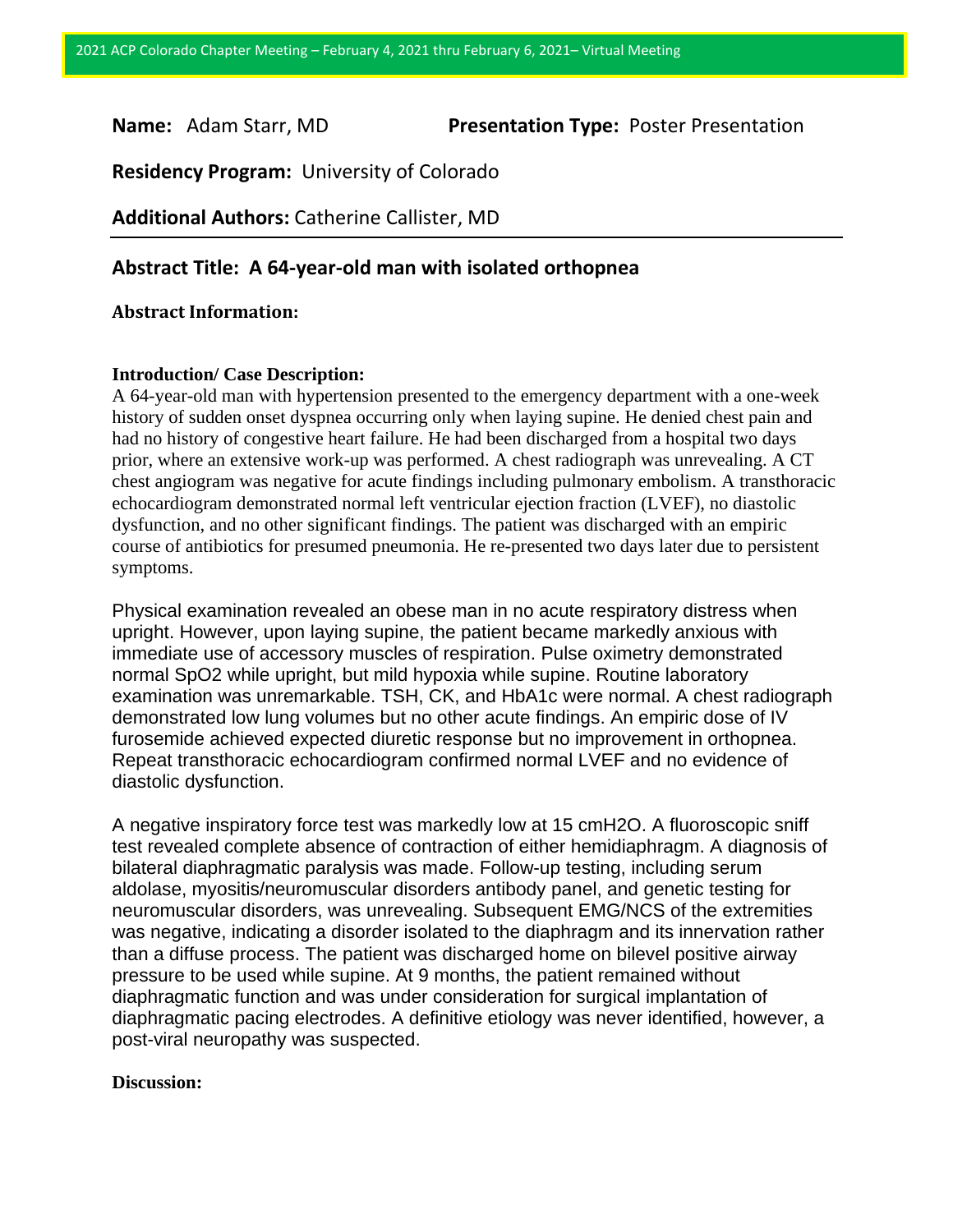This case illustrates orthopnea, a common clinical finding, here due to a rare clinical syndrome. Isolated bilateral diaphragmatic paralysis is uncommon. Etiologies include motor neuron disease, neuromuscular junction disease, neuropathies, and inflammatory myopathies. Treatment involves management of the underlying etiology and supportive care, such as positive pressure ventilation, and in rare cases, surgical implantation of diaphragmatic pacing electrodes.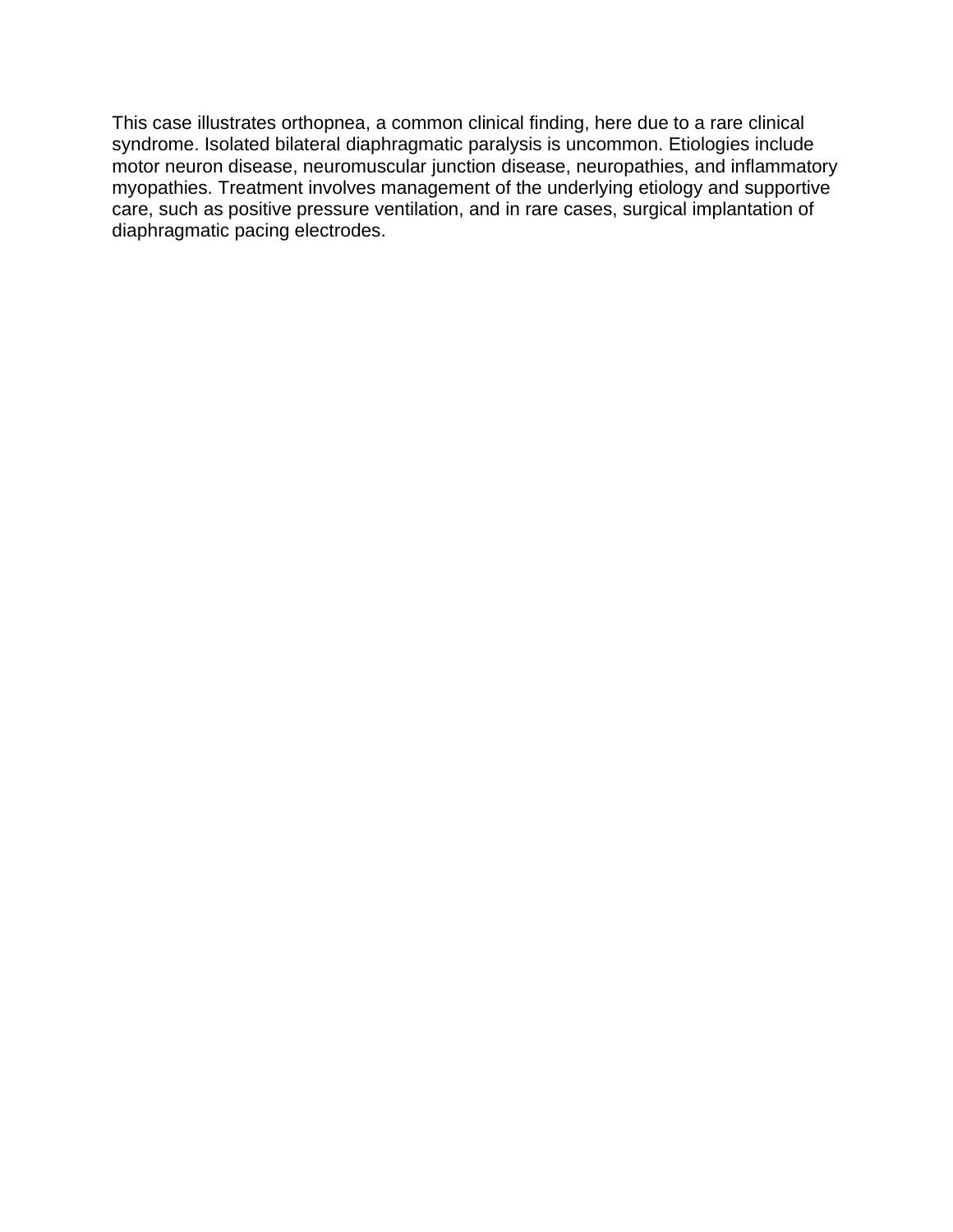**Name:** Benjamin Staum, MD **Presentation Type:** Poster Presentation

**Residency Program:** University of Colorado

**Additional Authors:** Juan Lessing, MD, FACP, Deepa Ramadurai, MD

# **Abstract Title: Overuse Phlebotomy and Impact on Organ Transplant**

# **Abstract Information:**

### **Introduction**:

Hospitalized patients undergo frequent blood draws. Phlebotomy overuse results in a common phenomenon: hospital-acquired anemia (HAA). In a study by Salisbury et al of over 17,000 patients hospitalized with acute myocardial infarction, 20% of patients not anemic on admission developed anemia while hospitalized. HAA results in changes to care, often leading to otherwise unnecessary blood transfusions and potential negative downstream effects.

#### **Case Description**:

A woman in her 20s with no medical history presented to the emergency department with several days of chest tightness and dyspnea. Diagnosed with myocarditis, she developed cardiogenic shock requiring mechanical circulatory support. Her course was complicated by thoracic bleeding requiring surgery and numerous blood product transfusions. Once stable, she was listed for heart transplant. On hospital day 48, she developed methicillin-sensitive Staphylococcus aureus (MSSA) bacteremia. Vancomycin and cefepime were initiated and daily blood cultures were drawn to assess for bacteremia clearance. Ten sets of blood cultures were drawn over one week, resulting in anemia and three additional blood transfusions.

#### **Discussion**:

The successful search and workup for compatible organ transplant is complex. One critical aspect involves tissue typing, which identifies specific blood antigens called human leukocyte antigens (HLA). The more compatible the HLA match, the better the odds of successful transplant. HLAs are inherited from each parent, but exposure to other HLAs via blood can occur during pregnancy, organ transplants, and blood transfusions. These exposures can cause sensitization, which limits the potential donor pool. As such, attempts are made to limit blood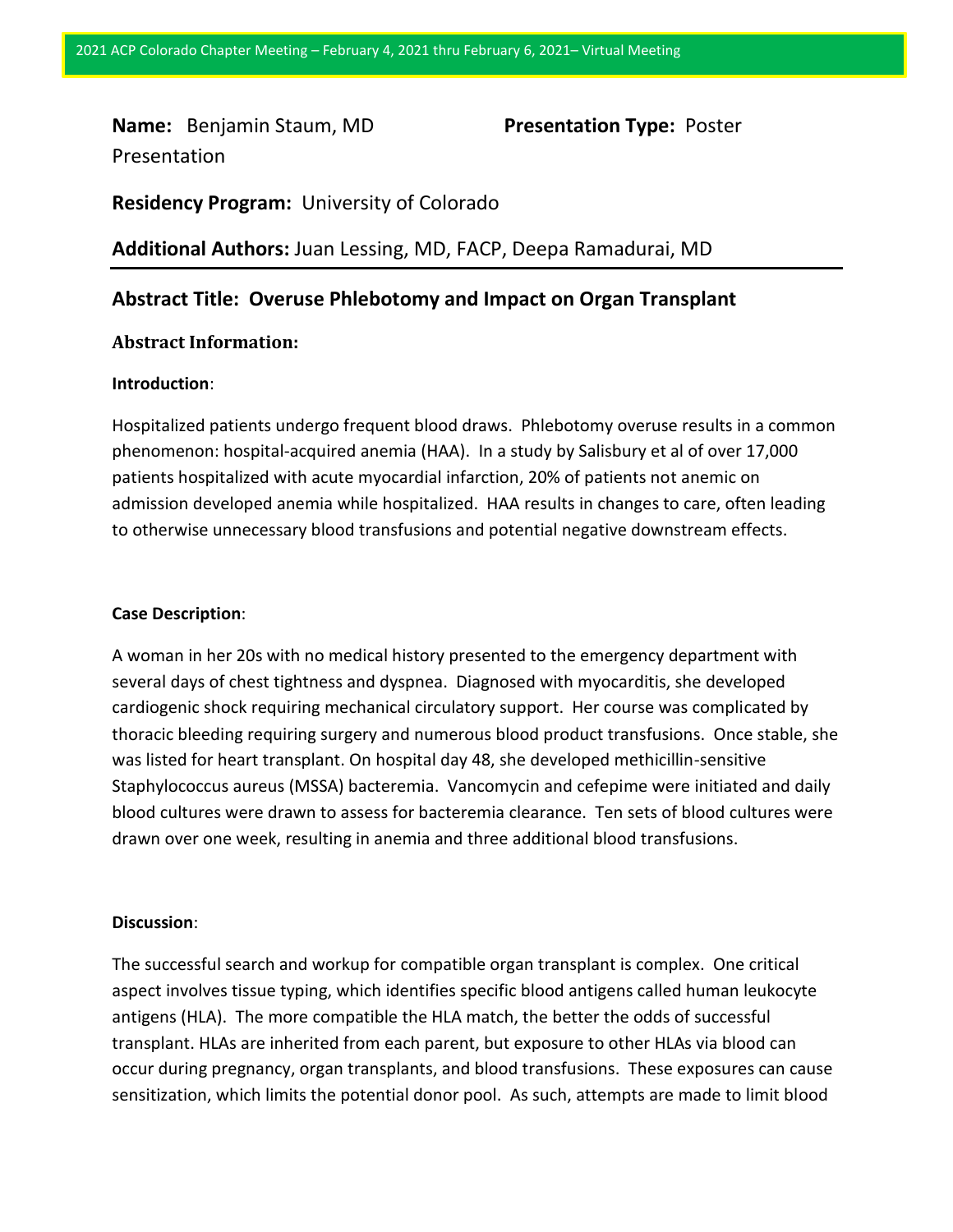transfusions and thereby limit potential sensitization. For our patient, the initial need for transfusions in the setting of profuse bleeding outweighed the risk of sensitization. However, once she became bacteremic and deactivated from the transplant list, orders were placed for two blood cultures daily until clearance was documented. Clearance was necessary in order to re-activate the patient on the transplant list, so aggressive blood testing seemed reasonable at the time. However, this resulted in an iatrogenic, severe anemia requiring multiple and avoidable transfusions, increasing the risk of sensitization.

When considering patients with bacteremia, appropriate blood culture utilization should be carefully considered. The Infectious Diseases Society of America recommends repeat cultures in the setting of MSSA bacteremia 2-4 days after the initial positive culture, not daily. Overuse can lead to increased patient complications (HAA) and hospital system costs (microbiology lab burden) without benefit. Thoughtful use of laboratory studies, including blood culture frequency, can reduce harm and improve benefit.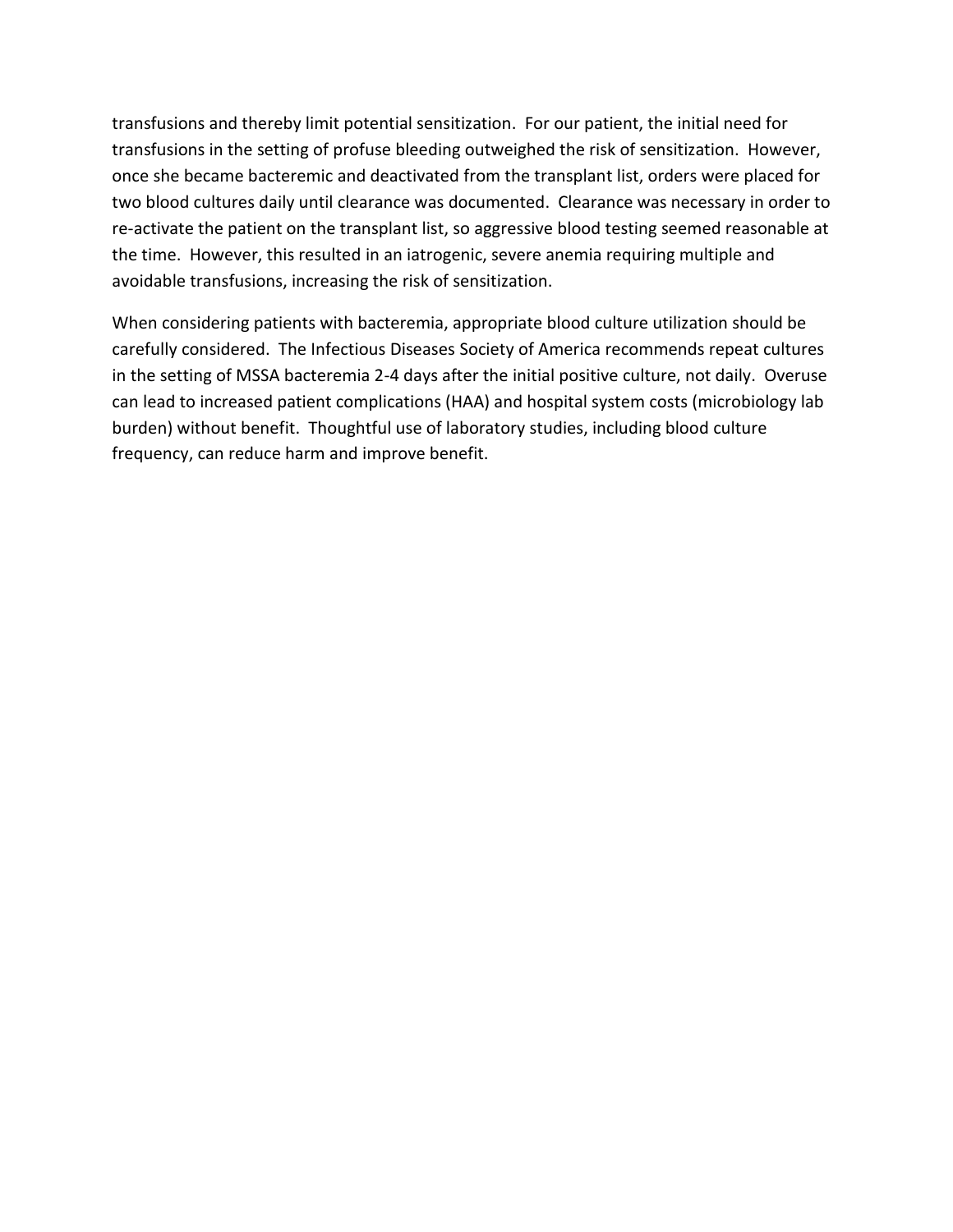# **Name:** Richard Stephens, DO **Presentation Type:** Poster Presentation

**Residency Program:** Saint Joseph Hospital

# **Additional Authors:** Matt Applegate, MD

# **Abstract Title: MRI Exposing Catatonia**

# **Abstract Information:**

### **Introduction**

Altered mental status (AMS) is a common presentation with a large differential. Catatonia is an uncommon cause of AMS that is important to distinguish from common central nervous system, toxic, or metabolic causes. Treatment for Catatonia is distinct from other syndromes and if left untreated, can have fatal consequences.

#### **Case Presentation**

A 63-year-old female with a history of alcohol use disorder, dementia, chronic pain, recent ischemic stroke, and depression presented for AMS. At baseline, she had residual weakness, ambulated with assistance, and verbalized her needs. In the days before admission, she was unable to follow commands, responded with yes or no responses, and became physically dependent on caregivers for her needs.

On admission, she is alert to self, does not respond appropriately to other questions, and echolalia is noted. Cranial nerves appear intact though difficulty assessing cranial nerves I, V, and VIII. Strength is intact but difficult to formally assess as she does not follow commands, she does use both arms and legs equally to reposition in bed without difficulty. CT head demonstrated no ischemic findings. Serotonergic medications were held with no clinical improvement. An EEG found diffuse slowing with no seizure activity.

MRI could not be performed due to agitation. A second attempt was made using lorazepam for sedation. Minutes after administration, she was alert, oriented to self, month, year, conversant but agitated and confused. Given her improvement with benzodiazepines, catatonia was suspected, scheduled lorazepam was ordered and within 48 hours she was conversing, aware of events prior to and during admission. Her aphasia improved, lorazepam dosing increased, and she returned to baseline function.

## **Discussion**

Catatonia is characterized by motor dysregulation caused by multitudes of illness'; notably in